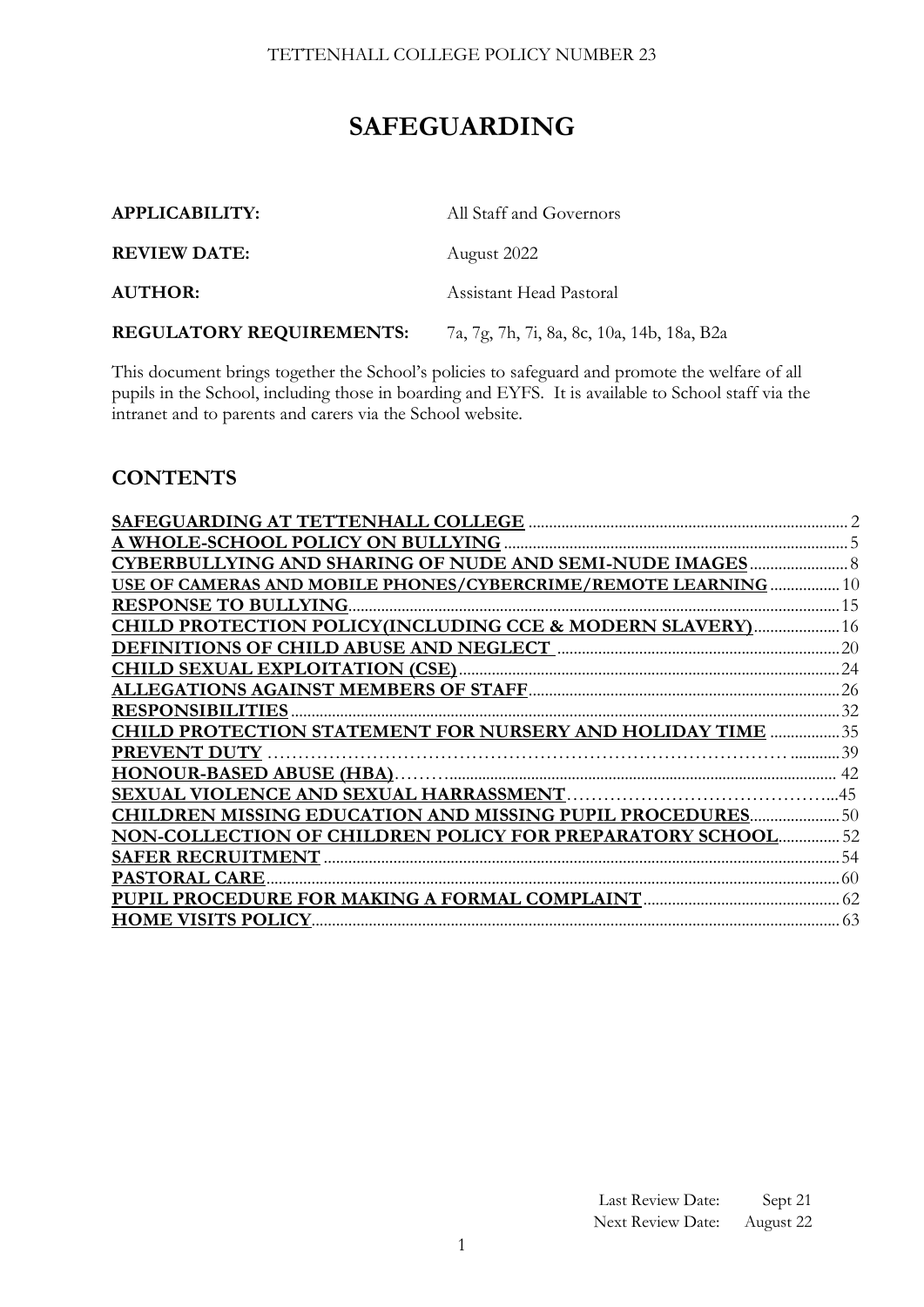# <span id="page-1-0"></span>**SAFEGUARDING AT TETTENHALL COLLEGE**

This document brings together the School's policies to safeguard and promote the welfare of all pupils in the School, including those in EYFS.

1. Safeguarding and promoting the welfare of children is defined as:

a. protecting children from maltreatment;

b. preventing impairment of children's mental and physical health or development;

c. ensuring that children grow up in circumstances consistent with the provision of safe and effective care; and

d. taking action to enable all children to have the best outcomes.

2. Tettenhall College is committed to Safeguarding and Promoting the Welfare of all of its pupils. Each pupil's welfare is of paramount importance. We recognise that children who are abused or neglected may find it difficult to develop a sense of self-worth and to view the world in a positive way. Whilst at School, their behaviour may at times be challenging. We recognise that some children who have experienced abuse may harm others. We will always take a considered and sensitive approach in order that we can support all of our pupils. This policy applies to all adults, including volunteers, working in or on behalf of the School.

3. Everyone working in or for our School service shares an objective to help keep children and young people safe by contributing to:

4. Providing a safe environment for children and young people to learn and develop in our School setting, and

5. Identifying children and young people who are suffering or likely to suffer significant harm and taking appropriate action with the aim of making sure they are kept safe both at home and in our School setting.

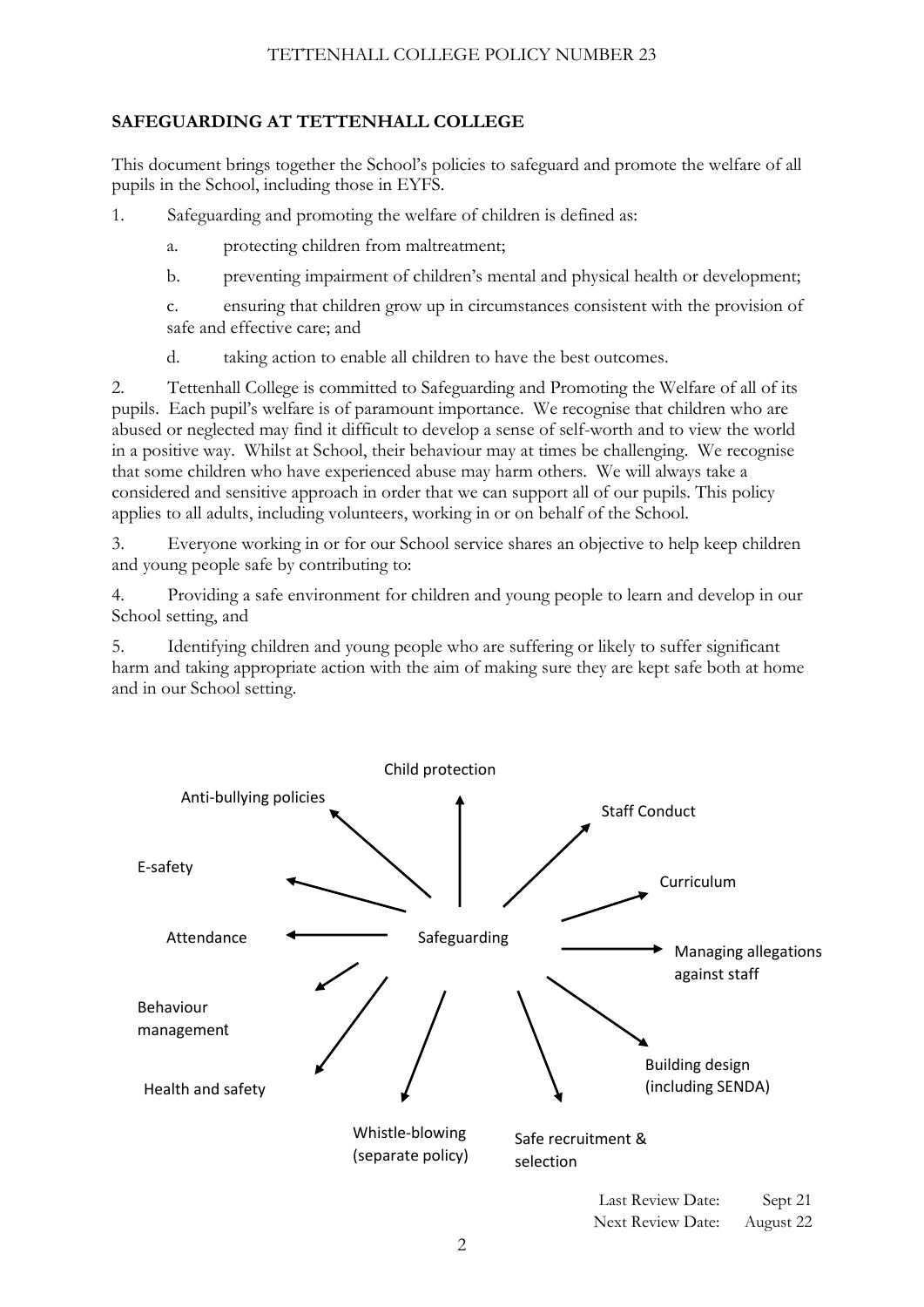# **Safeguarding Children - A shared Objective!**

6. It is our objective at Tettenhall College to help keep children and young people safe. In April 2014 (updated March 2015, July 2015, September 2016, September 2018, September 2019, September 2020, September 2021), the Government published Keeping Children Safe in Education (KCSIE). This document contains information on what schools and colleges should do and sets out the legal duties with which schools and colleges must comply. Part One was circulated to all staff on 29 May 2014, 9 July 2015 and 30 October 2015, and Part One and Annex A were emailed to all staff on 18 August 2016 and 27<sup>th</sup> August 2021. Hard copies of KCSIE Part One and Annex A were given to all staff on 31<sup>st</sup> March 2017 and hard copies of Part One and Annex A are given to all new staff as part of the induction process. KCSIE should be read alongside:

a. Working Together to Safeguard Children (March 2015, updated July 2018)

b. What to do if you are Worried a Child is Being Abused (March 2015) and

c. Sexual Violence and Sexual Harassment Between Children in Schools and Colleges (May 2018, updated September 2021)

7. Educational establishments have a statutory duty to have arrangements in place relating to safeguarding and promoting the welfare of children introduced by section 175 of the Education Act 2002.

8. Safeguarding and Promoting the welfare of children is defined as:

a. protecting children from maltreatment;

b. preventing impairment of children's health or development;

c. ensuring that children are growing up in circumstances consistent with the provision of safe and effective care; and

d. undertaking that role to enable those children to have optimum life chances and to enter adulthood successfully.

9. With regard to the specific responsibilities of education professionals, the July 2018 edition of "Working Together to Safeguard Children'' states that safeguarding is everyone's responsibility. Everyone who works with children has a responsibility for keeping them safe. No single practitioner can have a full picture of a child's needs and circumstances and, if children and families are to receive the right help at the right time, everyone who comes into contact with them has a role to play in identifying concerns, sharing information and taking prompt action.

10. Education staff have a crucial role to play in helping to identify welfare concerns, and indicators of possible abuse or neglects at an early stage. Any member of staff may refer those concerns to the appropriate organization, normally Wolverhampton Safeguarding Children's Board, contributing to the assessment of a child's needs and where appropriate to on-going action to meet those needs:

Wolverhampton Safeguarding Children Board (WSCB) Wolverhampton City Council Civic Centre St. Peter's Square WV10 0HR 01902 555392/ 552999 (out of hours)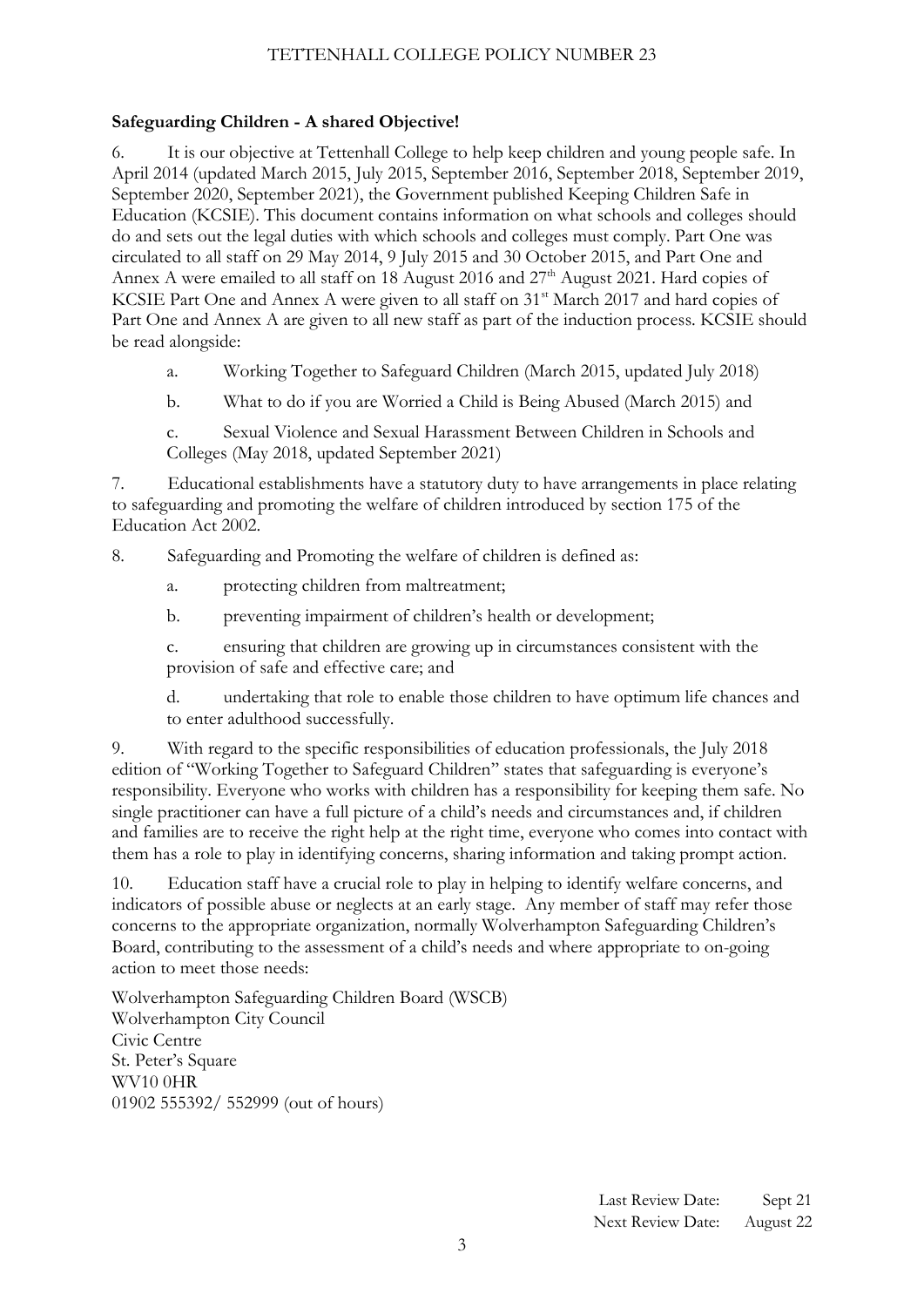11. Tettenhall College has developed a staff code of practice that all staff understand and agree to. The code of practice is to be found in the staff handbook and on the website, and offers guidance to staff on the way they should behave when working with children.

12. Tettenhall College will endeavour to support all pupils through:

a. ensuring the content of the curriculum includes social and emotional aspects of learning

b. ensuring that child protection is included in the curriculum to help children recognize when they don't feel safe and to identify who they should tell;

c. promoting a positive, supportive and secure environment where pupils can develop a sense of being valued; and

d. having arrangements in School for listening to children and providing early help.

13. We recognize that children who are abused or witness violence are likely to have low self-esteem and may find it difficult to develop a sense of self -worth. They may feel helplessness, humiliation and some sense of blame. Our School may be the only stable, secure and predictable element in their lives.

#### **Training**

14. The School is following locally agreed multi-agency safeguarding procedures. The Assistant Head (Pastoral), Mrs J A Hollinshead, is the Designated Safeguarding Lead (DSL) with the Children's Services Department (WSCB)/ DfE. Her training matches the description given in KCSIE Annex B. Mrs Hollinshead attended Core Working Together – Safeguarding Children and Young People (Wolverhampton Safeguarding) on 24/01/20 and Eclipse Training (City of Wolverhampton Council) on 15/3/19. Mr C McAllister, Headmaster has also received training that matches the description given in KCSIE Annex B.

15. The DSL is assisted in the Prep School aspects of child protection by Mr Gomersall. The Deputy DSL is Mrs R Samra. Both persons attend updates in child protection every two years, and this covers multi-agency working. Mr Gomersall attended Core Working Together – Safeguarding Children and Young People training on 10/03/22 and Mrs Samra attended Safeguarding Children – a shared responsibility (Wolverhampton Safeguarding) on 7/12/20..

16. In accordance with the advice of WSCB, all other staff and the nominated safeguarding governor are given an appropriate level of training and receive child protection refresher training every three years. The induction training provided for all newly appointed staff and volunteers covers the child protection policy, including the identity and role of the DSL, the staff code of practice, the Acceptable Use Policy, Part One and Annex A of KCSIE, allegations against staff, Prevent, on-line safety and the Whistleblowing Policy.

17. The regular formal training for staff is supplemented with informal updates on INSET Days, by email and in staff meetings as required, but at least annually.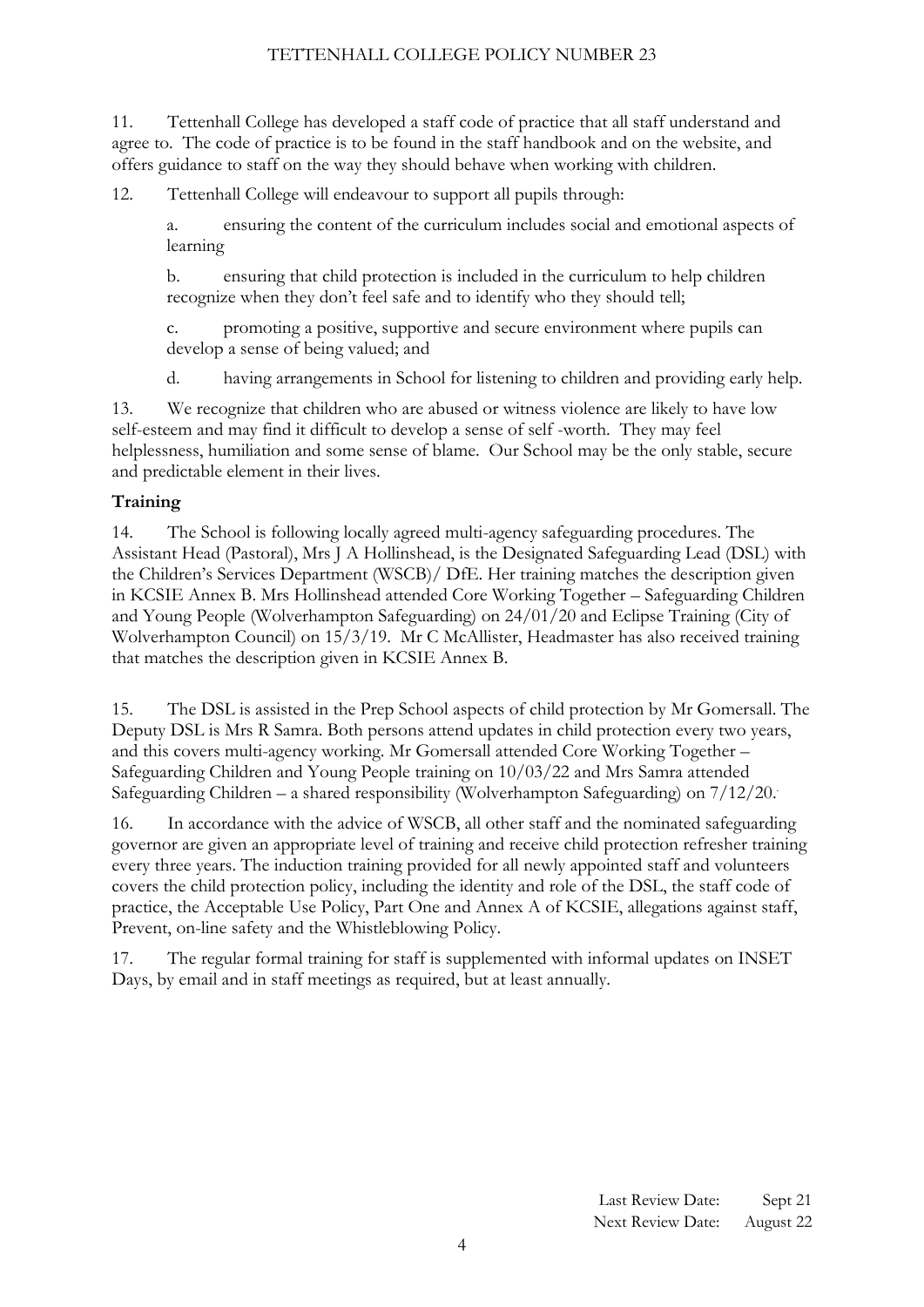# <span id="page-4-0"></span>**A WHOLE-SCHOOL POLICY ON BULLYING**

18. Tettenhall College has measures in place to encourage good behaviour and prevent all forms of bullying. This policy is made known to all pupils through notices in classrooms and in the boarding houses. School staff have access to it via the School intranet and it is available to parents on the School website. Copies may also be requested from the Headmaster's Office.

19. Education is essential to preventing bullying and to empower victims to take action. Open communication between teachers and pupils is essential to identifying children needing help - both targeted pupils and those who bully. Teachers who know their pupils well enough to recognize when they are experiencing trouble are in a strong position to start intervention to help troubled pupils. Ultimately, preventing bullying requires safe and supportive classroom environments marked by trust, care and respect between and among teachers and pupils.

# **A STATEMENT ON BULLYING**

20. The School aims to maintain a safe environment in which pupils do not identify bullying as a problem in the School. The School's policy and procedures have regard to the DfE's guidance in ''Preventing and Tackling Bullying'' (October 2014, updated July 2017).

21. An overarching definition of bullying states that it is usually repeated over time and intentionally hurts another pupil or group physically or emotionally and is often motivated by prejudice against particular groups, for example, on grounds of race, religion, culture, sex, gender, homophobia, special educational needs and disability, or because a child is adopted or is a carer. It may occur directly or through cyber-technology (social websites, mobile 'phones, text messages, photographs and email).

22. Bullying can be described as deliberately hurtful, threatening or frightening behaviour, whether physical or psychological, repeated over a period of time where it is difficult for those being bullied to defend themselves. However, such behaviour does not have to be repeated over time for schools to take action. Bullying on the basis of protected characteristics is taken particularly seriously.

# **According to 'Kidscape':**

23. It involves:

- a. aggression and unequal power relationship; and
- b. it results in pain and distress and is persistent.

24. A person is being bullied when someone else, or a group of others, sets out to make him or her miserable and unhappy. In its most serious form it can lead to psychological damage and even suicide;

25. Bullying is harmful behaviour, usually over a period of time. Staff will watch out for the signs and symptoms of all forms of bullying:

- a. physical;
- b. verbal;
- c. indirect, e.g. spreading rumours or social exclusion;
- d. emotional; and

e. misuse of mobile phones or Internet message boards and chat rooms (see section on cyberbullying below).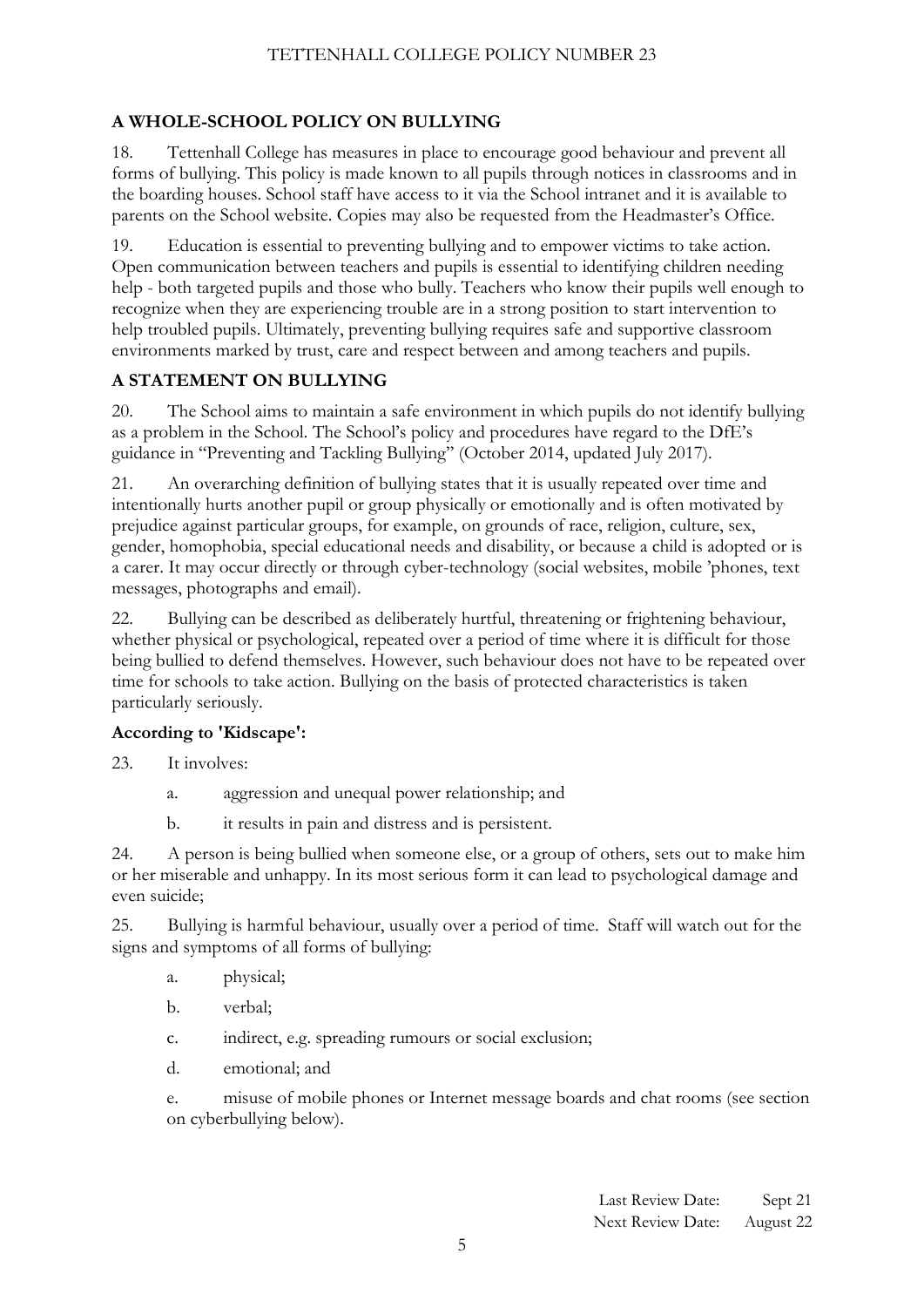26. Abuse is never tolerated or passed off as 'banter'. Staff awareness is raised and maintained through in service training to assist them in taking action to reduce the risk of bullying at times and in places where it is most likely. Staff understand that they need to support the victims of abuse by reassuring them that if reported, they will be taken seriously and will be supported. Pupils will never be made to feel ashamed of reporting abuse, sexual violence or sexual harassment.

27. There will also be reasonable consideration and appropriate adjustments made for any pupils in the School with special educational needs and disabilities, when appropriate.

28. The School recognises that any pupil can be bullied but certain factors that can make bullying more likely are:

- a. a lack of close friends in the School;
- b. shyness;
- c. race, culture, religion or sexual orientation;
- d. special educational needs (SEN), a disability or some other obvious difference in appearance or health;
- e. gender issues(including sexual and sexist bullying); or
- f. social background.

29. The School does not permit any ''initiation ceremonies'' intended to cause pain, anxiety or humiliation.

# **Recognising the Signs of Bullying**

30. Bullying, both physical and emotional, is always treated seriously because of the hurt and distress it causes. In the most severe cases it can lead to physical harm, psychological damage, illness or absence from School.

31. Tettenhall College does not accept or tolerate bullying. We will do all we can to prevent it happening, and to deal with it when it does happen; recognising that both the person being bullied and the bully needs help.

32. Staff will suspect bullying is occurring if a pupil:

- a. becomes withdrawn and anxious;
- b. shows a deterioration in his or her work;
- c. starts to attend School erratically;
- d. has spurious illnesses;
- e. persistently arrives late at School;
- f. prefers to stay with adults; and
- g. is constantly seeking attention.

33. The College also believes that it should raise the awareness of bullying and educate all members of the School community as to how to behave towards one another in a civilised manner. Examples of such education can be found in the programme for PHSE, the content of assemblies and the enrichment programme and the day-to-day pastoral work by all members of staff. A major part of the PSHE programme will consist of educating pupils about how to identify and manage bullying related issues, with the key aim of preventing bullying from being a serious problem in our community.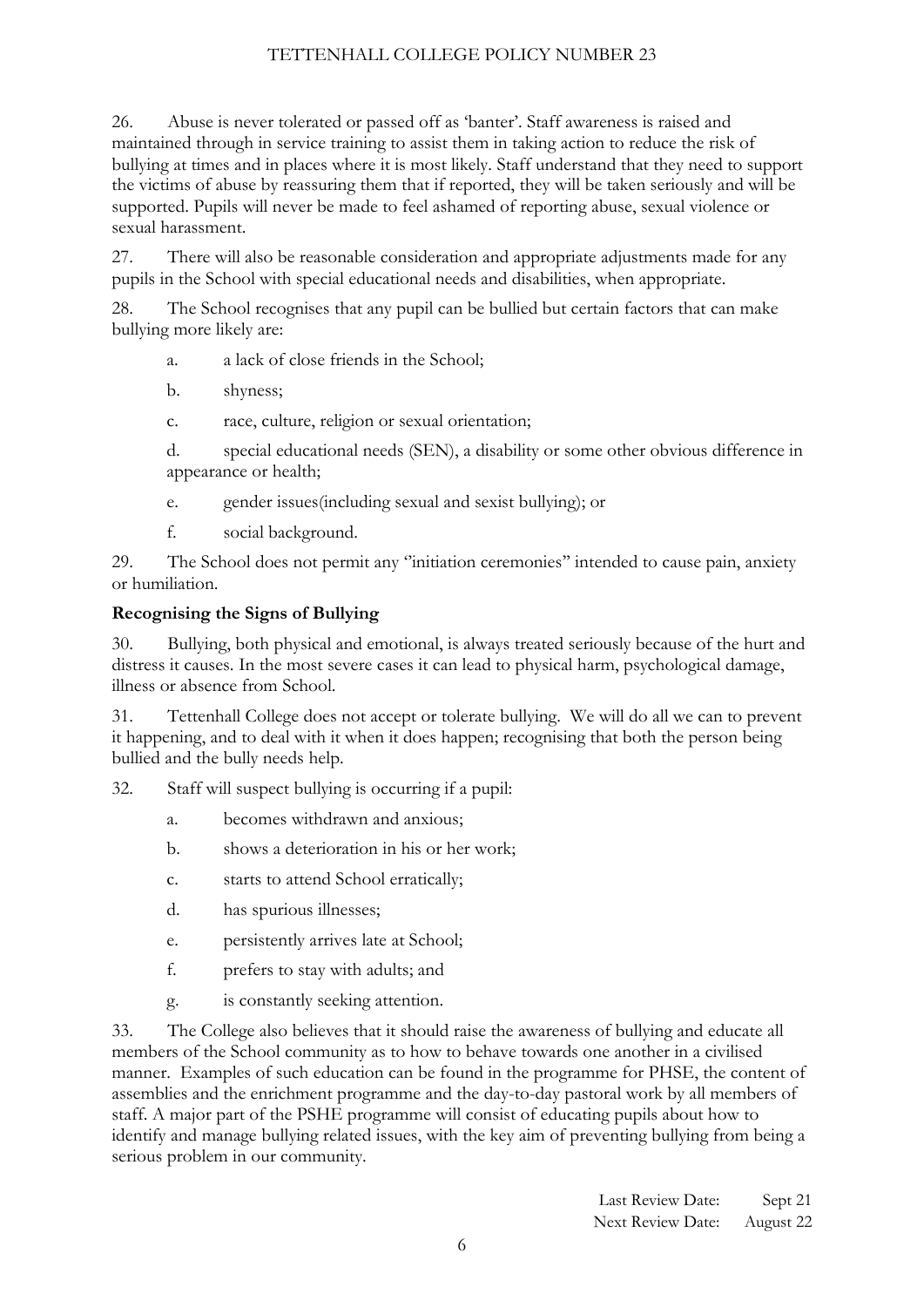34. In Key Stage 1 and EYFS there can be the need to identify different strategies for dealing with bullying behaviour in younger children.

#### **What should you do if you are being bullied or you are aware that someone else is being bullied?**

35. Because bullying can only continue if there is a conspiracy to keep it secret, always tell someone (for example a prefect, a member of staff or your parents) if you are being bullied or if you see bullying going on. What you say will be treated seriously and sensitively.

36. What will happen is this:

a. The person being bullied will be encouraged to talk about it with a member of staff of his or her choice or a Peer Mentor. The incident will be recorded in writing and a log kept, enabling any patterns to be identified (This will be recorded on CPOMS).

b. The bully (or bullies) will be interviewed. In serious cases, written statements from the victim, the bully and any witnesses may be asked for. Changing the attitude and behaviour of bullies will be part of the responsibility of the positive procedures used by the School. However, the School recognises that sanctions may also have to be used against bullies.

c. Ways of dealing with each individual situation will be discussed. In many cases, admonishment and counselling of the bully may be sufficient to resolve the issue and to prevent any recurrence. However, if it is appropriate, sanctions will be imposed. In extreme cases or where there have been previous warnings, offenders may be suspended or excluded from the School.

d. A bullying incident will be treated as a child protection concern when there is reasonable cause to suspect that a child is suffering, or likely to suffer, significant harm.

37. It is the School's policy to tackle any case of bullying in partnership with parents. Therefore parents will be informed of any incident of bullying as soon as is possible.

38. In all cases, there will be close monitoring of the situation afterwards for as long as is necessary to ensure that the incident can be considered to be closed.

39. Bullying records are kept to enable patterns to be identified (On CPOMS).

<span id="page-6-0"></span>40. Useful advice can be found in the DFE statutory guidance 'Preventing and Tackling Bullying' (October 2014, updated July 2017).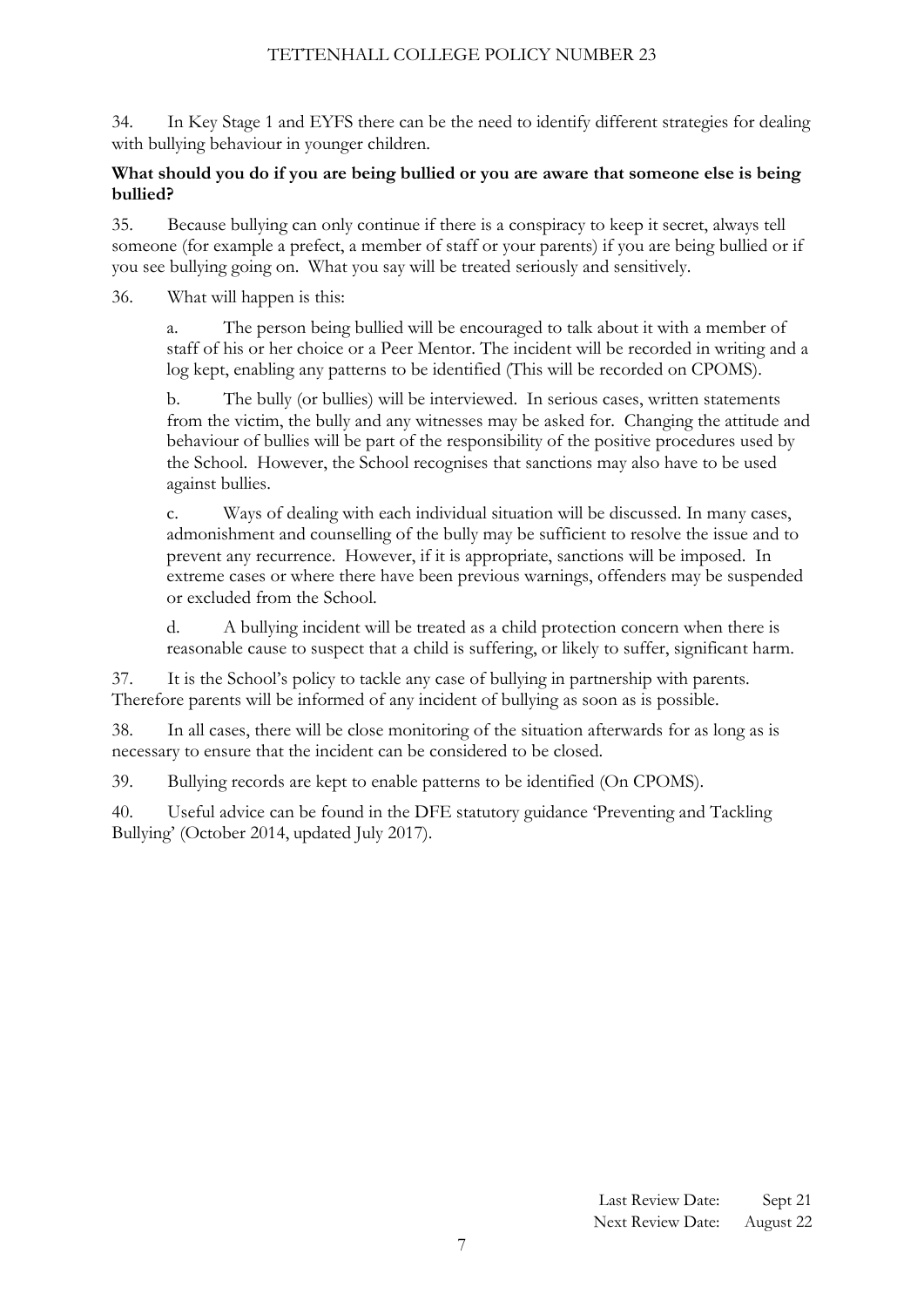### **CYBERBULLYING**

41. Cyberbullying is a 'method' of bullying, rather than a 'type' of bullying. It includes bullying via text message, via instant-messenger services and social network sites, via email, and via images or videos posted on the internet or spread via mobile phone. It can take the form of any of the previously discussed types of bullying, i.e. technology can be used to bully for reasons of race, religion, sexuality, disability, etc.

#### **Dealing with Cyberbullying Incidents**

42. There is usually some visual evidence after cyberbullying has taken place. Pupils should be encouraged to pass this on to a member of staff or their parents. In some cases, it will be necessary to contact mobile phone companies, Internet service providers or social networking sites.

43. The following advice should be given to those experiencing cyberbullying:

- a. do not retaliate or reply;
- b. block or remove offenders from 'friendship' lists;
- c. review the information you are giving out;
- d. make sure you tell an adult;
- e. try to keep calm and do not let the bully see a reaction; and
- f. keep any evidence you have, for example text messages or print web pages.

44. If the person responsible for the bullying is identified, sanctions will be applied under the School's behaviour policy. In addition, the following sanctions might be implemented, depending upon the nature and severity of the bullying:

- a. confiscating equipment such as mobile phones;
- b. withdrawing access to the Internet for a set period of time;
- c. limiting use of the Internet for a set period of time; or
- d. contacting the police.

45. Where the cyberbullying is sufficiently severe, informing external agencies such as social networking or email member sites.

46. Support will be provided for the victim and the bully.

47. This may include meeting the bully to discuss what has happened and agree a way forward with the victim. Both will get the necessary support. It is important that all children and staff recognise that when an incident of cyberbullying takes place it is dealt with swiftly. Parents should be told, in the early stages of any bullying, what actions have been taken to remedy it and written records kept.

48. For further information, please see DfE's Advice for Parents and Carers on Cyberbullying (published November 2014).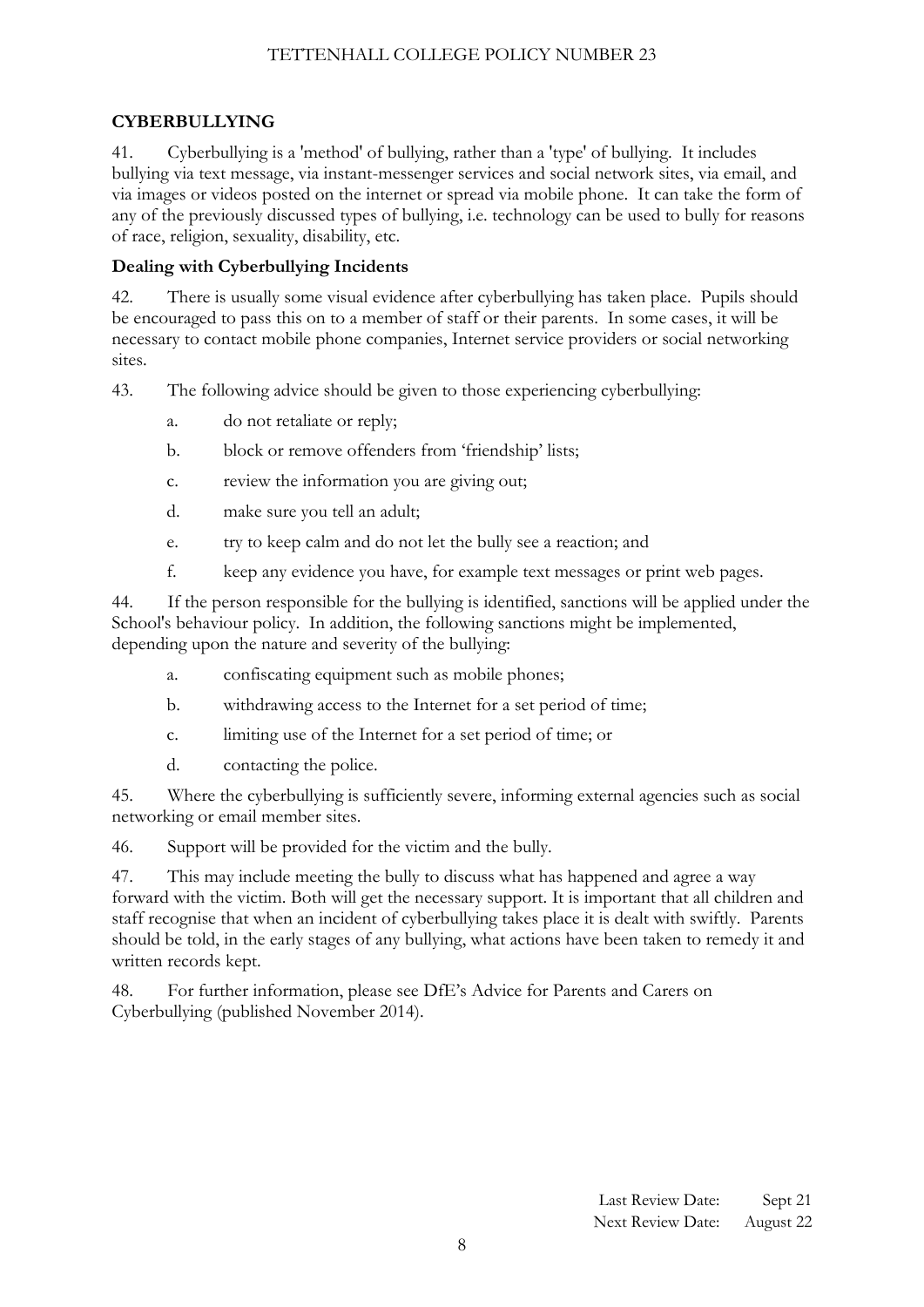#### **YOUTH PRODUCED SEXUAL IMAGES (CONSENSUAL AND NON-CONSENSUAL SHARING OF NUDE AND SEMI-NUDE IMAGES AND/OR VIDEOS)**

49. There are a number of definitions of youth produced sexual images but the simplest is:

50. 'Images or videos generated by children under the age of 18 that are of a sexual nature. These images may be shared between children and young people and/ or adults via a number of devices such as phones, tablets, webcams or published to social media websites.'

51. It is likely that no two incidents of youth produced sexual images will be the same. However, two categories have been established:

a. Aggravated incidents – these incidents involve criminal or abusive elements beyond the creation of the image;

b. Experimental incidents – these incidents involve youths taking pictures of themselves to share with established boy or girlfriends, to create romantic interest in other youth, or for reasons such as attention seeking.

52. Making, possessing and distributing any imagery of someone under 18 which is 'indecent' is an offence. This includes imagery of yourself if you are under 18.

53. Whilst it is unlikely to be considered in the public's interest to prosecute children, young people need to be aware that they may be breaking the law and can be prosecuted.

54. The National Police Chiefs Council advice is to treat this as a safeguarding issue. Schools may respond to incidents without involving the police.

55. Where the police are notified of incidents, they are obliged to record the incident on their crime systems. The incident will be listed as a 'crime' and the young person involved will be listed as a 'suspect'.

56. There is a new way of recording the outcome of an investigation into youth produced sexual imagery – Outcome 21: 'Further investigation, resulting from the crime report, which could provide evidence sufficient to support formal action being taken against the suspect is not in the public interest. This is a police decision.'

57. It is not possible to categorically say that an incident recorded on police systems with Outcome 21 would never be disclosed on a DBS certificate. Schools need to consider this when deciding upon their response.

58. The response to these incidents should be guided by the principle of proportionality and the primary concern at all times should be the welfare and protection of the young people involved. We will do all we can to avoid unnecessary criminalisation of children.

59. The issue of sharing of nude and semi-nude images and/or videos is covered across the School via the curriculum, particularly PSHE and ICT.

<span id="page-8-0"></span>60. In 2017, the UK Council for Internet Safety (UKCCIS) produced practical guidance, Sexting in Schools and Colleges (Updated in December 2020 – Sharing nudes and semi-nudes: Advice for education settings working with children and young people). The guidance aims to take a 'common sense' attitude to dealing with youth produced sexual imagery.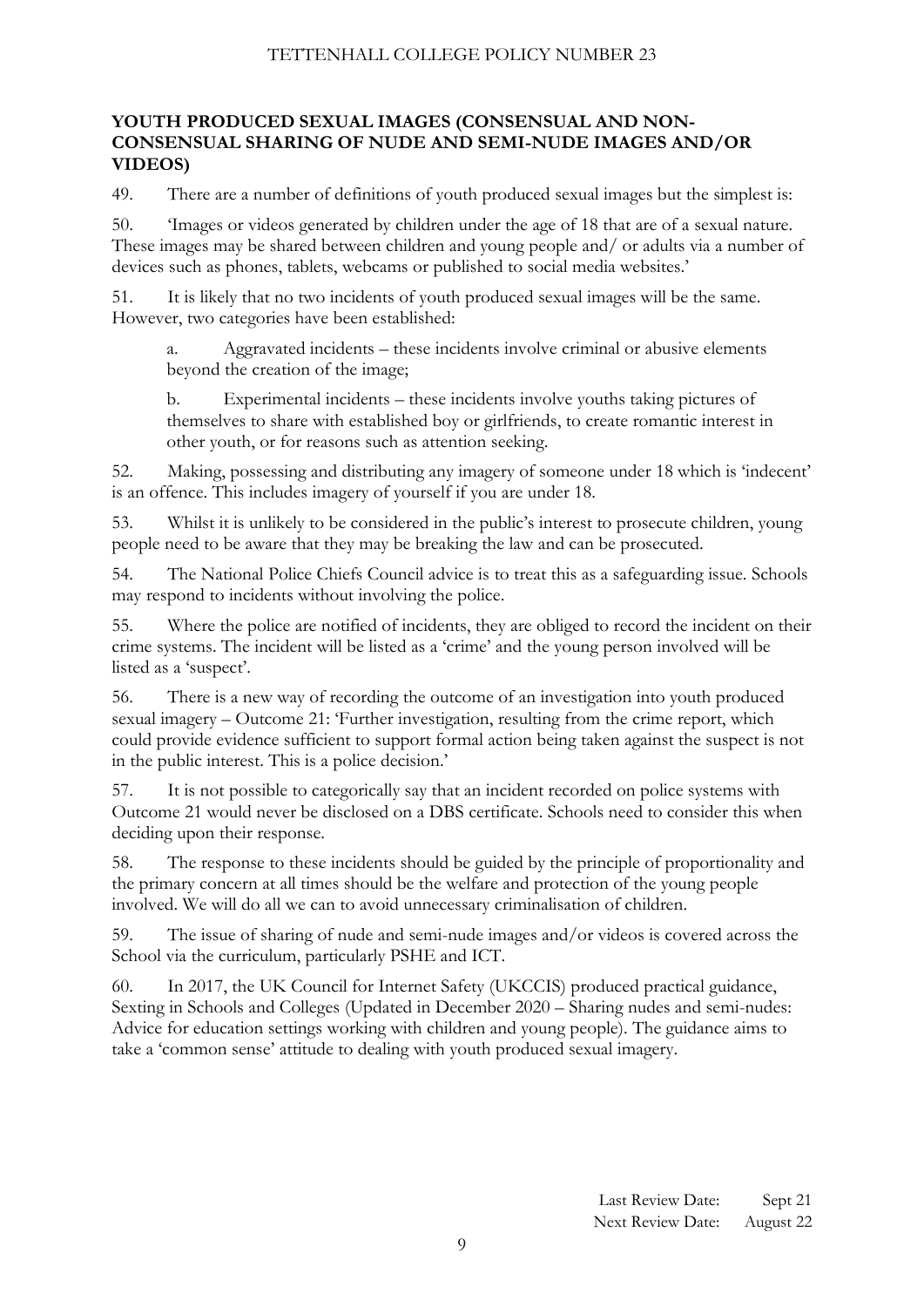# **USE OF CAMERAS AND MOBILE PHONES AND SMART DEVICES IN SCHOOL BY CHILDREN**

# **Online Safety**

61.It is essential that children are safeguarded from potentially harmful and inappropriate online material. Within this policy there are strategies to protect and educate pupils, students, and staff in their use of technology and establishes mechanisms to identify, intervene in, and escalate any concerns where appropriate (Please also see the 'Acceptable Use Policy' for details of filters and monitoring systems in place which are reviewed annually).

62. The breadth of issues classified within online safety is considerable, but can be categorised into four areas of risk:

a. content: being exposed to illegal, inappropriate or harmful content, for example: pornography, fake news, racism, misogyny, self-harm, suicide, anti-Semitism, radicalisation and extremism.

b. contact: being subjected to harmful online interaction with other users; for example: peer to peer pressure, commercial advertising and adults posing as children or young adults with the intention to groom or exploit them for sexual, criminal, financial or other purposes'.

c. conduct: personal online behaviour that increases the likelihood of, or causes, harm; for example, making, sending and receiving explicit images (e.g consensual and nonconsensual sharing of nudes and semi-nudes and/or pornography, upskirting using a smart watch/camera on a mobile phone; sharing other explicit images and online bullying; and

d. commerce - risks such as online gambling, inappropriate advertising, phishing and or financial scams. If you feel your pupils, students or staff are at risk, please report it to the Anti-Phishing Working Group (https://apwg.org/).

63. Cameras should not be brought to School. Sixth Form pupils may use their mobile phones and smart watches in their Common Room, but not for taking photographs or videos. It should be expressly understood and agreed that in all other places, mobile phones and smart watches should not be used during the School day, including for taking photographs or videos. Pupils below Sixth Form may not use their mobile phones at all during the School day. The School retains the right to confiscate mobile phones for up to 48 hours if they are being used inappropriately.

# **Use of Cameras and Mobile Phones in School by Staff and Adults**

64. Although staff and adults may bring cameras and mobile phones on to the premises, it must be understood that photographs or videos should not be taken other than for educational or promotional purposes. Mobile phones should be switched on to silent/ vibrate mode while on School premises.

65. No member of staff should give out their personal mobile phone number to pupils and must not have pupil contact numbers in their own phone. Wherever possible, the School's mobile phone should be used for School trips and visits. However, there may be times when more than one phone is necessary. Where this is the case, a member of staff (or volunteer) may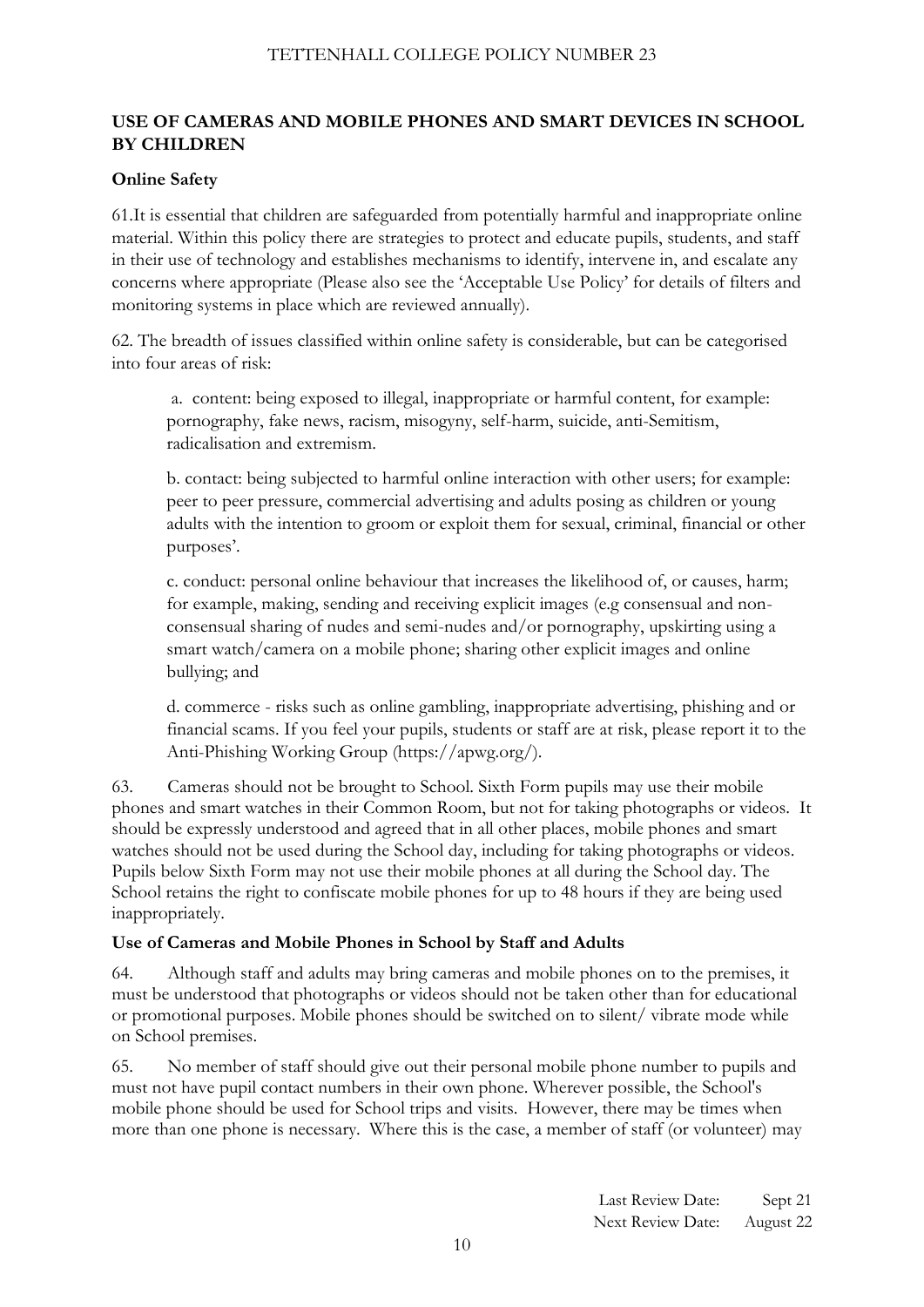use their personal phone but access to this should be very restricted. Volunteers should be advised not to take photographs on School trips and visits.

66. Parents, guardians or close family members (hereafter, parents) are welcome to take photographs of (and where appropriate, film) their own children taking part in School events, subject to the following guidelines, which the School expects all parents to follow:

a. When an event is held indoors, such as a play or a concert, parents should be mindful of the need to use their cameras and filming devices with consideration and courtesy for cast members or performers on stage and the comfort of others. Flash photography can disturb others in the audience, or even cause distress for those with medical conditions; the School therefore asks that it is not used at indoor events.

b. Parents are asked not to take photographs of other pupils, except incidentally as part of a group shot, without the prior agreement of that pupil's parents.

c. Parents are reminded that such images are for personal use only. Images which may, expressly or not, identify other pupils should not be made accessible to others via the internet (for example on Facebook), or published in any other way.

Parents are reminded that copyright issues may prevent the School from permitting the filming or recording of some plays and concerts. The School will always print a reminder in the programme of events where issues of copyright apply.

e. Parents may not film or take photographs in changing rooms or backstage during School productions, nor in any other circumstances in which photography or filming may embarrass or upset pupils.

67. The School reserves the right to refuse or withdraw permission to film or take photographs (at a specific event or more generally), from any parent who does not follow these guidelines, or is otherwise reasonably felt to be making inappropriate images.

68. For further information, please see the Use of Images of Children Policy, the Preparatory School E-Safety Policy (in the Staff Handbook) and the Early Years Online Safety Policy.

# **Emailing and Instant Messaging**

69. No member of staff may give a pupil their personal email address. Nor should a member of staff accept pupils as 'Facebook friends'. Children and staff should never reply to unpleasant or unwanted emails or open files from people they don't know.

70. When writing emails or instant messages, think carefully about the content. When angry or distressed, you might send something likely to cause further anguish. Leave the computer and discuss the issue with someone else.

71. Pupils are encouraged to respect other people on and offline and to recognise how sharing a secret and passing on numbers and passwords can cause harm and distress to others.

72. The issue of being a bystander or accessory is addressed with all children. Being a bystander can include:

- a. forwarding messages;
- b. contributing to discussions; or
- c. taking part in an online poll.

73. Jayne Hollinshead completed the online NSPCC course (approved by CEOP) 'Keeping Children Safe Online' on 15/02/21. The Thinkyouknow presentation provides an overview of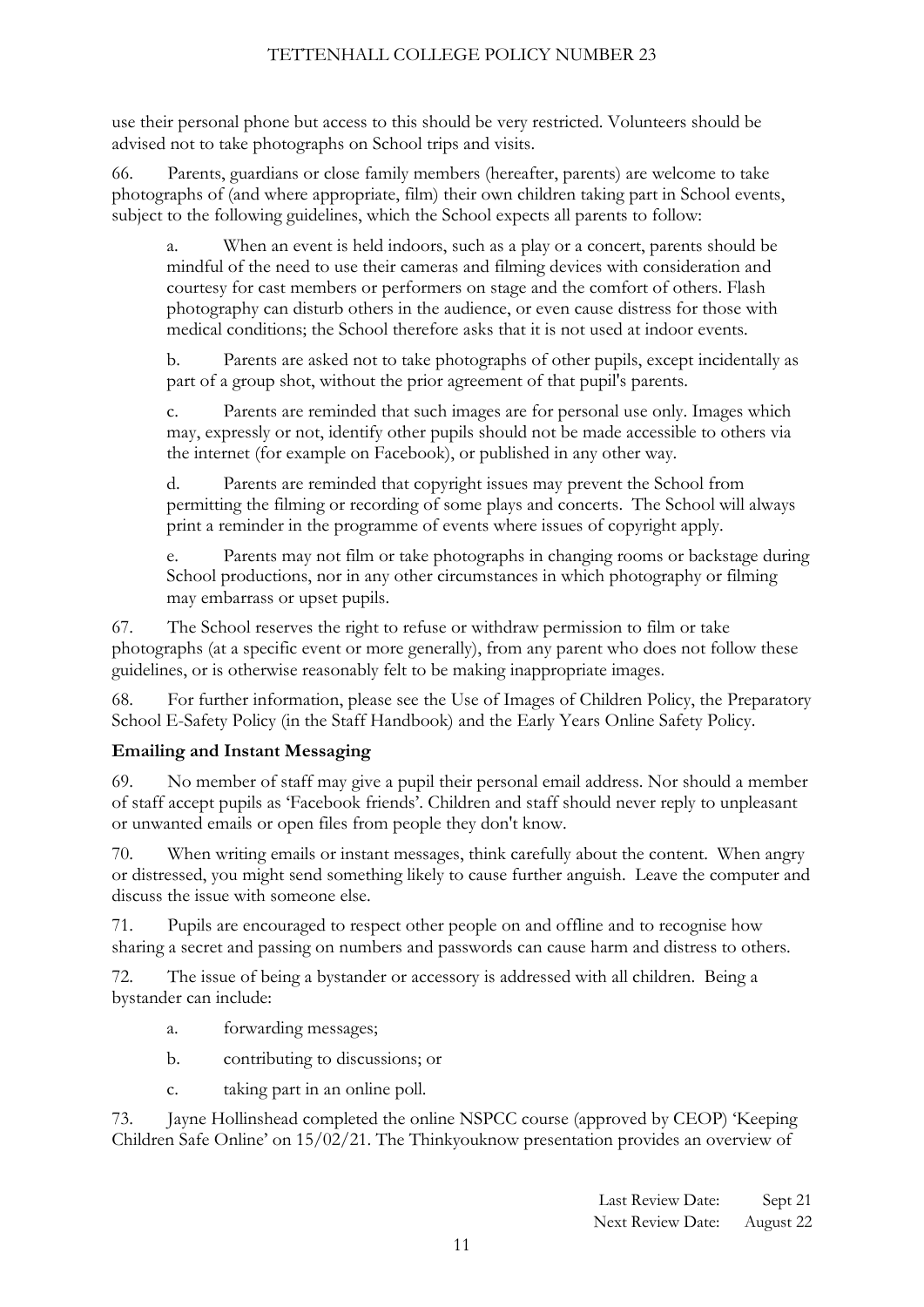young people's online behaviour and CEOP's Thinkuknow educational materials. Tettenhall College parents can also access Mr A Foster's website [www.iLearn2.co.uk](http://www.ilearn2.co.uk/) which includes parent resources including hundreds of video tutorials, activity ideas, tips and advice to support learning and help keep children safe online. The website also includes parent guides to different technologies and social media platforms, and new resources are added every month.

74. The PSHE Coordinator, Mrs N Austin, is also CEOP-trained and completed the online NSPCC course (approved by CEOP) 'Keeping Children Safe Online' on 17/08/21. safety is taught to pupils by using CEOP's Thinkuknow materials with pupils during assemblies and PSHE lessons.

75. Other resources that support schools and colleges include:

a. Be Internet Legends developed by Parent Zone and Google is a free internet safety curriculum with PSHE accredited lesson plans and teaching resources for Key Stage 2 pupils

b. Disrespectnobody is Home Office advice and includes resources on healthy relationships, including sexting and pornography

c. Education for a connected world framework from the UK Council for Internet Safety supports the development of the curriculum and is of particular relevance to RSHE education and Computing. It is designed, however, to be usable across the curriculum and beyond (covering early years through to age 18) and to be central to a whole school or college approach to safeguarding and online safety.

d. PSHE association provides guidance to schools on developing their PSHE curriculum

e. Teaching online safety in school is departmental guidance outlining how schools can ensure their pupils understand how to stay safe and behave online as part of existing curriculum requirements

f. UK Safer Internet Centre developed guidance and resources that can help with the teaching of the online safety component of the Computing Curriculum.

# **REMOTE LEARNING**

76. Where children are being asked to learn online at home the Department has provided advice to support schools and colleges do so safely: safeguarding in schools colleges and other providers and safeguarding and remote education. The NSPCC and PSHE Association also provide helpful advice:

a. NSPCC Learning - Undertaking remote teaching safely during school closures; and

b. PSHE - PSHE Association coronavirus hub.

# **CYBERCRIME**

77. Cybercrime is criminal activity committed using computers and/or the internet. It is broadly categorised as either 'cyber-enabled' (crimes that can happen off-line but are enabled at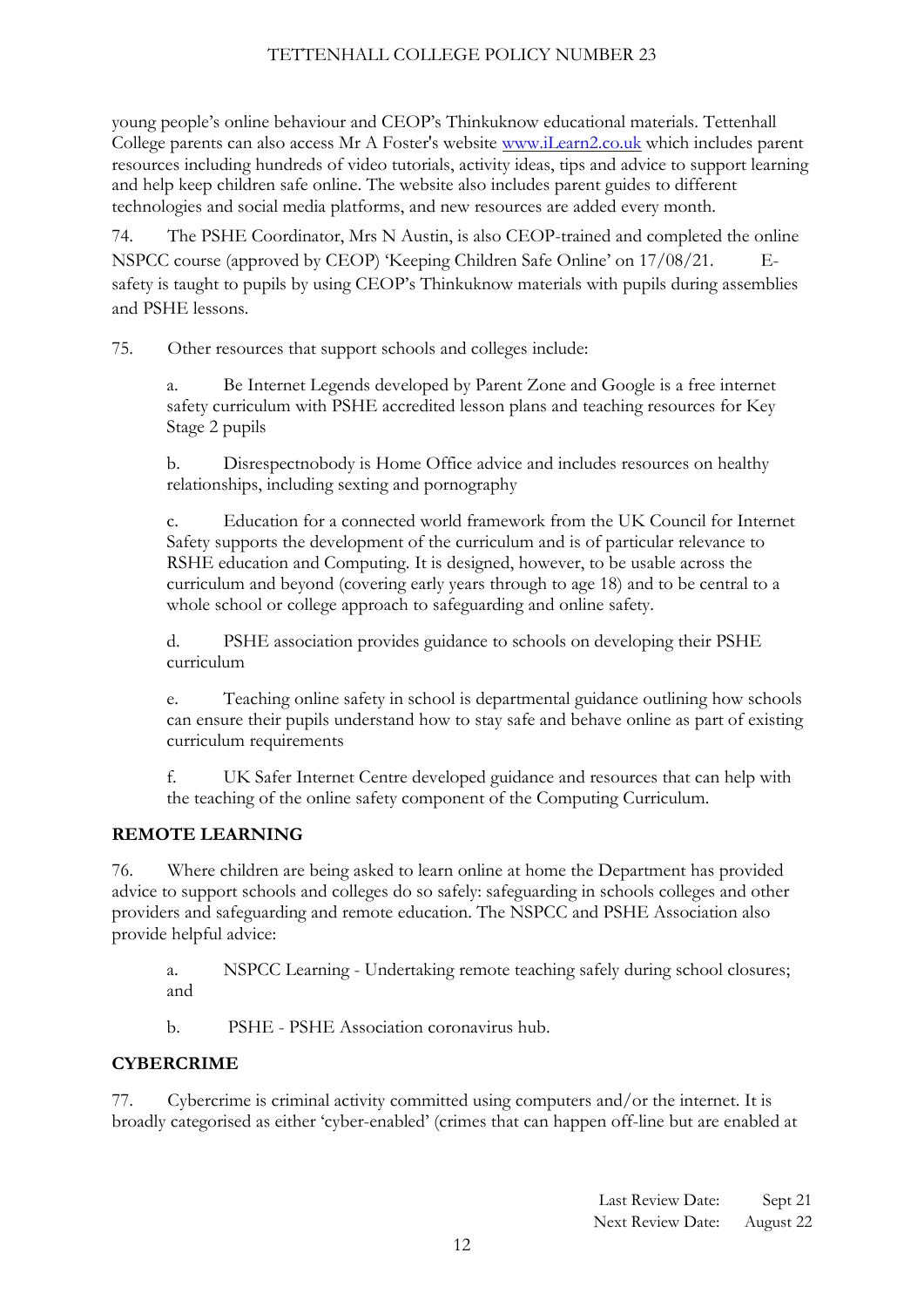scale and at speed on-line) or 'cyber dependent' (crimes that can be committed only by using a computer).

78. Cyber-dependent crimes include:

a. unauthorised access to computers (illegal 'hacking'), for example accessing a school's computer network to look for test paper answers or change grades awarded;

b. denial of Service (Dos or DDoS) attacks or 'booting'. These are attempts to make a computer, network or website unavailable by overwhelming it with internet traffic from multiple sources; and,

c. making, supplying or obtaining malware (malicious software) such as viruses, spyware, ransomware, botnets and Remote Access Trojans with the intent to commit further offence, including those above.

79. Children with particular skill and interest in computing and technology may inadvertently or deliberately stray into cyber-dependent crime. If there are concerns about a child in this area, the designated safeguarding lead (or a deputy), should consider referring into the Cyber Choices programme. This is a nationwide police programme supported by the Home Office and led by the National Crime Agency, working with regional and local policing. It aims to intervene where young people are at risk of committing, or being drawn into, low level cyberdependent offences and divert them to a more positive use of their skills and interests. Note that Cyber Choices does not currently cover 'cyber-enabled' crime such as fraud, purchasing of illegal drugs on-line and child sexual abuse and exploitation, nor other areas of concern such as on-line bullying or general on-line safety.

Additional advice can be found at: Cyber Choices, 'NPCC- When to call the Police' and National Cyber Security Centre - NCSC.GOV.UK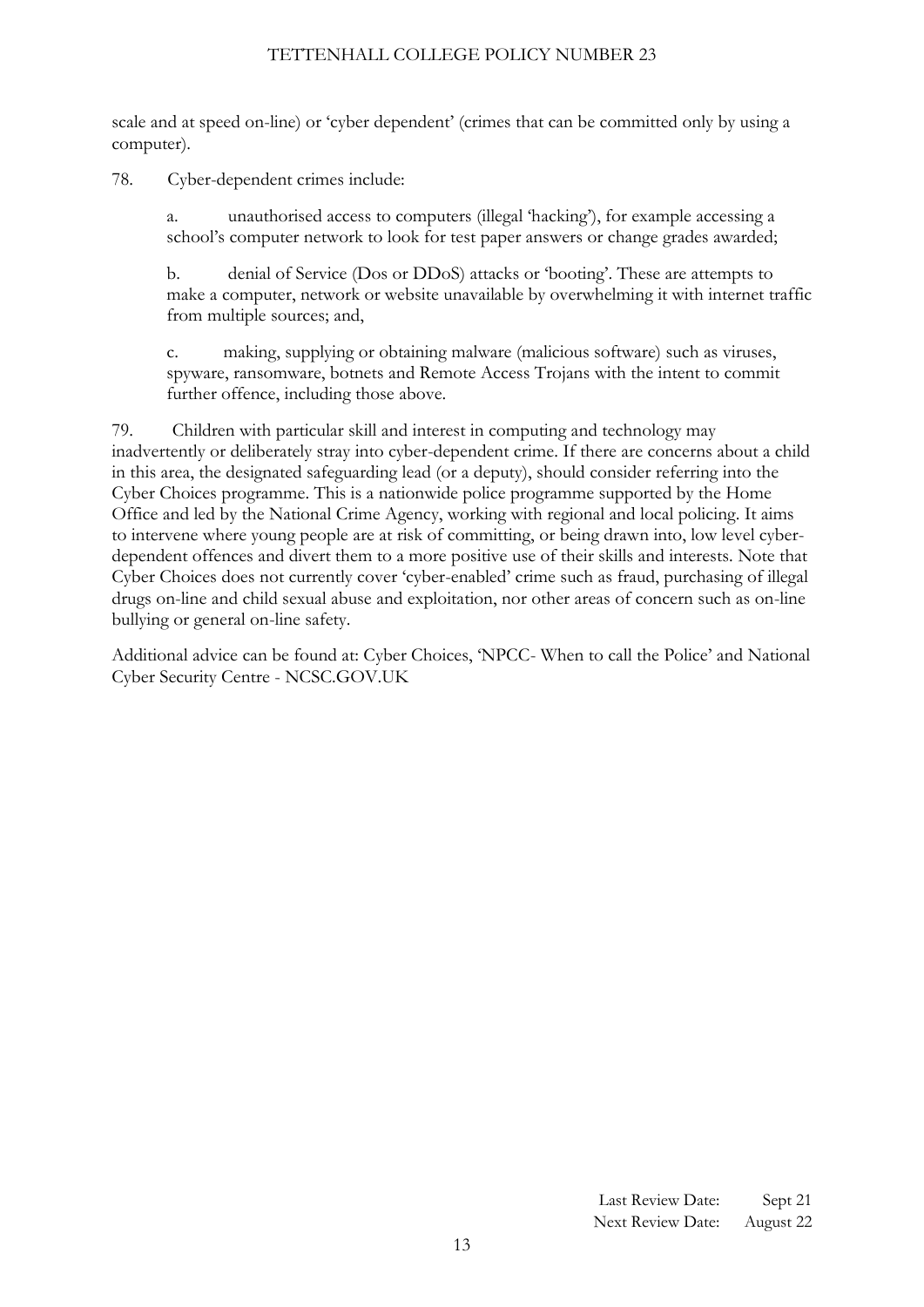# <span id="page-13-0"></span>**RESPONSE TO BULLYING**

80. Tettenhall College will take firm and decisive action to deal with any incident of bullying/cyberbullying which is witnessed by or reported to any member of staff by parents, pupils or staff. Teachers have the power to discipline pupils for misbehaving outside the School premises 'to such an extent as is reasonable'. Where bullying outside School is reported to School staff, it should be investigated and acted upon.

81. Sharing of nudes or semi-nudes images and/or videos incidents will follow child protection procedures. Tettenhall College will respond proportionately, taking care not to further traumatise the victim by imposing unwarranted sanctions upon them. 'Sharing nudes and seminudes: how to respond to an incident' offers guidance on appropriate courses of action and considerations when handling an incident.

#### **Post incident responses for the victim**

82. When a member of staff receives information, either directly or indirectly, that a child may have been the victim of a bullying incident, this report will be taken seriously, investigated and written records kept. The incident may be investigated by the Tutor /Head of Section or a Senior Leader.

83. Tettenhall College will offer a proactive, sympathetic and supportive response to children who are the victims of bullying. The exact nature of the response will be determined by the particular child's individual needs and may include:

- a. immediate action to stop the incident and secure the child's safety;
- b. positive reinforcement that reporting the incident was the correct thing to do;

c. reassurance that the victim is not responsible for the behaviour of the bully and that they are being taken seriously and that they will be supported;

- d. strategies to prevent further incidents;
- e. sympathy and empathy;
- f. counselling;
- g. befriending;
- h. assertiveness training;
- i. extra supervision/monitoring;
- j. creation of a support group;
- k. peer mediation/peer mentoring;
- l. informing/involving parents;

m. adult mediation between the perpetrator and the victim (provided this does not increase the victim's vulnerability); and

n. arrangements to review progress.

#### **Post incident responses for the bully**

84. Tettenhall College takes bullying behaviour very seriously and will adopt a supportive, pragmatic, problem-solving approach to enable bullies to behave in a more acceptable way. Tettenhall College understands that certain punishment may not be appropriate in managing this problem but the positive use of sanctions can be useful in demonstrating to bullies that their behaviour is unacceptable and encourages the promotion of positive change.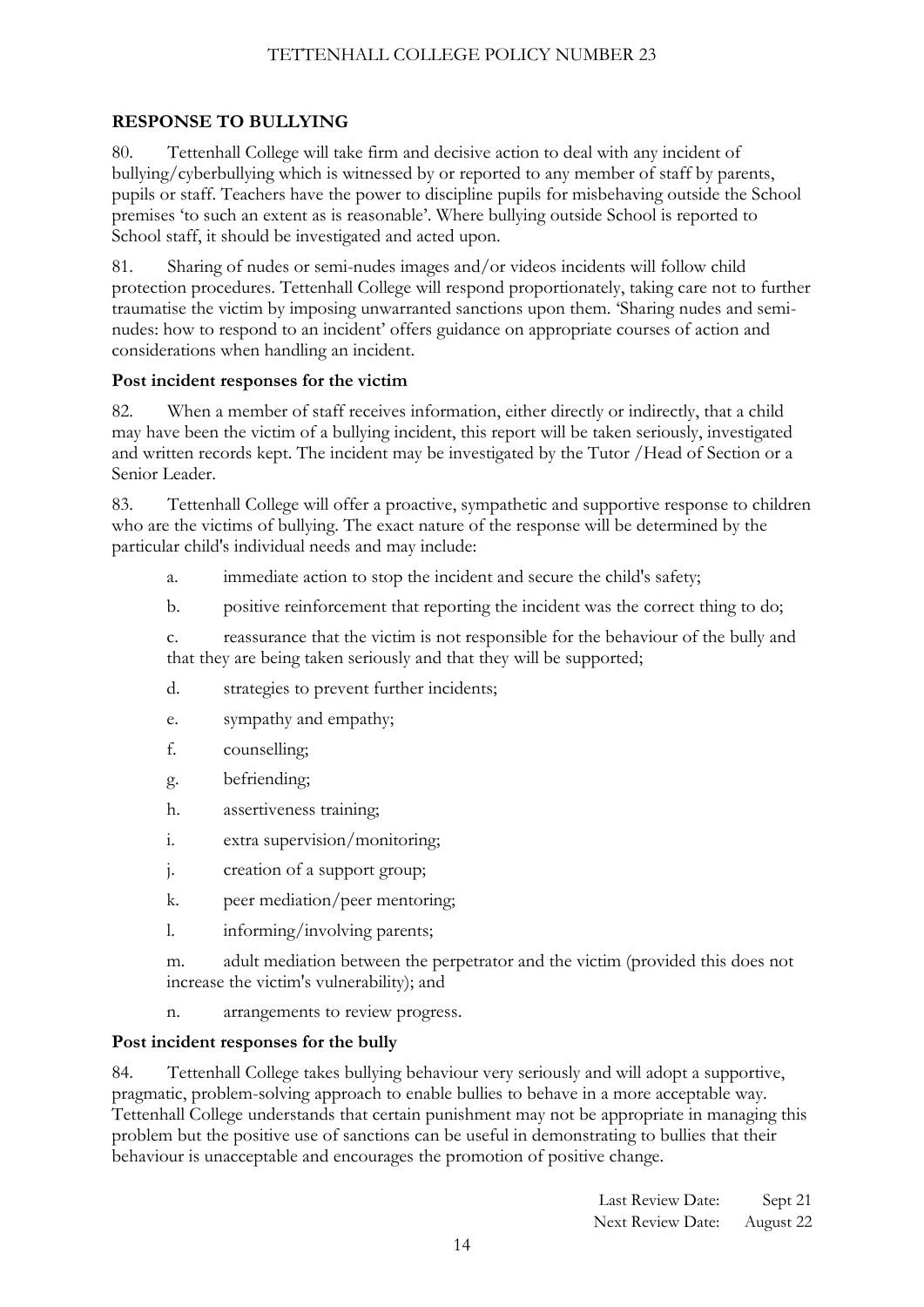85. The School will respond to incidents of bullying behaviour in a proportionate way – the more serious the cause for concern the more serious the response. When sanctions are felt to be necessary they will be applied consistently and fairly. The following options will be considered:

a. immediate action to stop an incident of bullying in progress;

b. engagement with the bully to reinforce the message that their behaviour is a breach of School rules and is unacceptable;

c. loss of lunch/break time privileges;

d. detention;

e. daily/ Headmaster's report;

f. removal from class/group;

g. withholding participation in sports or out of School activity (if not essential part of curriculum);

h. parents informed;

i. counselling/instruction in alternative ways of behaving;

j. adult mediation between the perpetrator and the victim (provided this is safe for the victim);

k. temporary exclusion;

l. permanent exclusion (in extreme cases of severe and persistent bullying which may involve violence); or

m. rewards/ positive reinforcement for children in order to promote change and bring unacceptable behaviour under control.

# **Monitoring and Review of the Bullying policy**

86. This policy is reviewed annually to ensure that it is working as effectively as possible. The whole School community is made aware of ways of reporting incidents of bullying. Bullying is reported to a member of School staff who will then report it to his or her line manager, and the appropriate action will be taken. A school cannot be considered to meet its duty of care towards its pupils if it does not readily have a clear picture of bullying incidents throughout the school, whatever system has been chosen to record concerns. At Tettenhall College, all pupil incidents are recorded via 'Pupil Notes' on iSAMS. All sanctions are also recorded on iSAMS via the 'Behaviour Manager' tab. A central bullying register is kept by the Assistant Head (Pastoral), who takes it to Safeguarding Committee meetings whenever there are additions to the register, so that the Committee can monitor incident numbers, identify where bullying is recurring between the same pupils and ensure that the approach by the School is consistent.

# **Conclusion**

87. At Tettenhall College we do not accept that bullying is an inevitable part of School life. No-one should have to suffer bullying. It is up to all of us to take action when bullying happens, to us or to others.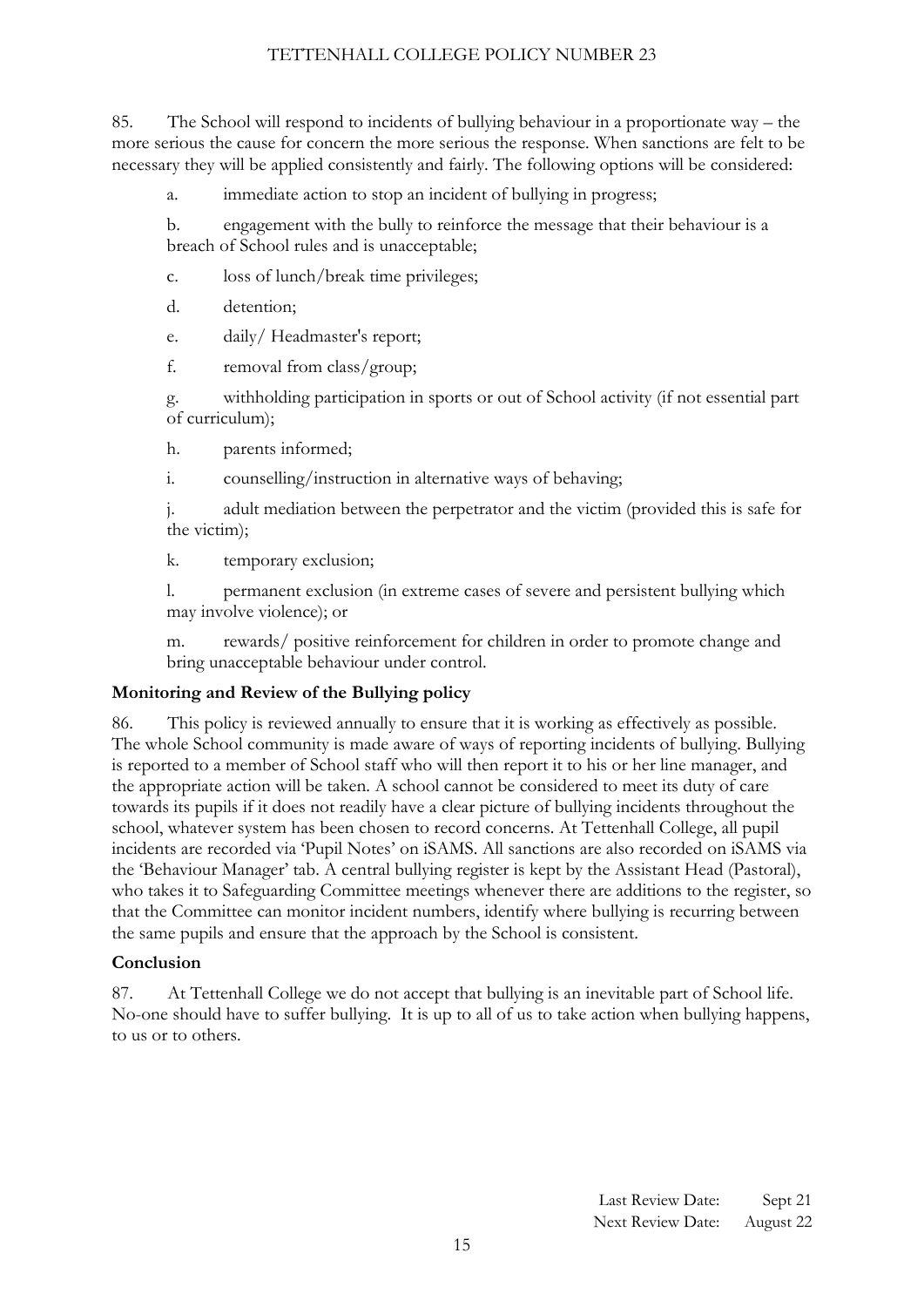# <span id="page-15-0"></span>**CHILD PROTECTION POLICY**

88. Copies may be requested from the Headmaster's office.

# **Policy Statement**

89. Everyone employed by Tettenhall College has a responsibility in relation to child protection from EYFS to the Sixth Form. In most cases this will be the referral of concerns to the appropriate Designated Safeguarding Lead. In day-to-day contact with children at risk, staff have an opportunity to note concerns and to meet with parents and other associated adults.

90. Increasingly, schools are expected to work with, support and sometimes lead different agencies to enable the most appropriate form of intervention to take place. This policy aims to outline the role that the School will have, the procedures that staff should take and guidance on issues related to child protection generally. It is not exhaustive. All staff should consider at all times what is in the best interests of the child.

91. It is necessary for the School to have specific guidelines for staff so that our child protection policy is understood and followed by all staff members. It should be pointed out that the guidelines are drawn up with the welfare of the children in mind, but also with the recognition that members of staff have legal responsibilities under the Children Act (1989). Tettenhall College is committed to safeguarding and promoting the welfare of children and young people and expects all staff and volunteers to share this commitment. Colleagues are reminded that members of staff could possibly be involved in legal action if matters of this nature are ignored or not dealt with in the appropriate matter. However, staff who report such matters in good faith will not be subject to disciplinary action if allegations are subsequently discovered to be unfounded.

# **The Aims of the Policy**

a. to raise awareness of individual responsibilities in identifying and reporting possible cases of abuse anywhere in the School form EYFS to the Sixth Form;

b. to provide a systematic means of monitoring, recording and reporting of concerns and cases;

c. to provide guidance on recognising and dealing with suspected child abuse;

d. to provide a framework for multi-agency communication and effective liaison; and

e. To identify strategies and interventions available to support children at risk.

92. Physical, emotional and sexual abuse or neglect of children does occur, and we need to be watchful for signs of such abuse from EYFS to the Sixth Form. Children can be particularly vulnerable in boarding settings, and we should be alert to pupil relationships and the potential for peer abuse. We recognise that sexualised abuse, including verbal abuse, by peers is a potential safeguarding issue. It would be easy to think that such things could not happen to children at Tettenhall College, but any school could be deluding itself as a number of institutions have recently found out to their cost.

# **Children potentially at greater risk of harm**

# **Children who need a social worker (Child in Need and Child Protection Plans)**

93. Children may need a social worker due to safeguarding or welfare needs. Children may need this help due to abuse, neglect and complex family circumstances. A child's experiences of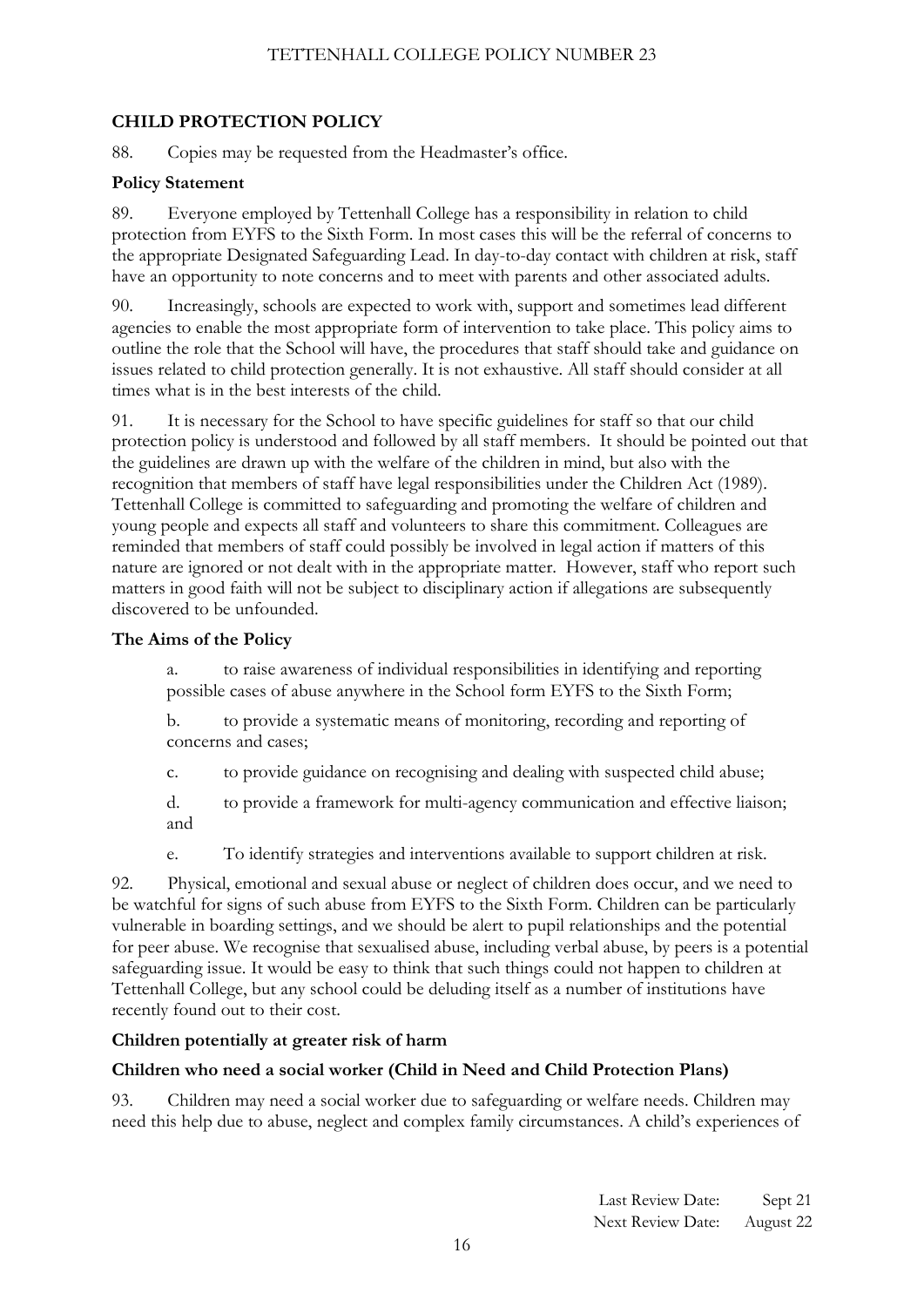adversity and trauma can leave them vulnerable to further harm, as well as educationally disadvantaged in facing barriers to attendance, learning, behaviour and mental health.

94. Local authorities will share the fact a child has a social worker, and the Designated Safeguarding Lead will hold and use this information so that decisions can be made in the best interests of the child's safety, welfare and educational outcomes. There are clear powers to share this information under existing duties on both local authorities and schools and colleges to safeguard and promote the welfare of children.

95. Where children need a social worker, this should inform decisions about safeguarding (for example, responding to unauthorised absence or missing education where there are known safeguarding risks) and about promoting welfare (for example, considering the provision of pastoral and/or academic support, alongside action by statutory services).

# **Children requiring mental health support**

96. Schools and colleges have an important role to play in supporting the mental health and wellbeing of their pupils.

97. Schools and colleges can access a range of advice to help them identify children in need of extra mental health support, this includes working with external agencies. More information can be found in the 'Mental health and behaviour in schools guidance'. Public Health England has produced a range of resources to support schools (See Rise Above for links to all materials and lesson plans).

# **Signs to watch out for:**

a. bruising or markings that cannot be accounted for by a known physical injury, or participation in games, or as the result of a child's normal activity;

- b. signs of depression;
- c. signs of unpredictable mood swings;
- d. being withdrawn;
- e. unusual seeking of attention; or
- f. deterioration in appearance and personal hygiene.

98. All staff should be aware that mental health problems can, in some cases, be an indicator that a child has suffered or is at risk of suffering abuse, neglect or exploitation. Only appropriately trained professionals should attempt to make a diagnosis of a mental health problem. Staff however, are well placed to observe children day-to-day and identify those whose behaviour suggests that they may be experiencing a mental health problem or be at risk of developing one. Where children have suffered abuse and neglect, or other potentially traumatic adverse childhood experiences, this can have a lasting impact throughout childhood, adolescence and into adulthood. It is key that staff are aware of how these children's experiences, can impact on their mental health, behaviour and education. If staff have a mental health concern about a child that is also a safeguarding concern, immediate action should be taken, following their child protection policy and speaking to the designated safeguarding lead or a deputy.

99. All staff should be aware of indicators which may signal that children are at risk from, or are involved with serious violent crime.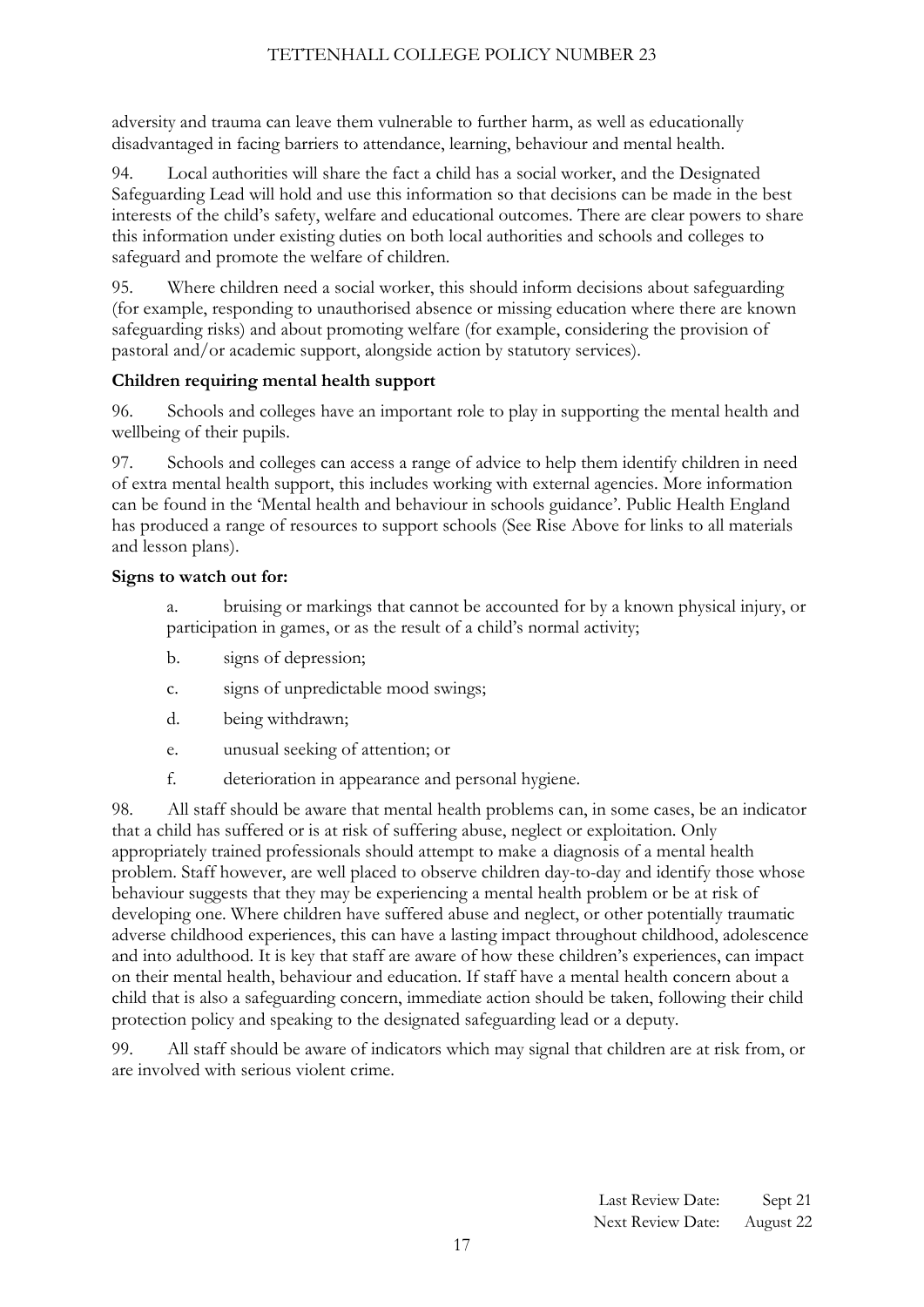# **Child Criminal Exploitation (CCE) and Child Sexual Exploitation (CSE)**

100. CCE and CSE is where an individual or group takes advantage of an imbalance of power to coerce, control, manipulate or deceive a child into taking part in sexual or criminal activity (a) in exchange for something the victim needs or wants, and/or (b) for the financial or other advantage of the perpetrator or facilitator and/or (c) through violence or the threat of violence. CSE and CCE can affect children, both male and female and can include children who have been moved for the purpose of exploitation.

# **Child Criminal Exploitation (CCE)**

101. Some specific forms of CCE can include children being forced or manipulated into transporting drugs or money through county lines, working in cannabis factories, shoplifting or pickpocketing. They can also be forced or manipulated into committing vehicle crime or threatening/committing serious violence to others.

102. Children can become trapped by this type of exploitation as perpetrators can threaten victims (and their families) with violence, or entrap and coerce them into debt. They may be coerced into carrying weapons such as knives or begin to carry a knife for a sense of protection from harm from others. As children involved in criminal exploitation often commit crimes themselves, their vulnerability as victims is not always recognised by adults and professionals, (particularly older children), and they are not treated as victims despite the harm they have experienced. They may still have been criminally exploited even if the activity appears to be something they have agreed or consented to.

103. It is important to note that the experience of girls who are criminally exploited can be very different to that of boys. The indicators may not be the same, however professionals should be aware that girls are at risk of criminal exploitation too. It is also important to note that both boys and girls being criminally exploited may be at higher risk of sexual exploitation. Further information about CCE including definitions and indicators is included in Annex B.

104. One of the ways of identifying potential involvement in county lines are missing episodes (both from home and school), when the victim may have been trafficked for the purpose of transporting drugs and a referral to the National Referral Mechanism should be considered. If a child is suspected to be at risk of or involved in county lines, a safeguarding referral should be considered alongside consideration of availability of local services/ third sector providers who offer support to victims of county lines exploitation.

105. A number of the indicators for CSE and CCE as detailed below may be applicable to where children are involved in county lines. Some additional specific indicators that may be present where a child is criminally exploited through involvement in county lines are children who:

- a. go missing and are subsequently found in areas away from their home;
- b. have been the victim or perpetrator of serious violence (e.g. knife crime);

c. are involved in receiving requests for drugs via a phone line, moving drugs, handing over and collecting money for drugs;

d. are exposed to techniques such as 'plugging', where drugs are concealed internally to avoid detection;

e. are found in accommodation that they have no connection with, often called a 'trap house or cuckooing' or hotel room where there is drug activity;

f. owe a 'debt bond' to their exploiters;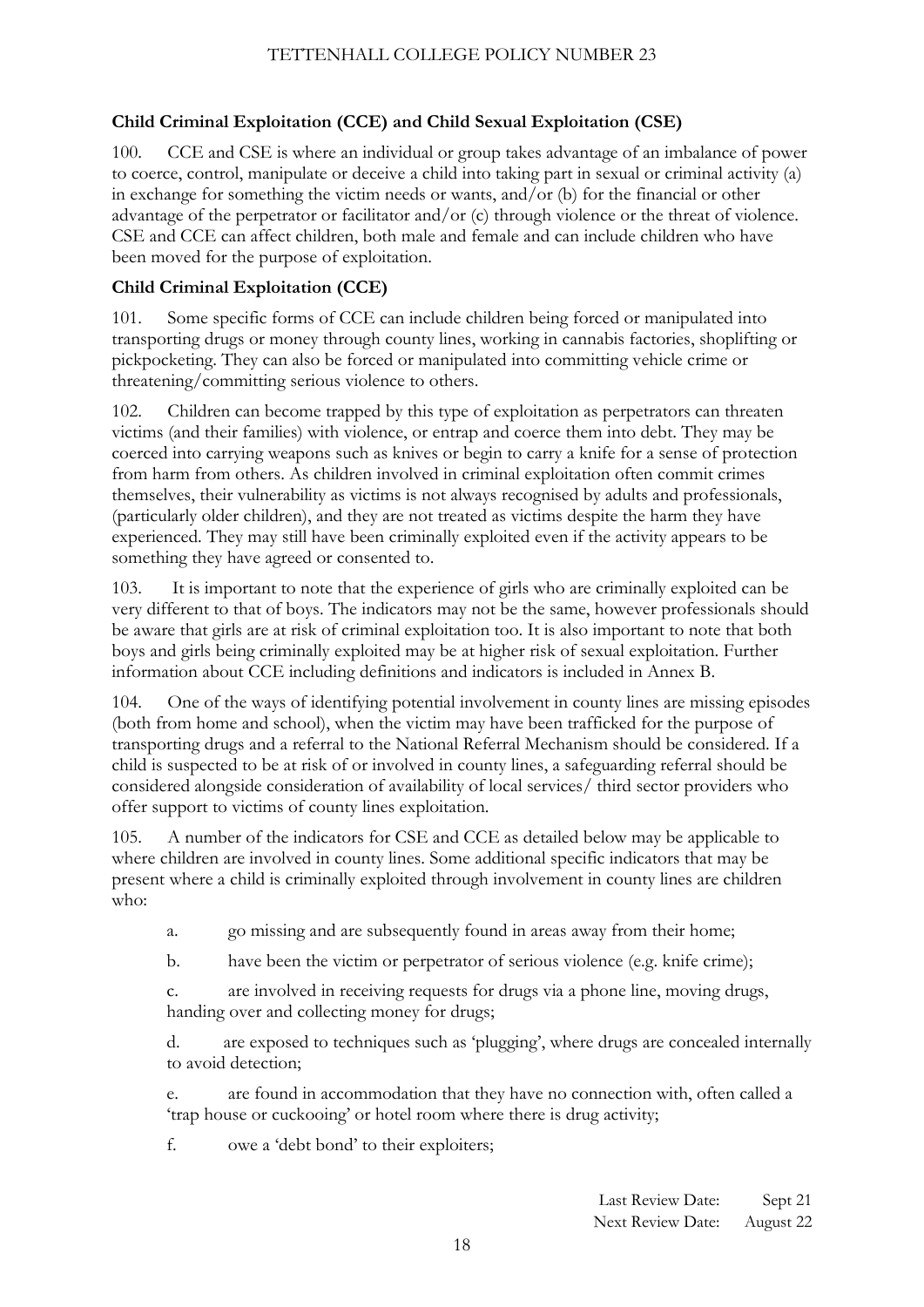g. have their bank accounts used to facilitate drug dealing.

Further information on the signs of a child's involvement in county lines is available in guidance published by the Home Office.

106. Other indicators of CCE and CSE:

- a. children who appear with unexplained gifts or new possessions;
- b. children who associate with other young people involved in exploitation;
- c. children who suffer from changes in emotional well-being;
- d. children who misuse drugs and alcohol.
- e. Go missing for periods of time or regularly come home late; and
- f. Regularly miss school or education or do not take part in education

#### **MODERN SLAVERY AND THE NATIONAL REFERRAL MECHANISM**

107. Modern Slavery and the National Referral Mechanism Modern slavery encompasses human trafficking and slavery, servitude and forced or compulsory labour. Exploitation can take many forms, including:

- a. sexual exploitation,
- b. forced labour,
- c. slavery,
- d. servitude,
- e. forced criminality
- f. removal of organs.

<span id="page-18-0"></span>Further information on the signs that someone may be a victim of modern slavery, the support available to victims and how to refer them to the NRM is available in the Modern Slavery Statutory Guidance. Modern slavery: how to identify and support victims - GOV.UK (www.gov.uk)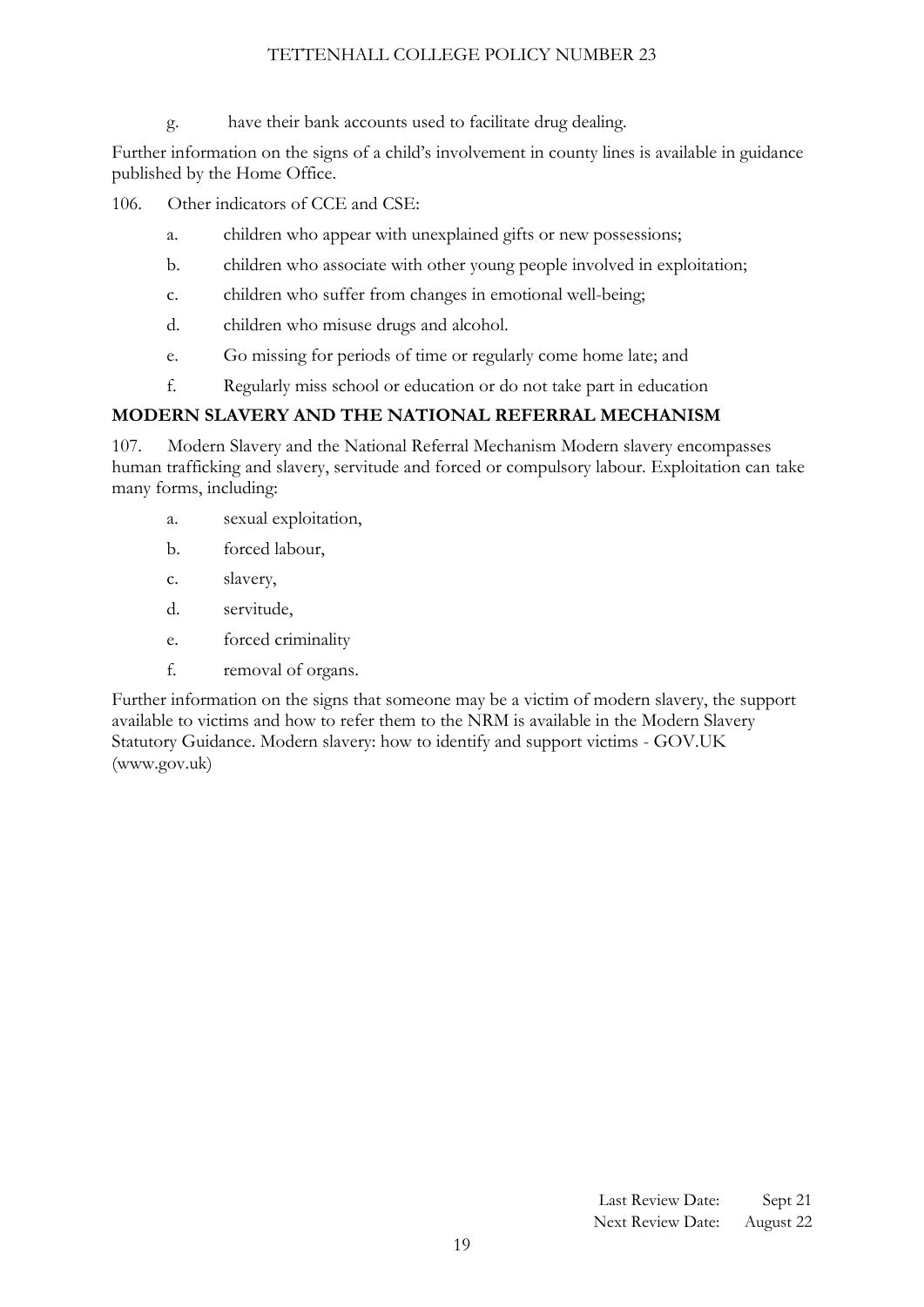# **TYPES OF CHILD ABUSE AND NEGLECT**

108. All School staff should be aware that abuse, neglect and safeguarding issues are rarely standalone events that can be covered by one definition or label. In most cases multiple issues will overlap with one another.

109. Different gender issues can be prevalent when dealing with peer on peer abuse, for example sexual violence and sexual harassment, consensual and non-consensual sharing of nudes and semi – nudes images and/or videos (or youth produced sexual images), initiation/ hazingtype violence and rituals, but abuse is abuse and should never be tolerated or passed off as 'banter', 'just having a laugh' or 'part of growing up'. It is more likely that girls will be victims and boys perpetrators, but all peer on peer abuse is unacceptable and should be taken seriously. This type of peer on peer abuse can happen to any child inside and outside of school and online. Even if there are no reports of peer on peer abuse, it could still be happening and staff should report any concerns to the DSL.

110. Upskirting, which typically involves taking a picture under a person's clothing (not necessarily a skirt) without them knowing, with the intention of viewing their genitals or buttocks (with or without underwear) to obtain sexual gratification, or cause the victim humiliation, distress or alarm, is a criminal offence. Anyone of any gender, can be a victim.

111. Abuse: a form of maltreatment of a child. Somebody may abuse or neglect a child by inflicting harm or by failing to act to prevent harm. Children may be abused in a family or in an institutional or community setting by those known to them or, more rarely, by others (e.g. via the internet). They may be abused by an adult or adults or another child or children. Abuse can take place wholly online or technically may be used to facilitate offline abuse.

# **Physical abuse**

112. Physical abuse may involve hitting, shaking, throwing, poisoning, burning or scalding, drowning, suffocating, or otherwise causing physical harm to a child (this may include an online element which facilitates, threatens and/or encourages physical abuse). Physical harm may also be caused when a parent or carer feigns the symptoms of, or deliberately causes, ill health to a child whom they are looking after. This situation may be described as fabricated or induced illness by carer.

113. Advice for schools and colleges is provided in the Home Office's Preventing youth violence and gang involvement and its Criminal exploitation of children and vulnerable adults: county lines guidance.

# **Emotional abuse**

114. Emotional abuse is the persistent emotional ill treatment of a child such as to cause severe and persistent adverse effects on the child's emotional development. It may involve conveying to a child that they are worthless or unloved, inadequate or valued only in so far as they meet the needs of another person. It may feature age or developmentally inappropriate expectations being imposed on children. It may involve causing children frequently to feel frightened or in danger, or the exploitation or corruption of children. It may also involve not giving the child the opportunities to express their views, deliberately silencing them or 'making fun' of what they say or how they communicate. Some level of emotional abuse is involved in all types of ill treatment of a child, though it may occur alone.

# **Sexual abuse**

115. Sexual abuse involves forcing or enticing a child or young person to take part in sexual activities, whether or not the child is aware of what is happening. The activities may involve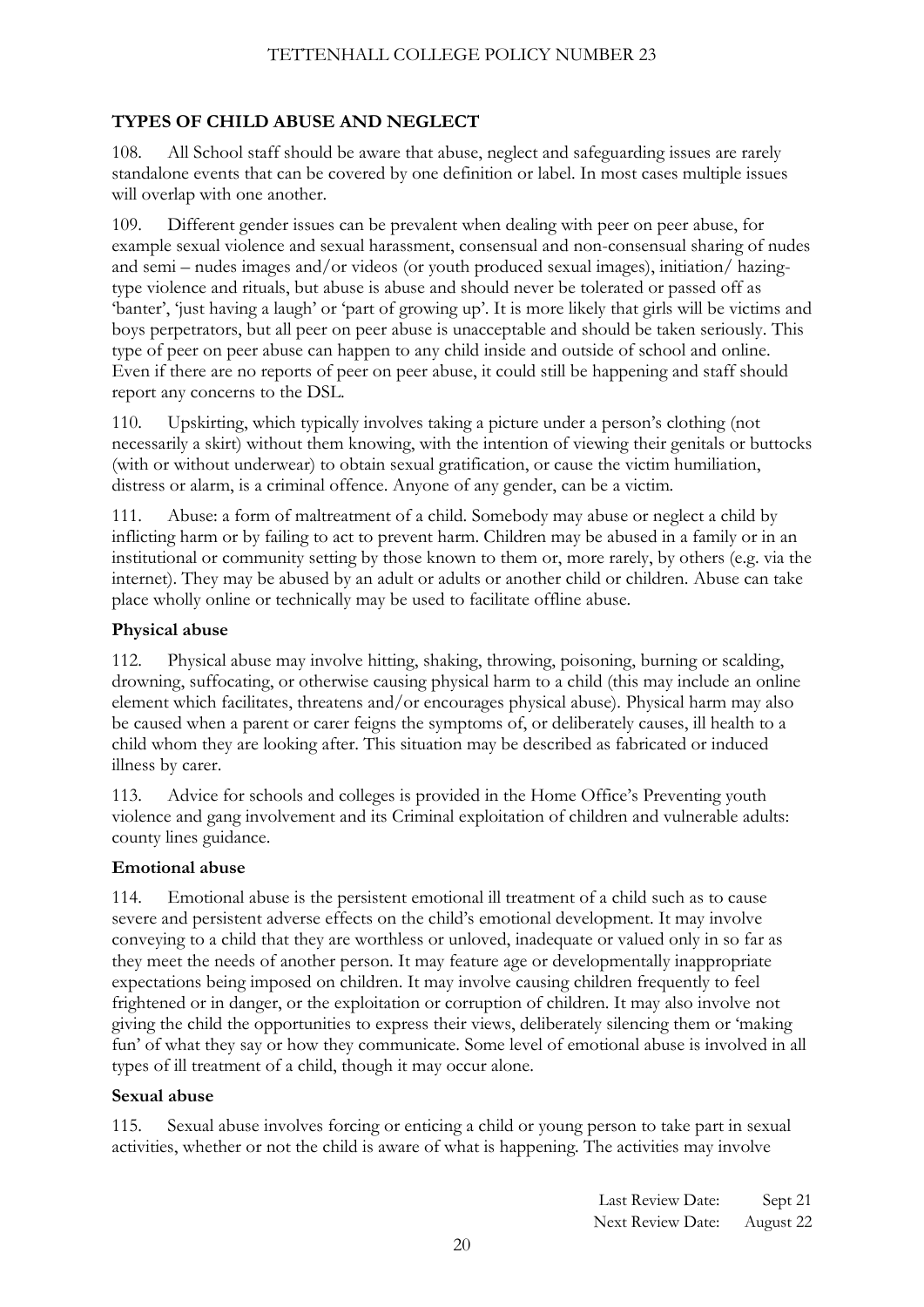physical contact, including penetrative or non-penetrative acts. This can include causing someone to engage in sexual activity without consent, such as forcing someone to strip, touch themselves sexually, or to engage in sexual activity with a third party. Sexual harassment, such as sexual comments, remarks, jokes and online sexual harassment, which may be standalone or part of a broader pattern of abuse is also part of this type of abuse. Non-contact activities may also be included, such as involving children in looking at, or in the production of, pornographic material, or in watching sexual activities, or encouraging children to behave in sexually inappropriate ways (this may include an online element which facilitates, threatens and/or encourages sexual violence). The sexual abuse of children by other children is a specific safeguarding issue also known as peer on peer abuse.

# **Neglect**

116. Neglect is the persistent failure to meet a child's basic physical and/or psychological needs, likely to result in the serious impairment of the child's health or development. It may involve a parent or carer failing to provide adequate food, shelter and clothing, failing to protect a child from physical harm or danger, or the failure to ensure access to appropriate medical care or treatment. It may also include neglect of, or unresponsiveness to, a child's basic emotional needs.

Useful advice about signs of abuse is in 'What to do if you're worried a child is being abused' [\(https://www.gov.uk/government/publications/what-to-do-if-youre-worried-a-child-is-being](https://www.gov.uk/government/publications/what-to-do-if-youre-worried-a-child-is-being-abused--2)[abused--2%20\)](https://www.gov.uk/government/publications/what-to-do-if-youre-worried-a-child-is-being-abused--2).

# **SERIOUS VIOLENCE**

117. There are several indicators which may signal children are at risk from, or are involved with serious violent crime. These may include:

- a. increased absence from school,
- b. a change in friendships or relationships with older individuals or groups,
- c. a significant decline in performance,
- d. signs of self-harm or a significant change in wellbeing, or signs of assault or unexplained injuries.

e. Unexplained gifts or new possessions could also indicate that children have been approached by, or are involved with, individuals associated with criminal networks or gangs and may be at risk of criminal exploitation.

118. All staff should be aware of the range of risk factors which increase the likelihood of involvement in serious violence, such as:

- a. being male,
- b. having been frequently absent or permanently excluded from school,

c. having experienced child maltreatment and having been involved in offending, such as theft or robbery.

119. Advice for schools and colleges is provided in the Home Office's Preventing youth violence and gang involvement and its Criminal exploitation of children and vulnerable adults: county lines guidance.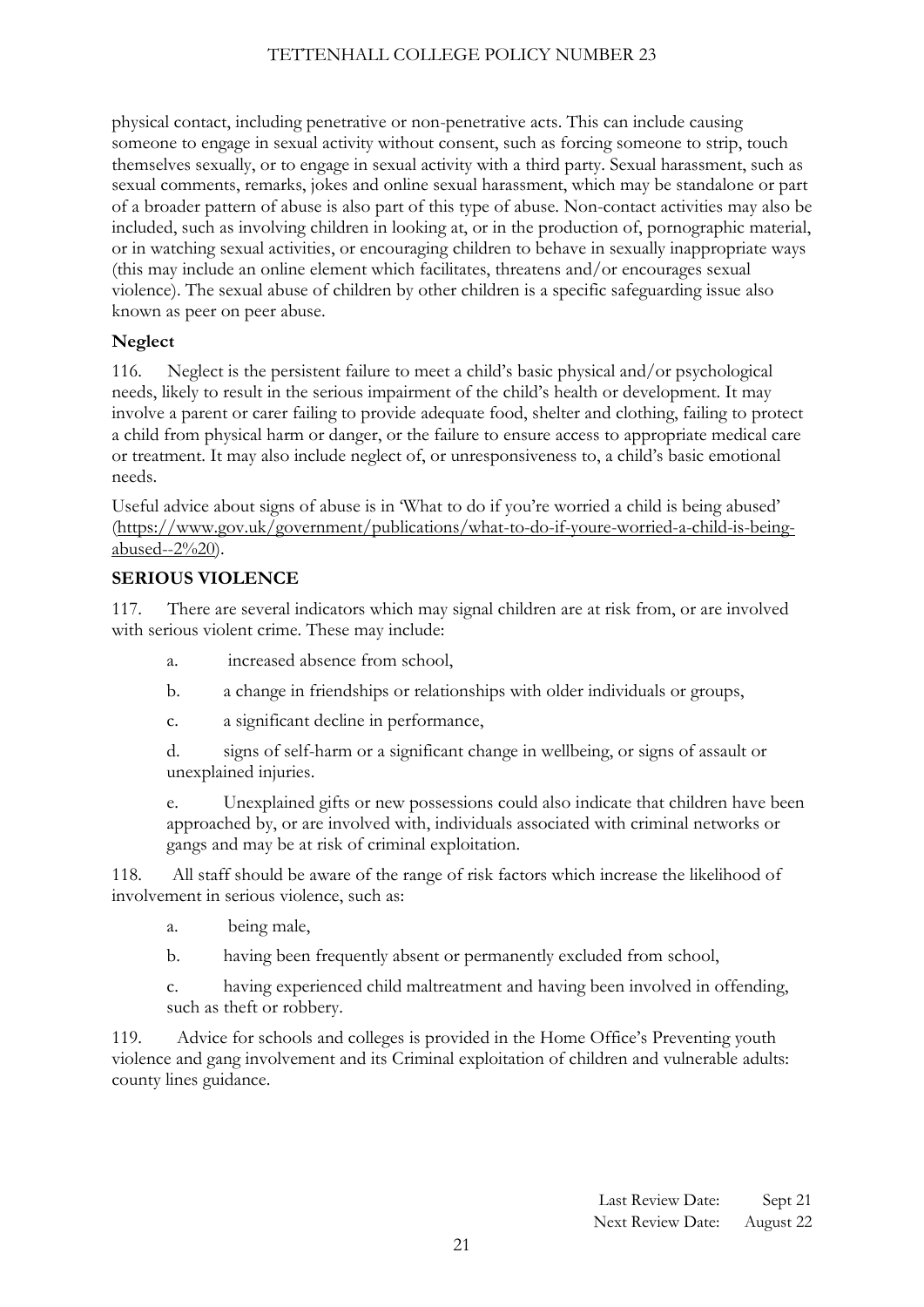# **CHILD SEXUAL EXPLOITATION (CSE)**

120. Child Sexual Exploitation (CSE) is a form of child sexual abuse. It occurs where anyone under the age of 18 is persuaded, coerced or forced into sexual activity in exchange for, amongst other things, money, drugs/ alcohol, gifts, affection or status. Sexual abuse may involve physical contact, including assault by penetration (for example, rape or oral sex) or non-penetrative acts such as masturbation, kissing, rubbing, and touching outside clothing. It may include noncontact activities, such as involving children in the production of sexual images, forcing children to look at sexual images or watch sexual activities, encouraging children to behave in sexually inappropriate ways or grooming a child in preparation for abuse including via the internet.

121. Sexual exploitation results in children and young people suffering harm, and causes significant damage to their physical and mental health. Some young people may be supported to recover, whilst others may suffer life-long impairments, which may, on occasion, lead to their death, for example through suicide or murder.

122. CSE can occur over time or be a one-off occurrence, and may happen without the child's immediate knowledge e.g. through others sharing videos or images of them on social media.

123. CSE can be a one-off occurrence or a series of incidents over time and range from opportunistic to complex organised abuse. It can involve force and/or enticement-based methods of compliance and may, or may not, be accompanied by violence or threats of violence.

124. Consent is irrelevant, even where a child may believe they are voluntarily engaging in sexual activity with the person who is exploiting them. Child sexual exploitation does not always involve physical contact and may occur online.

125. CSE can affect any child, who has been coerced into engaging in sexual activities. This includes 16 and 17 year olds who can legally consent to have sex. Some children may not realise they are being exploited e.g. they believe they are in a genuine romantic relationship. Further information about CSE including definitions and indicators is included in Annex B.

126. Some additional specific indicators that may be present in CSE are children who:

a. have older boyfriends or girlfriends; and

b. suffer from sexually transmitted infections, display sexual behaviours beyond expected sexual development or become pregnant.

127. Both CSE and CCE are forms of abuse and both occur where an individual or group takes advantage of an imbalance in power to coerce, manipulate or deceive a child into sexual or criminal activity. Whilst age may be the most obvious, this power imbalance can also be due to a range of other factors including gender, sexual identity, cognitive ability, physical strength, status, and access to economic or other resources. In some cases, the abuse will be in exchange for something the victim needs or wants and/or will be to the financial benefit or other advantage (such as increased status) of the perpetrator or facilitator. The abuse can be perpetrated by individuals or groups, males or females, and children or adults. The abuse can be a one-off occurrence or a series of incidents over time, and range from opportunistic to complex organised abuse. It can involve force and/or enticement-based methods of compliance and may, or may not, be accompanied by violence or threats of violence. Victims can be exploited even when activity appears consensual and it should be noted exploitation as well as being physical can be facilitated and/or take place online.

128. When assessing whether or not a young person is experiencing or at risk of sexual exploitation, it is important to consider the issue of consent: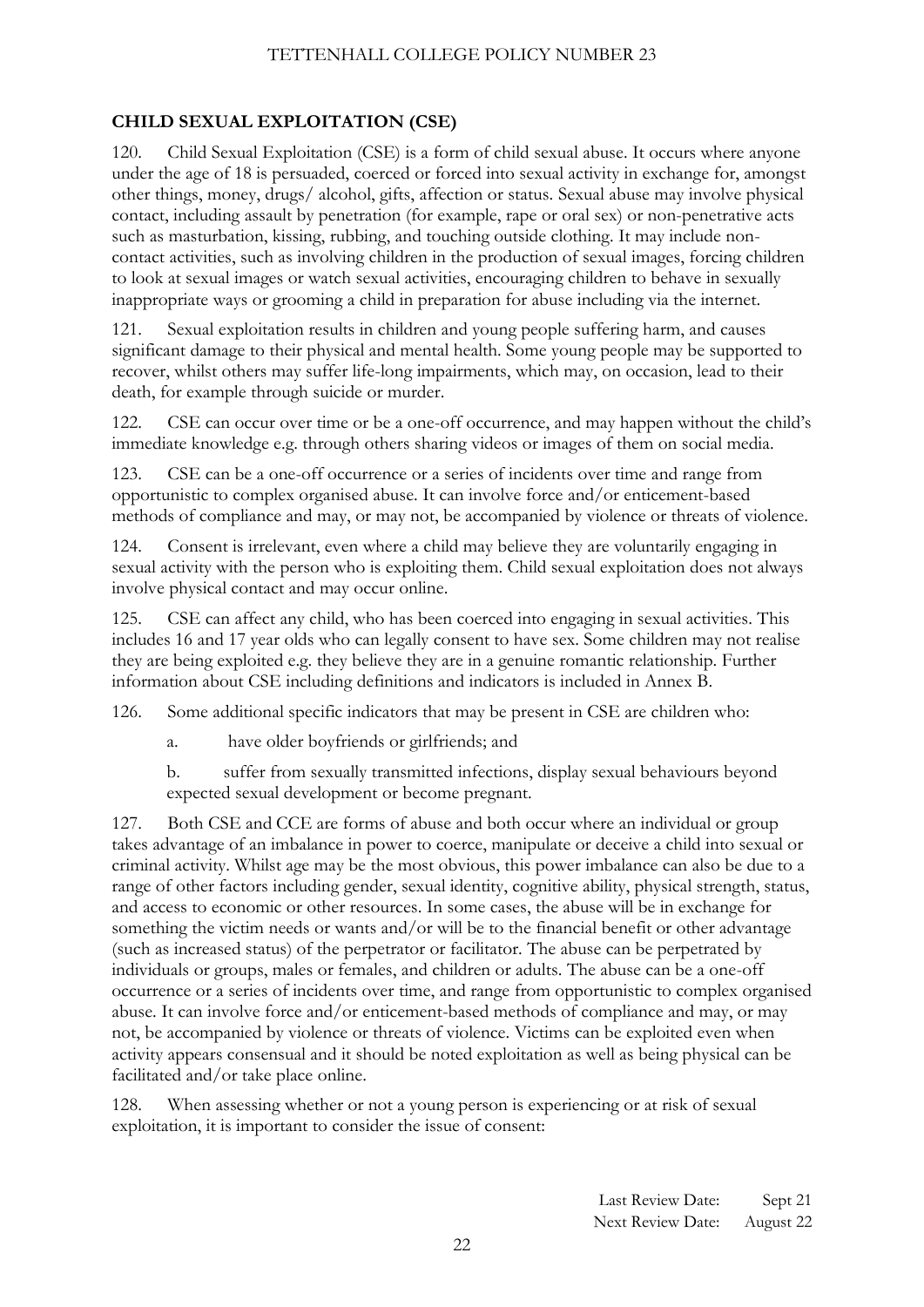a. Under 13s are not legally capable of consenting to sex (statutory rape) or any other type of sexual touching;

b. Sexual activity under 16 is an offence;

c. It is an offence for a person holding a position of trust or authority in relation to a 16 or 17 year old to have a sexual relationship; and

d. Incapacitated victims (alcohol, drugs, family that has been threatened/ experienced violence) cannot give true consent.

#### 129. Behaviour and risk indicators:

<span id="page-22-0"></span>a. Lacking friends from the same age group;

- b. Unsure about sexual orientation;
- c. Low self-esteem or self-confidence;
- d. Older 'boyfriend' or 'girlfriend';
- e. Physical injuries;
- f. Suffering from sexually transmitted infections or becoming pregnant;

g. Evidence of sexual bullying and/ or vulnerability through the internet and/ or social networking sites;

- h. Disclosures made then withdrawn;
- i. Unexplained money or gifts and unexplained mobiles;
- j. Absence from School;
- k. Bullying in or out of School;
- l. Change in physical appearance;
- m. Self-harm or thoughts of/ attempts at suicide.

# **PROCEDURE**

130. If there is a safeguarding concern, governing bodies, proprietors and school leaders will ensure the child's wishes and feelings are taken into account when determining what action to take and what services to provide.

131. Information sharing is vital in identifying and tackling all forms of abuse and neglect, and in promoting children's welfare, including their educational outcomes. Decisions on information sharing will always be in the best interest of the child.

132. Pupils are advised to speak to their Form Tutor, Head of Year or any other member of staff they wish if they have any concerns about themselves or peers. Alternatively, they can email if they find that easier. Pupils are reminded of this procedure during tutor time and in PSHE lessons.

133. Pupils are also advised that their concerns will be treated seriously, and that they can safely express their views and give feedback.

# **Allegations of abuse or instances of abuse by one pupil or more pupils against another (peer-on-peer abuse)**

134. The expectations regarding acceptable behaviour towards other pupils is made clear through the School's code of conduct, anti-bullying policy, PHSE lessons, form periods and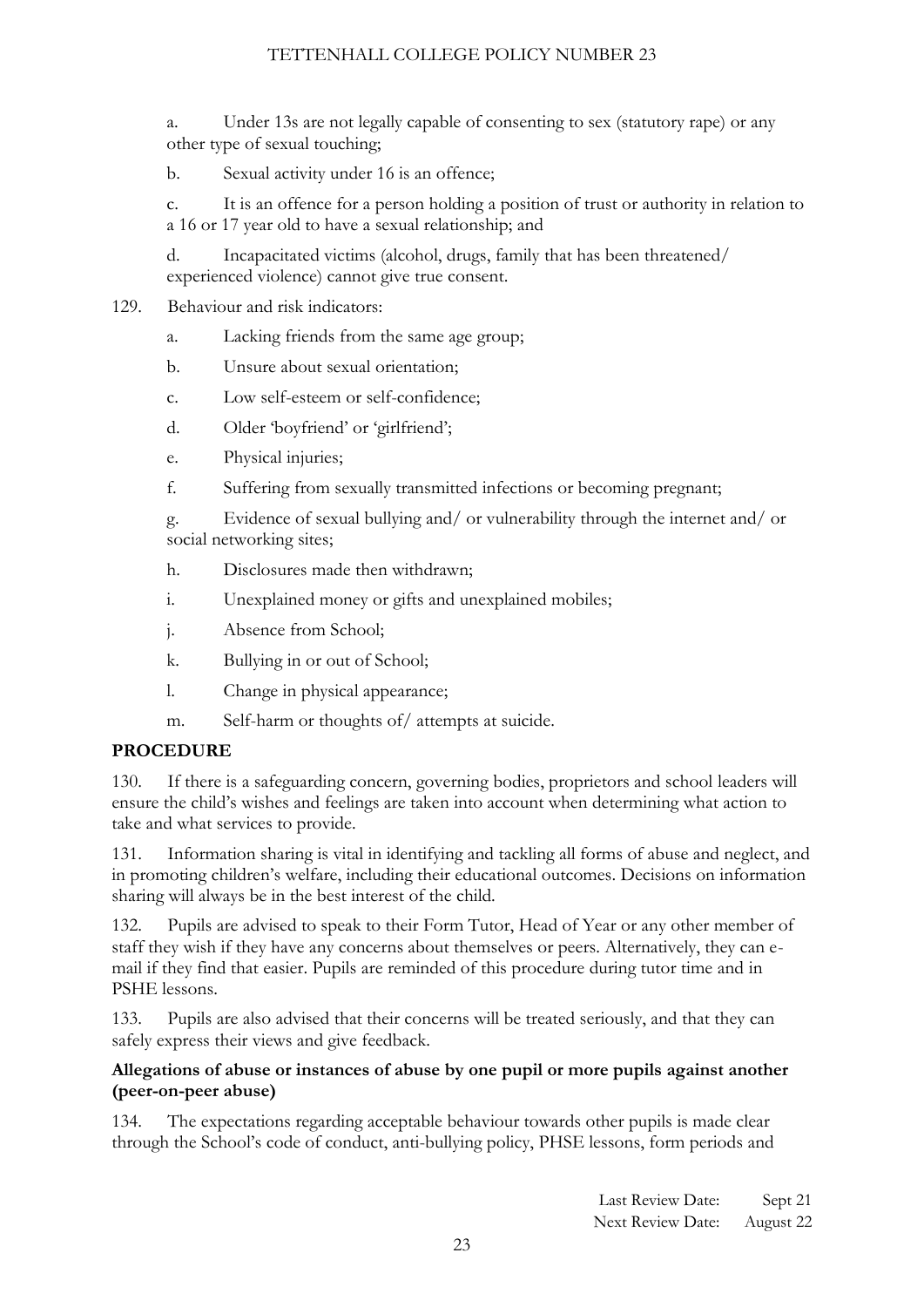assemblies. Where a pupil (or a member of staff or a volunteer) makes an allegation about the behaviour of a pupil or pupils against another pupil, and that there is reasonable cause to suspect that a child is suffering, or likely to suffer, significant harm (including sexting, banter, genderbased issues), the allegation must be reported to the DSL. The relevant child protection procedures outlined in this policy will then be adhered to.

135. A thorough risk-assessment of the situation and risk-based decision-making (with the benefit of the advice of statutory authorities where appropriate) is carried out by the DSL with a view to ensuring the safety of all pupils and that both alleged victims and perpetrator pupils receive appropriate support. Decisions arising might include, for example, whether the accused pupil should be removed from the School for a period, or from certain classes, whether sleeping arrangements should be changed for boarders, whether contact with certain individuals should be prevented or supervised, the availability of counselling etc.

# **Allegations against staff, including teachers, other staff, contractors and governors**

136. The statutory guidance, 'Dealing with allegations of abuse against teachers and other staff' is contained at part four of KCSIE. This part of the guidance is about managing cases of allegations that might indicate a person would pose a risk of harm if they continue to work in regular or close contact with children in their present position, or in any capacity with children in a school or college. This guidance should be followed where it is alleged that anyone working in the school that provides education for children under 18 years of age, including supply teachers, volunteers and contractors, has (These are known as 'harm thresholds'):

- a. behaved in a way that has harmed a child, or may have harmed a child;
- b. possibly committed a criminal offence against or related to a child;

c. behaved towards a child or children in a way that indicates he or she may pose a risk of harm to children; or

d. behaved or may have behaved in a way that indicates they may not be suitable to work with children.

137. Allegations of abuse made against any member of staff (including supply staff, volunteers and contractors) must go straight to the Headmaster without delay for investigation of the allegation. If he is absent, or the allegation is against the Head or a member of the governing body, then the person receiving the allegation will pass it directly to the Chairman of Governors, Mr Jeremy Woolridge, without informing the Head. Contact details for the Chair of Governors may be sought from the School Office or a member of SLT. An allegation against the Chair of Governors should be reported immediately to the Designated Officer or DO (formerly known as the Local Authority Designated Officer or LADO). In cases of serious harm, the police will be notified from the outset (101).

138. The Headmaster (or Chairman of Governors) will:

a. establish the facts taking care not to do anything that may jeopardise an investigation by external agencies , including the police;

b. take immediate steps to 'safeguard' all pupils in the School. Such steps might include suspension of the member of staff (part or full time) or volunteer; and

c. discuss the allegation with the DO (Kenny Edgar, 01902 550661) without delay. The purpose of this initial discussion is for the DO and the case manager to consider the nature, content and context of the allegation and agree a course of action.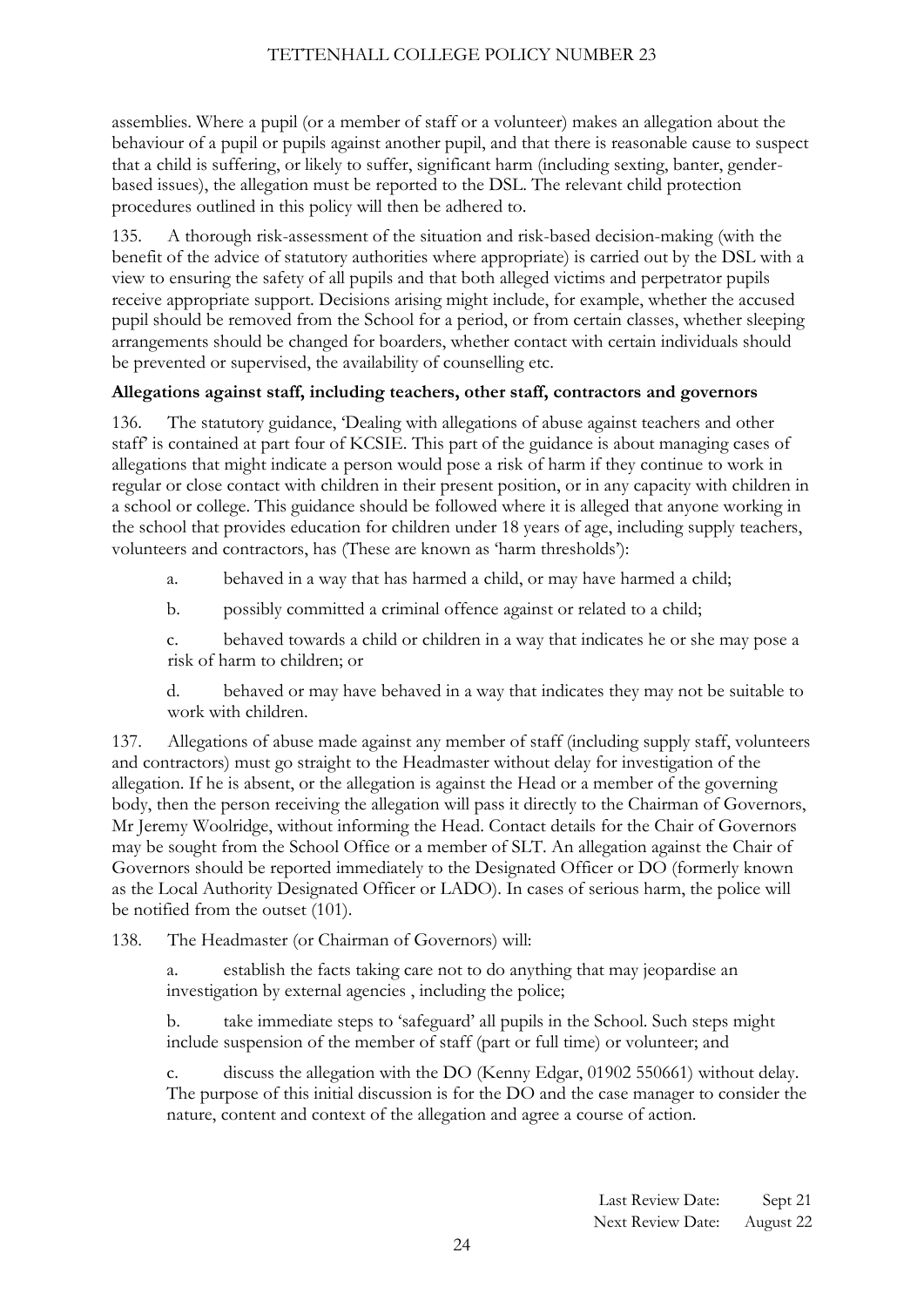139. If appropriate, the School's disciplinary procedures will be invoked. If the Head, member of staff (full or part time) or volunteer who has harmed, or poses a risk of harm, to a child resigns or is subsequently dismissed or redeployed, the Disclosure and Barring Service (DBS) will be informed as soon as possible at PO Box 181, Darlington DL1 9FA, Tel 01325 953795. It is also the School's obligation to respond to requests from the DBS for information it holds. Where the School has made a referral to the DBS, a referral to the Teacher Regulation Agency (TRA) must also be considered; advice should be sought from the DO on this matter to determine the correct course of action. Throughout the process, the School will ensure that all effective links are developed with relevant agencies and will cooperate fully with any enquiries to 'safeguard' children at the School.

140. Where a teacher is dismissed or the school ceases to use the services of a teacher because of serious misconduct, or might have dismissed them or ceased to use their services had they not left first, they must consider whether to refer the case to the Secretary of State (via the Teaching Regulation Agency). Details about how to make a referral to the Teaching Regulation Agency can be found on GOV.UK. Advice should be sought from the DO on this matter to determine the correct course of action.

141. When dealing with allegations of abuse:

a. procedures need to be applied with common sense and judgement;

b. records which contain information about allegations of sexual abuse should be retained by schools for the Independent Inquiry into Child Sexual Abuse (IICSA) for the term of the enquiry;

c. records must be kept of all other allegations against staff until the accused has reached normal pensionable age or a period of 10 years from the date of the allegation if that is longer, but any that are not substantiated, are unfounded or malicious should not be referred to in employer references;

d. allegations found to be malicious should be removed from personnel records.

142. The School will make every effort to maintain confidentiality and guard against unwanted publicity. This applies up to the point where the accused person is charged with an offence, or the DfE/ TRA publish information about an investigation or decision in a disciplinary case.

143. Further guidance as to how to handle allegations against supply teachers is contained at part four of KCSIE.

# **CONCERNS THAT DO NOT MEET THE HARM THRESHOLD (LOWER LEVEL)**

144. The term 'low-level' concern does not mean that it is insignificant, it means that the behaviour towards a child does not meet the threshold set out above. A low-level concern is any concern – no matter how small, and even if no more than causing a sense of unease or a 'nagging doubt' - that an adult working in or on behalf of the school or college may have acted in a way that:

a. is inconsistent with the staff code of conduct, including inappropriate conduct outside of work; and

b. does not meet the allegations threshold or is otherwise not considered serious enough to consider a referral to the LADO.

145. Examples of such behaviour could include, but are not limited to:

a. being over friendly with children;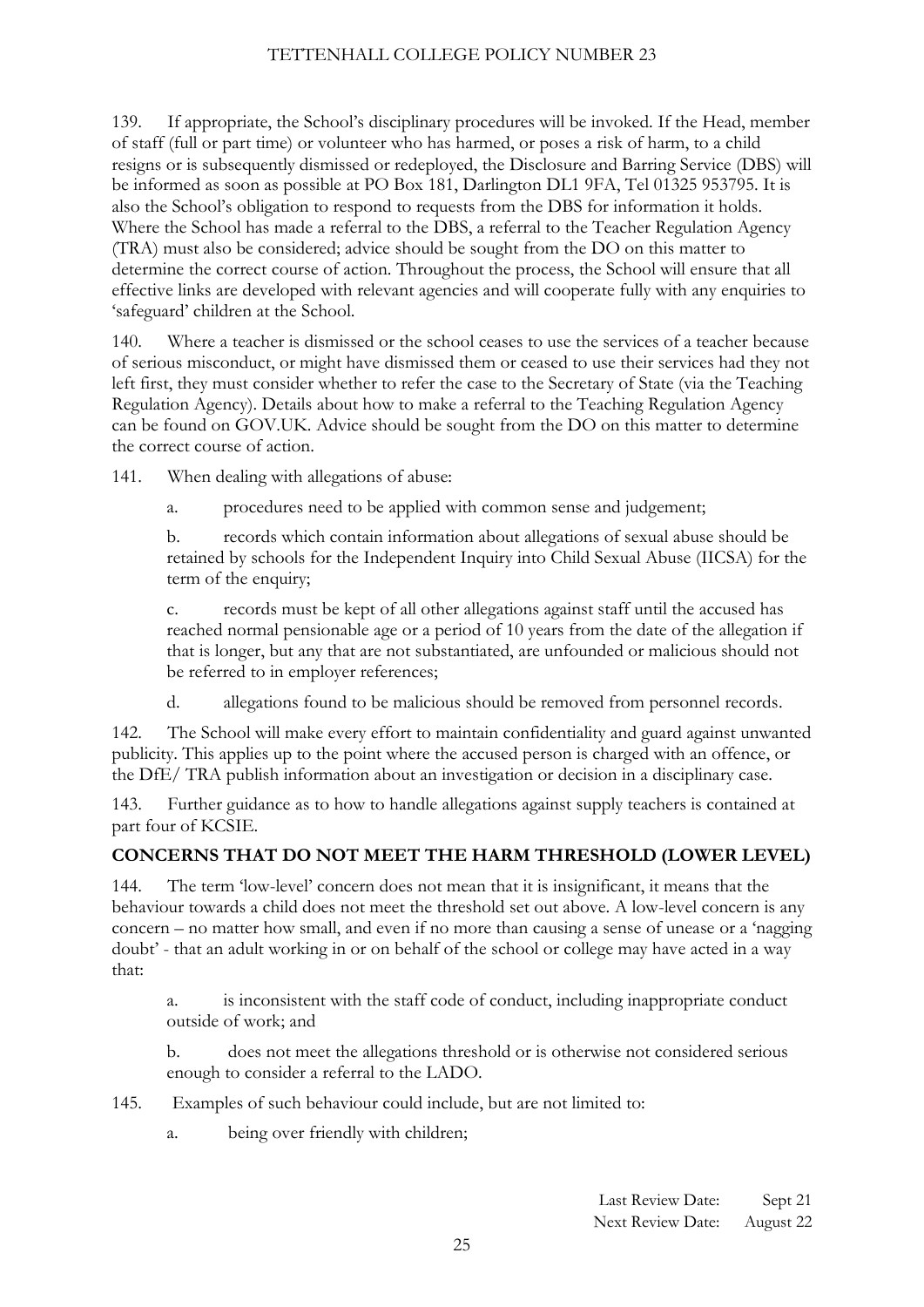b. having favourites;

c. taking photographs of children on their mobile phone;

d. engaging with a child on a one-to-one basis in a secluded area or behind a closed door; or,

e. using inappropriate sexualised, intimidating or offensive language

146. Low-level concerns about a member of staff, supply staff, volunteer or contractor should be reported to the DSL. Where a low-level concern is raised about the DSL, it should be shared with the Headteacher.

147. Reports about supply staff and contractors should be notified to their employers, so any potential patterns of inappropriate behaviour can be identified.

148. All low-level concerns should be recorded in writing. The record should include details of the concern, the context in which the concern arose, and action taken. The name of the individual sharing their concerns should also be noted, if the individual wishes to remain anonymous then that should be respected as far as reasonably possible.

149. These records will be kept securely by the DSL and will comply with the Data Protection Act 2018 and the UK General Data Protection Regulation (UK GDPR) (see paragraph 109 for more information).

150. Records will be reviewed so that potential patterns of concerning, problematic or inappropriate behaviour can be identified. Where a pattern of such behaviour is identified, the school will decide on a course of action, either through its disciplinary procedures or where a pattern of behaviour moves from a concern to meeting the harms threshold, in which case it will be referred to the LADO.

# **What to do if you suspect a child is being abused or neglected.**

151. If any member of staff suspects that a child in any part of the School from EYFS to the Sixth Form is being abused or neglected, the most important point is that the matter should not be kept to oneself or dealt with purely personally.

152. The Department for Education has produced advice What to do if you're worried a child is being abused (March 2015) to help practitioners identify child abuse and neglect and take appropriate action in response [\(https://www.gov.uk/government/publications/what-to-do-if](https://www.gov.uk/government/publications/what-to-do-if-youre-worried-a-child-is-being-abused--2)[youre-worried-a-child-is-being-abused--2%20\)](https://www.gov.uk/government/publications/what-to-do-if-youre-worried-a-child-is-being-abused--2).

153. Recording should be factual, non-emotive and non-judgmental **N.B.** An allegation of child abuse or neglect may lead to criminal investigation, so don't do anything that may jeopardise a police investigation, such as ask a child leading questions or attempt to investigate the allegations of abuse. The recording of any potential child protection issues should be completed on CPOMS, which will immediately alert the DSL.

154. Ensure that the child is not in need of immediate medical attention.

155. Discuss the matter immediately with the DSL, Headmaster or Chairman of Governors as appropriate.

156. Where there are concerns that a child is at risk of significant harm, the WSCB Central Referral Hub will be contacted (01902 555392) by the DSL without delay (and then in writing within one hour). Children's social care assessments should consider where children are being harmed in contexts outside the home, so it is important that as much information as possible is provided by the school as part of the referral process. This will allow any assessment to consider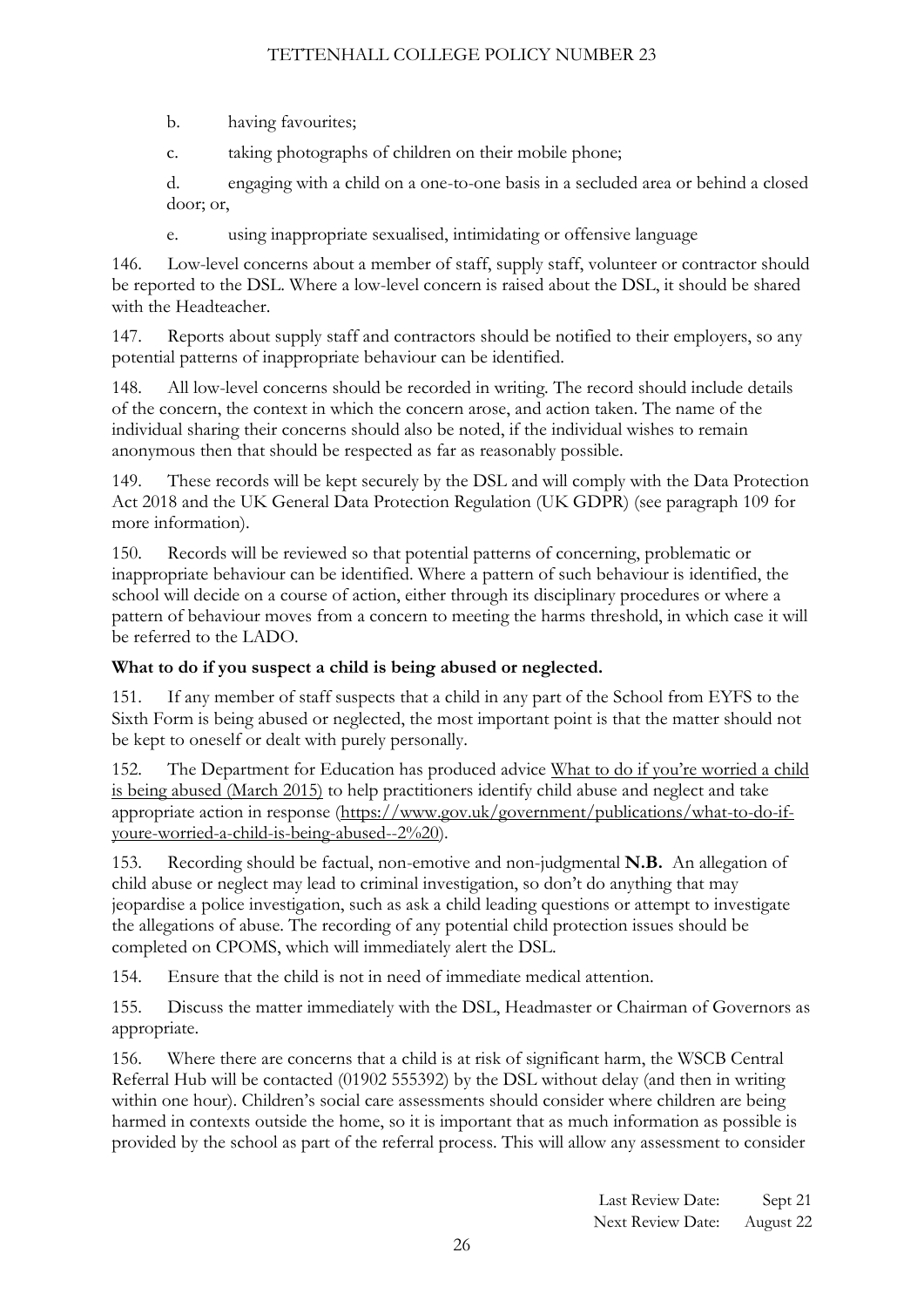all the available evidence and enable a contextual approach to address such harm. For our registered setting and EYFS, the Designated Safeguarding Lead will inform Ofsted of any allegations of serious harm or abuse by any person living, working, or looking after children at the premises (whether that allegation relates to harm or abuse committed on the premises or elsewhere), or any other abuse which is alleged to have taken place on the premises, and of the action taken in respect of these allegations as soon as is reasonably practical, but at the latest within 14 days. If any allegations were to be made against staff then the disciplinary procedure would be followed.

157. In the boarding houses, if any allegations were to be made about the resident staff, then arrangements to provide alternative accommodation away from the child concerned would be made, pending any investigation of a child protection nature. The School would also ensure that all effective links are developed with relevant agencies and co-operate, as required, with their enquiries regarding child protection matters, including attendance at case conferences. Boarders and their parents are informed by the School how they can contact Ofsted and the DO ((Kenny Edgar, 01902 550661) regarding any complaints concerning their welfare; this information is outlined in the complaints procedure for parents and displayed in both houses for pupils.

158. If neither the Headmaster nor DSL is willing to take the matter further, then the member of staff is perfectly entitled to contact the WSCB Central Referral Hub personally (01902 555392/ 552999).

159. If, however, it is decided by all not to take the matter further, then a record must be kept indicating the nature of the original concern and the reason why it was not taken further.

160. In cases of serious harm, the police will be notified by the DSL from the outset (101).

161. Charity Commission guidance on charity duties to safeguard children is available at GOV.UK (For schools with charitable status).

#### **How to react if you are told of abuse or neglect**

162. If a child tells a staff member of actual abuse or neglect:

a. listen to the child, noting changes in behaviour, presentation or demeanour;

b. reassure the child that he/she is doing the right thing to inform a staff member about it and he/she is being taken seriously and that they will be supported and kept safe. They should never be made to feel ashamed or that they have created a problem by reporting abuse, sexual violence or sexual harassment;

c. avoid unnecessary physical contact (this could put you at risk of allegation);

d. do not make any unwise promises of confidentiality;

e. explain that you will need to share the information you are being given with people who know how to help;

f. allow the child to lead the discussion if a disclosure is made, but do not press for details by asking leading questions, e.g. "what did they do next?";

g. record the conversation as soon as possible after the conversation has finished. Record accurately what the child has said, using the child's terminology. Time (to the nearest minute), date and sign the record. Do not ask the child to read/ sign the record or write down the information themselves; and

h. share the information appropriately without delay via CPOMS in the first instance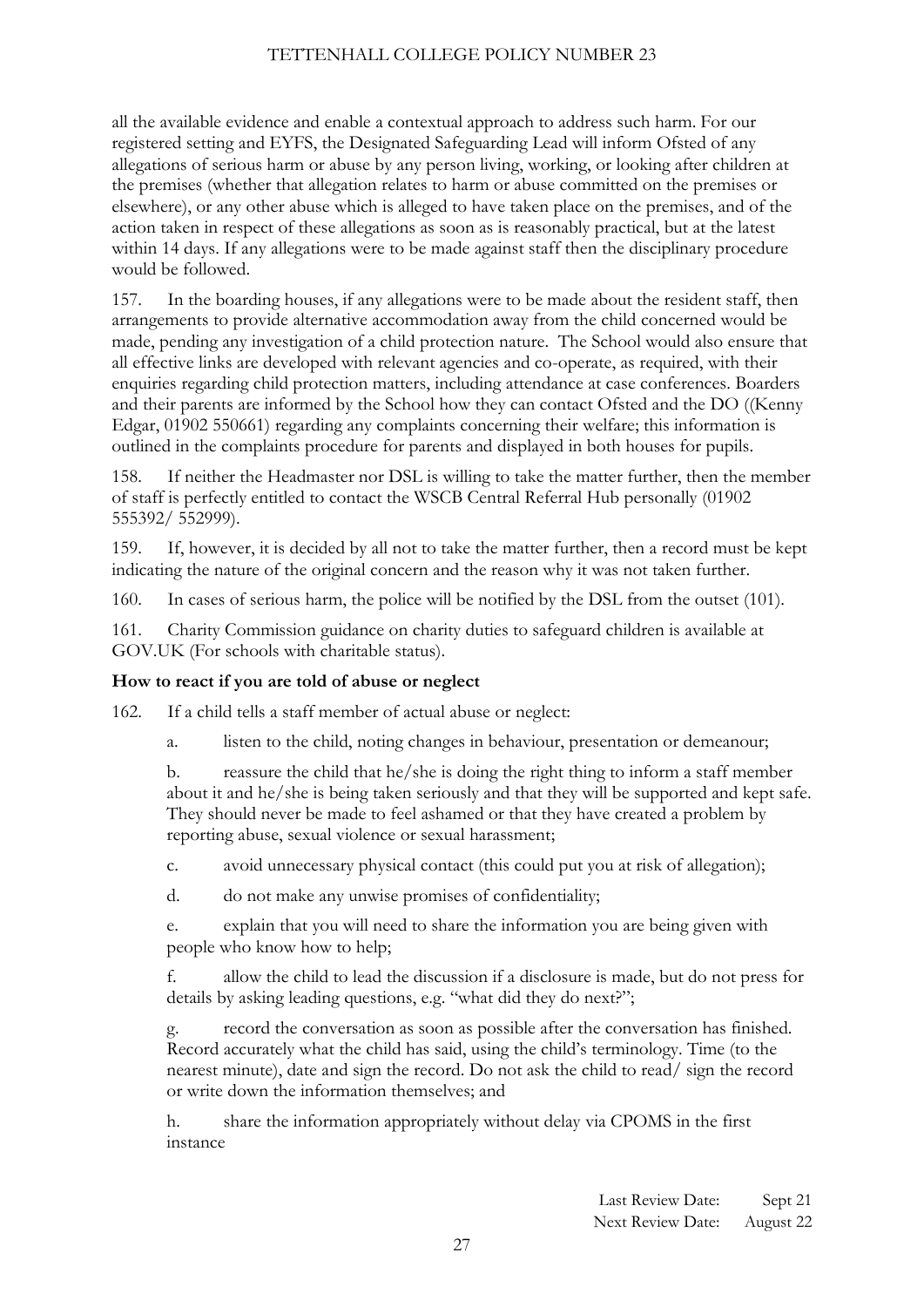Remember the welfare of the child is of paramount importance. If a child withdraws the allegations at this point, you must still take further action. Staff members must not ignore the matter or keep the matter to themselves; they must not attempt to make a physical examination of the child or to be involved in detailed cross-examination. The child's family must not be contacted, but instead the matter must be passed on immediately to the DSL, Headmaster or Chairman of Governors, who must then inform the WSCB and, for EYFS, Ofsted.

# **Procedures for Monitoring, Recording and Reporting**

163. The School policy is that brief notes should be taken at the time of the incident or immediately thereafter, with the subsequent completion of an incident record on CPOMS. A Body Map should be used to document injuries that are deemed to be non-accidental (see Body Map policy in Staff Handbook – this can also be completed on CPOMS). All concerns, discussions and decisions made, and the reasons for those decisions, should be recorded. Information should be kept confidential and stored securely. Records should include a clear and comprehensive summary of the concern; details of how the concern was followed up and resolved; a note of any action taken; decisions reached and the outcome. Records may be used in legal proceedings and must be kept accurate and secure. All records should be forwarded to the DSL and should include factual information rather than assumption or interpretation. The child's own language should be used to quote rather than a translation. Records may be used at a later date to support a referral to an external agency. When a member of staff other than the DSL has been asked to speak to an outside agency by phone, the DSL should be present to record what has been said. This would be made clear to the outside agency.

# **Identification of injury from abuse**

164. If a child has sustained an injury which might be the result of abuse by the parents/guardians etc. a staff member must:

- a. obtain immediate medical help
- b. not contact parents or guardians personally

c. inform the DSL and the Headmaster who will then inform WSCB and, for EYFS, Ofsted.

165. If all are in agreement that parents should be contacted by the School, this is the responsibility of the Headmaster or the DSL.

# <span id="page-27-0"></span>**RESPONSIBILITIES**

# **Designated Safeguarding Lead (DSL)**

166. The DSL is Mrs J A Hollinshead, the Assistant Head Pastoral (07890580556). She is assisted in the Early Years aspects of child protection by Mrs R Samra (Interim Head of Preparatory School Division April 2021) – 31<sup>st</sup> December 2021 (07966849081). From 1<sup>st</sup> January 2022, Mr Justin Gomersall (Head of the Preparatory School Division) will assist in the Early Years aspects of child protection. There should always be cover for these roles; Mrs R Samra deputises (07966849081). The DSL:

a. understands the importance of information sharing, both within School, with Local Safeguarding Partners (LSPs), other agencies, organisations and practitioners;

b. will co-ordinate action within the School and liaise with LSPs and other agencies over cases of abuse and suspected abuse;

c. will make immediate contact with Children's Services (01902 555392/ 552999 out of hours) in relation to a matter outside School, or to the DO (Kenny Edgar, 01902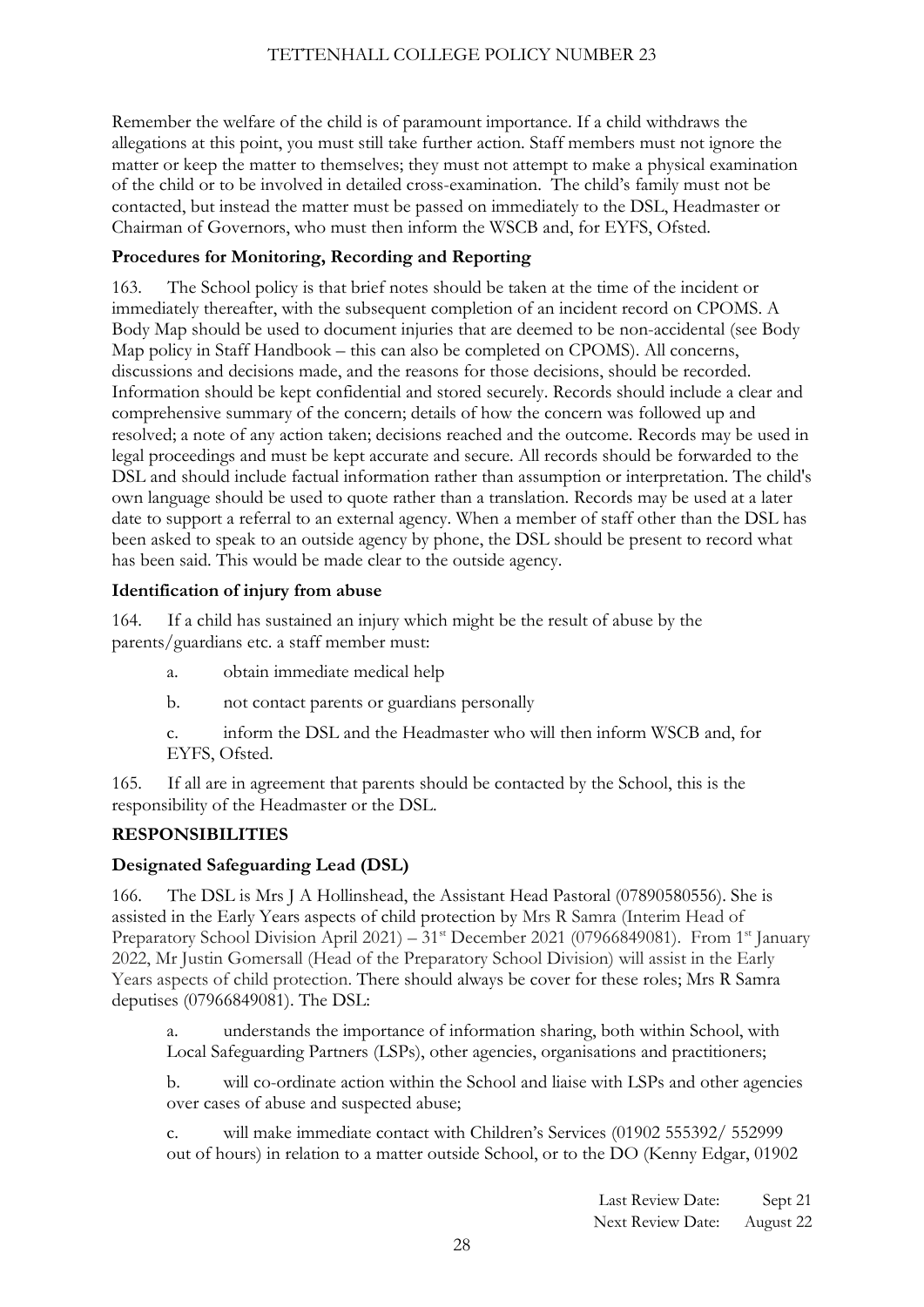550661) in relation to someone working in the School, or to the police (101) if a criminal offence is suspected. 'When to call the police' guidance from the NPCC should help designated safeguarding leads understand when they should consider calling the police and what to expect when they do;

d. will not alert parents if to do so would increase risk to the child;

e. will report incidents by telephone (0207 798 1580/ 07905 127650) to Dale Wilkins, the BSA's Head of Safeguarding and Standards, according to the terms of the *Commitment to Care Charter*. Will report only that it has happened and it has been reported to the relevant authorities. Will identify whether it is recent, non-recent, peer-on-peer or media reporting, and the type of abuse (sexual, physical, neglect, emotional). No details are required. The thresholds for reporting are:

- i. Recent abuse: an allegation or incident of abuse by an adult inside School on a pupil that has been taken on by the LADO.
- ii. Non-recent abuse: an allegation not concerned with a current pupil if a police investigation is under way.
- iii. Peer-on-peer: any form of peer-on-peer abuse that has been reported to police.
- iv. Media reporting: allegations of abuse of which the School was previously unaware that are reported by the media or on social media.

f. will maintain close links with Local Safeguarding Partners (LSPs) and the DO and preserve a distinction between children at risk of suffering serious harm (section 47) and children in need of additional support from one or more agencies (section 17);

g. will act as a source of advice within the School;

h. will ensure that staff are familiar with local safeguarding procedures and training opportunities;

i. will make child protection referrals;

j. if required to do so by Children's Services, will confirm any telephone referral in writing within one hour by completing an E-MARF (Multi-Agency Referral Form), which can be can be accessed via the Wolverhampton Safeguarding Board website;

k. make follow-up calls if the LSP does not acknowledge receipt of the referral within one working day with a decision about next steps (including type of response that is required and whether to see the child if further assessment is required);

l. will liaise with agencies about individual cases;

m. will organise training on child protection, including on-line safety, within School;

n. will ensure that Mrs R Samra is kept informed of any referrals;

o. will ensure that appropriate strategies for recording and reporting incidents are kept within School on CPOMS.

- p. will hand over the child protection file securely when a child moves school; and
- q. will provide appropriate feedback to members of staff as and when.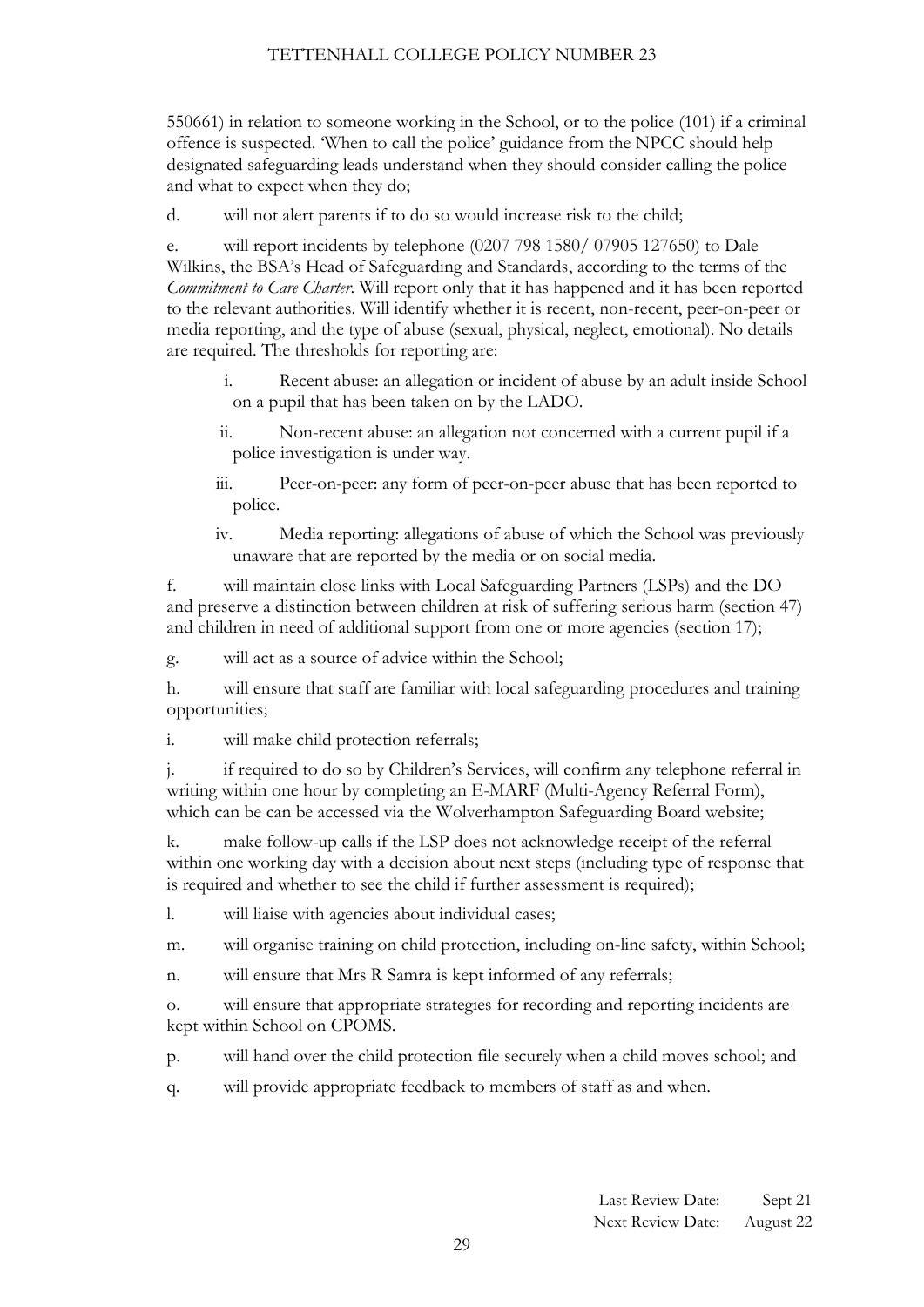# **The Governing Body**

167. The Governing Body is under a statutory duty to cooperate with local safeguarding arrangements and will be fully engaged, involved and included.

168. The three Local Safeguarding Partners (the local authority, a clinical commissioning group for an area within the local authority; and the chief officer of police for a police area in the local authority area) make arrangements to work together with appropriate relevant agencies to safeguard and promote the welfare of local children, including identifying and responding to their needs. The Governing Body is prepared to supply information as requested by the three safeguarding partners.

169. The Governing Body will ensure relevant staff have due regard to the relevant data protection principles, which allow them to share (and withhold) personal information, as provided for in the Data Protection Act 2018 and the GDPR. This includes not providing pupils' personal data where the serious harm test under the legislation is met. For example, in a situation where a child is in a refuge or another form of emergency accommodation, and the serious harms test is met, they must withhold providing the data in compliance with schools' obligations under the Data Protection Act 2018 and the GDPR. Where in doubt schools should seek independent legal advice. Further details on information sharing can be found in 'Data protection: toolkit for schools - Guidance to support schools with data protection activity, including compliance with the GDPR'.

170. The Nominated Safeguarding Governor and other members of the Governing Body will:

be responsible for undertaking regular (annual) reviews of the procedures that apply to child protection and of the efficiency with which the related duties have been discharged and to that end, a College-wide Safeguarding Committee has been established, involving Jayne Hollinshead (DSL), Mrs R Samra (Interim Head of Preparatory School Division April 2021 – 31<sup>st</sup> December 2021 (07966849081). From 1<sup>st</sup> January 2022, Mr Justin Gomersall (Head of the Preparatory School Division) will assist in the Early Years aspects of child protection, Chris McAllister (Headmaster), Surgery, Catharine Hammond (Nominated Safeguarding Governor) and Sarah Isbister (Governor);

b. ensure clear systems and processes are in place for identifying possible mental health problems, including routes to escalate and clear referral and accountability systems.

c. be prepared to supply information as requested by LSPs;

d. ensure induction and training in staff is in line with advice from LSPs (to include regular updated safeguarding training and online safety);

e. ensure arrangements are in place setting out process and principles for sharing information in School, with LSPs and with other organisations, agencies and practitioners as required;

f. ensure there are procedures in place to manage safeguarding concerns, or allegations against staff (including supply staff and volunteers) that might indicate they would pose a risk of harm to children.

g. ensure relevant staff are aware that the Data Protection Act 2018 (DPA 2018) contains 'safeguarding of children and individuals at risk' as a condition that allows practitioners to share information without consent. This includes allowing practitioners to share information without consent where there is good reason to do so, and that the sharing of information will enhance the safeguarding of a child in a timely manner but it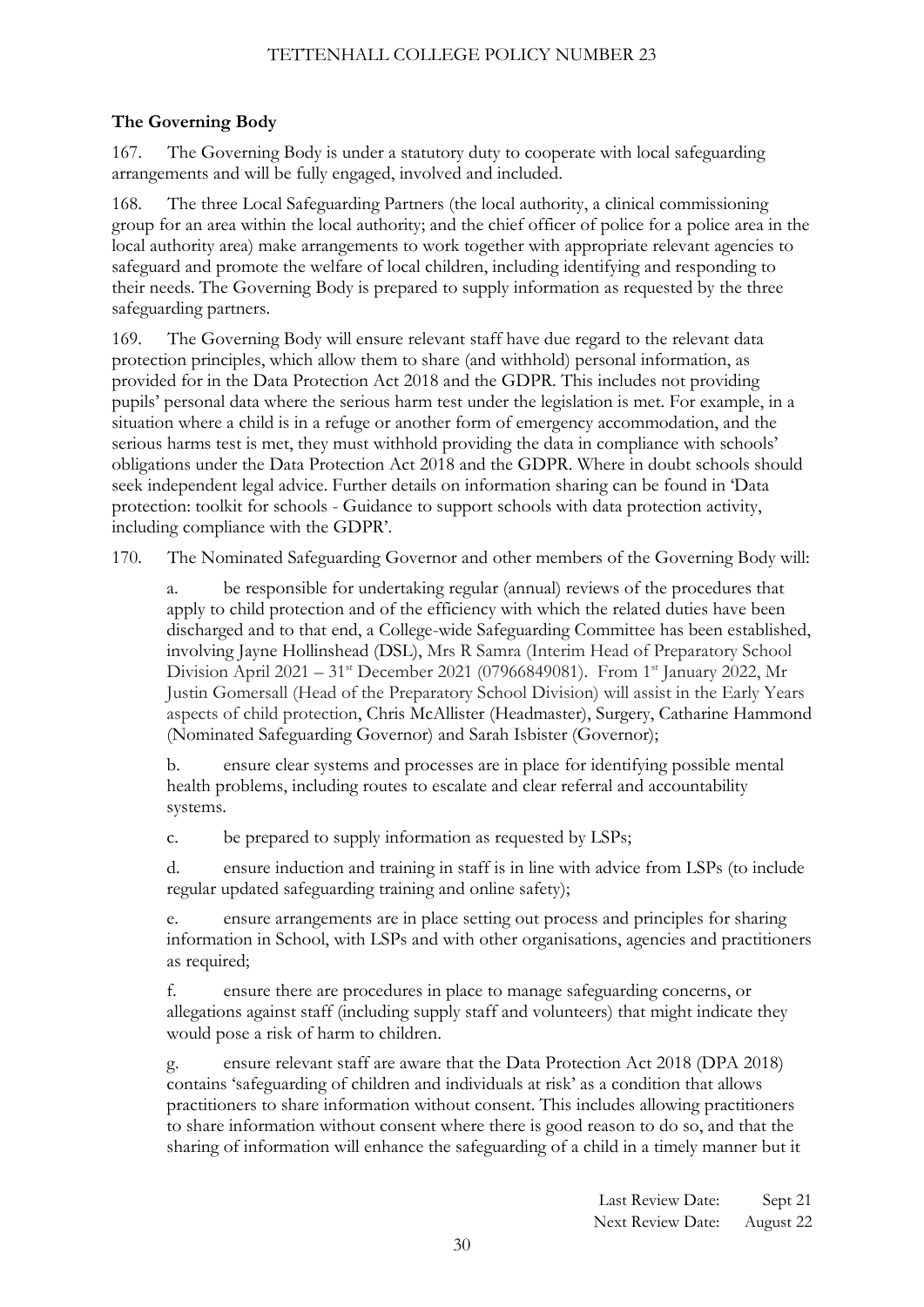is not possible to gain consent, it cannot be reasonably expected that a practitioner gains consent, or if to gain consent would place a child at risk.;

h. ensure that children are taught about safeguarding, including online safety. This may include covering relevant issues through Relationships Education (for primary pupils) and Relationships and Sex Education (for secondary pupils), and/or where delivered, through Personal, Social, Health and Economic (PSHE) education.

i. ensure appropriate filters and appropriate monitoring systems are in place to safeguard children from potentially harmful and inappropriate online material.

j. ensure that there are appropriate arrangements made to keep children safe when the school facilities are hired to organisations or individuals. Where services or activities are provided separately by another body, the governing body or proprietor should therefore seek assurance that the body concerned has appropriate safeguarding and child protection policies and procedures in place (including inspecting these as needed); and ensure that there are arrangements in place to liaise with the school or college on these matters where appropriate. The governing body or proprietor should also ensure safeguarding requirements are included in any transfer of control agreement (i.e. lease or hire agreement), as a condition of use and occupation of the premises; and that failure to comply with this would lead to termination of the agreement.

k. be responsible for receiving and discussing updates provided by the DSL; and

l. remedy any deficiencies or weaknesses in child protection arrangements without delay.

#### **School Staff**

171. School staff should:

- a. be alert to the signs of abuse as detailed in this policy;
- b. not assume another colleague or professional will take action and share information that might be critical in keeping children safe;

c. understand that the Data Protection Act 2018 and GDPR do not prevent the sharing of information for the purposes of keeping children safe. Fears about sharing information must not be allowed to stand in the way of the need to promote the welfare and protect the safety of children;

- d. report any concerns immediately to the DSL, via an incident report on CPOMS;
- e. do everything they can to support social workers;
- f. consult with the DSL if in any doubt as to how to proceed; and
- g. follow the advice given in this policy in relation to how to handle disclosures.

Schools should not under the GDPR as supplemented by the Data Protection Act 2018 provide pupils' education data where the serious harm test under that legislation is met. Therefore, in a situation where a child is in a refuge, this could mean that schools can withhold education data under the GDPR; they should do so where it would be in the best interests of the child.

The NSPCC whistleblowing helpline is available for staff who do not feel able to raise concerns regarding child protection failures internally. Staff can call 0800 028 0285 – line is available from 8:00 AM to 8:00 PM, Monday to Friday and email:  $\frac{\text{help}(a) \text{nspec.org.uk}}{\text{help}(a) \text{nspec.org.uk}}$ .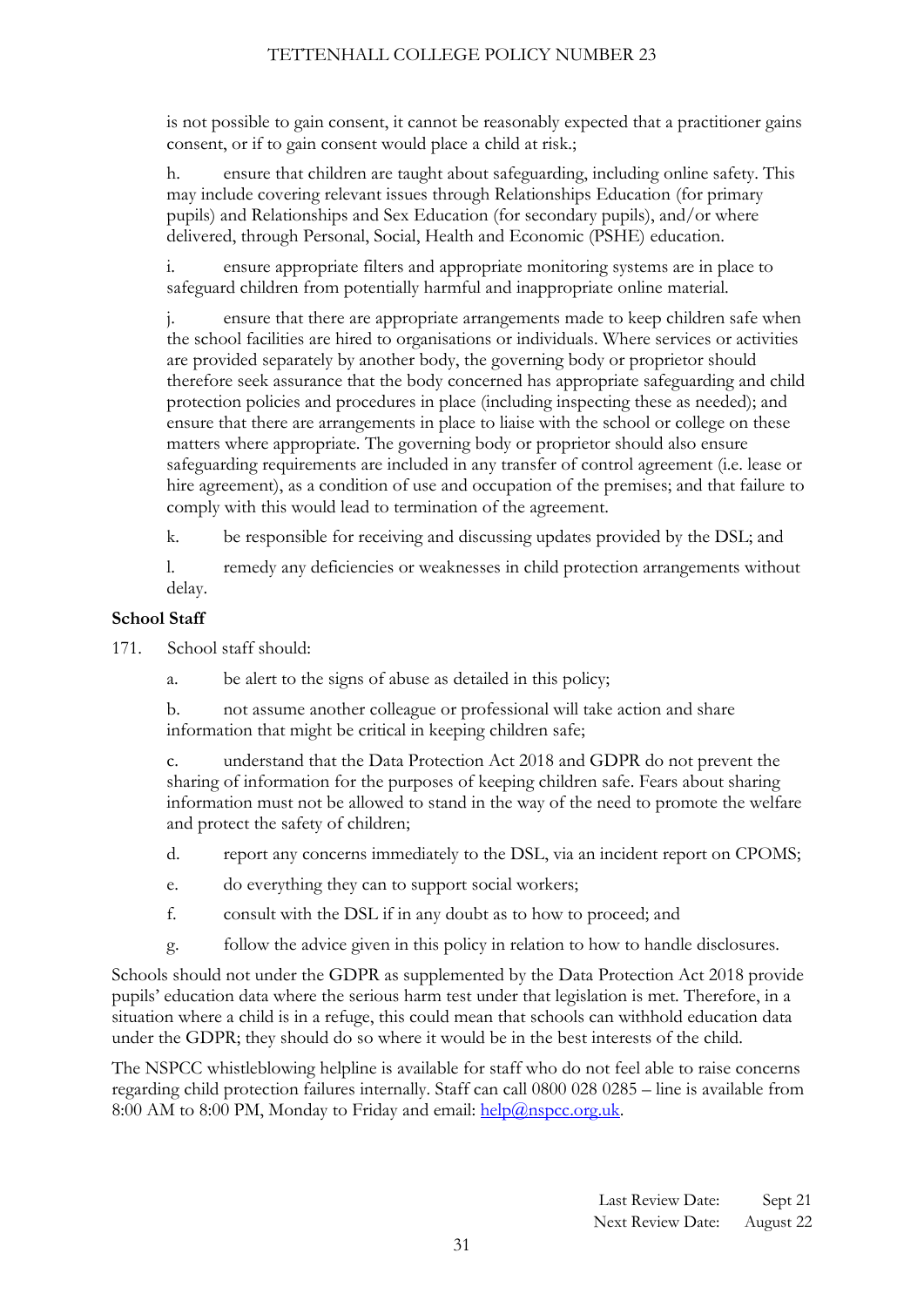# **Partnerships with Parents**

172. It is important that the School has an established approach to working with parents. Parents' and children's need for privacy should be respected. However, the priority is the needs of the child and effective liaison is crucial for this.

173. It should be recognised that families from different backgrounds and cultures will have different approaches to child-rearing. These differences should be acknowledged and respected provided they do not place the child at risk as defined later in this policy.

174. Where possible School staff should work with and share information with parents. Permission for liaison and information sharing with outside agencies should be sought unless it places the child at risk. In these cases it is preferable to seek advice from social care or make a child protection referral.

# **MULTI-AGENCY LIAISON**

#### **Social Care Meetings**

175. At times School staff will be called to participate in meetings organised and chaired by social care. these might include:

a. register reviews;

b. case conferences;

c. professionals' meetings in which representative professionals from different agencies are asked to meet to discuss children and their families with a view to providing support or making recommendations in terms of next stages of involvement; and

d. core group meetings in which a "core" group of professionals associated with the family are asked to meet to review the progress of actions decided at case conferences and register reviews.

176. At these meetings, representatives, normally the Headmaster or the DSL, from the School should be ready to report back providing information about:

- a. attendance and punctuality;
- b. academic achievement;
- c. child's behaviour and attitude;
- d. relationships with peer group and social skills generally;
- e. child's appearance and readiness for School;
- f. contact with parents/carers; and
- g. any specific incidents that need reporting.

177. Prior to the meeting, teachers and other adults working closely with the child will be asked for their comments. Following the meeting feedback will be given and staff brought up-todate with any actions that are needed.

# **CARE REGISTER AND CONFIDENTIALITY**

178. Where children are on the child protection register and leave one school for another, the DSL must inform the receiving school and the key worker. If the child leaves the School with no receiving school, details should be passed to the principal education social worker (ESW).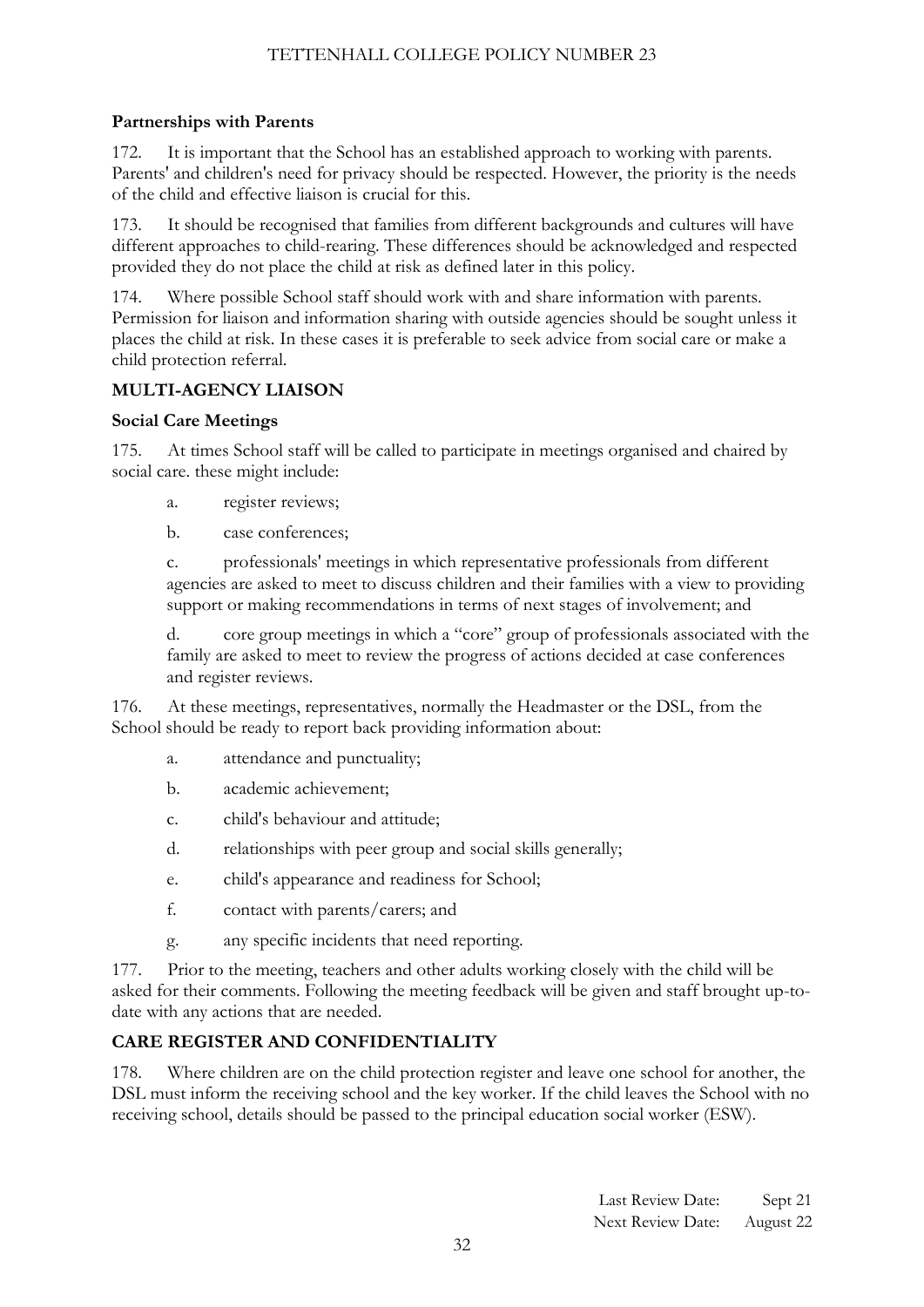179. All staff have a professional responsibility to share relevant information about the protection of children with the investigative agencies. Members of staff should not promise confidentiality but can let the child know that only those who need to know will be informed and always for the child's own sake.

180. Staff should be careful in subsequent discussions and ensure that information is only given to the appropriate person. All staff should be kept aware of issues relating to confidentiality and the status of information they may hold.

181. Members of staff, other than the DSL and those involved closely, should only have enough details in order to help them to act sensitively and appropriately to a pupil. Sensitive information regarding pastoral issues for children on the child protection register should be kept separately in a folder in the closed section of the office. Discretion should be used when talking about the personal and changing circumstances of children, e.g. when a child goes into care.

#### **Supporting Children at Risk**

182. For children at risk, school may be the one stable place from which they can expect security and reassurance. It is not only about being alert to potential abuse but providing the support to help children through difficult times and the coping skills that can help avoid situations arising and deal with the emotional difficulties afterwards if they do.

#### **The Personal Education Plan**

183. Children who are "looked after" will have their own personal education plan (PEP). The PEP is part of the care plan. It is a record of what needs to happen in order to enable the young person to "fulfil their potential". It should reflect other education plans such as IEPs.

#### **Support in School**

184. All class teachers and year group leaders are responsible, in conjunction with other School staff, for the pastoral needs of the children in their care. This includes maintaining opportunity for children to share their concerns and follow the guidance in this document. Care should always be taken in regard to the discussion of sensitive issues and advice should be sought where there are concerns.

185. Children should understand the risks posed by adults or young people who use the internet and social media to bully, groom, abuse or radicalise other people.

186. Pupils are taught about safeguarding, including online, through the curriculum and PSHE, to help them to adjust their behaviours in order to reduce risks and build resilience, including to radicalisation, with particular attention to the safe use of electronic equipment and the internet. The Department has produced a one-stop page for teachers on GOV.UK, which can be accessed here: Teaching about relationships sex and health. This includes teacher training modules on the RSHE topics and non-statutory implementation guidance. The following resources may also help schools and colleges understand and teach about safeguarding:

a. DfE advice for schools: teaching online safety in schools;

b. UK Council for Internet Safety (UKCIS)32 guidance: Education for a connected world;

c. UKCIS guidance: Sharing nudes and semi-nudes: advice for education settings working with children and young people;

d. The UKCIS external visitors guidance will help schools and colleges to ensure the maximum impact of any online safety sessions delivered by external visitors;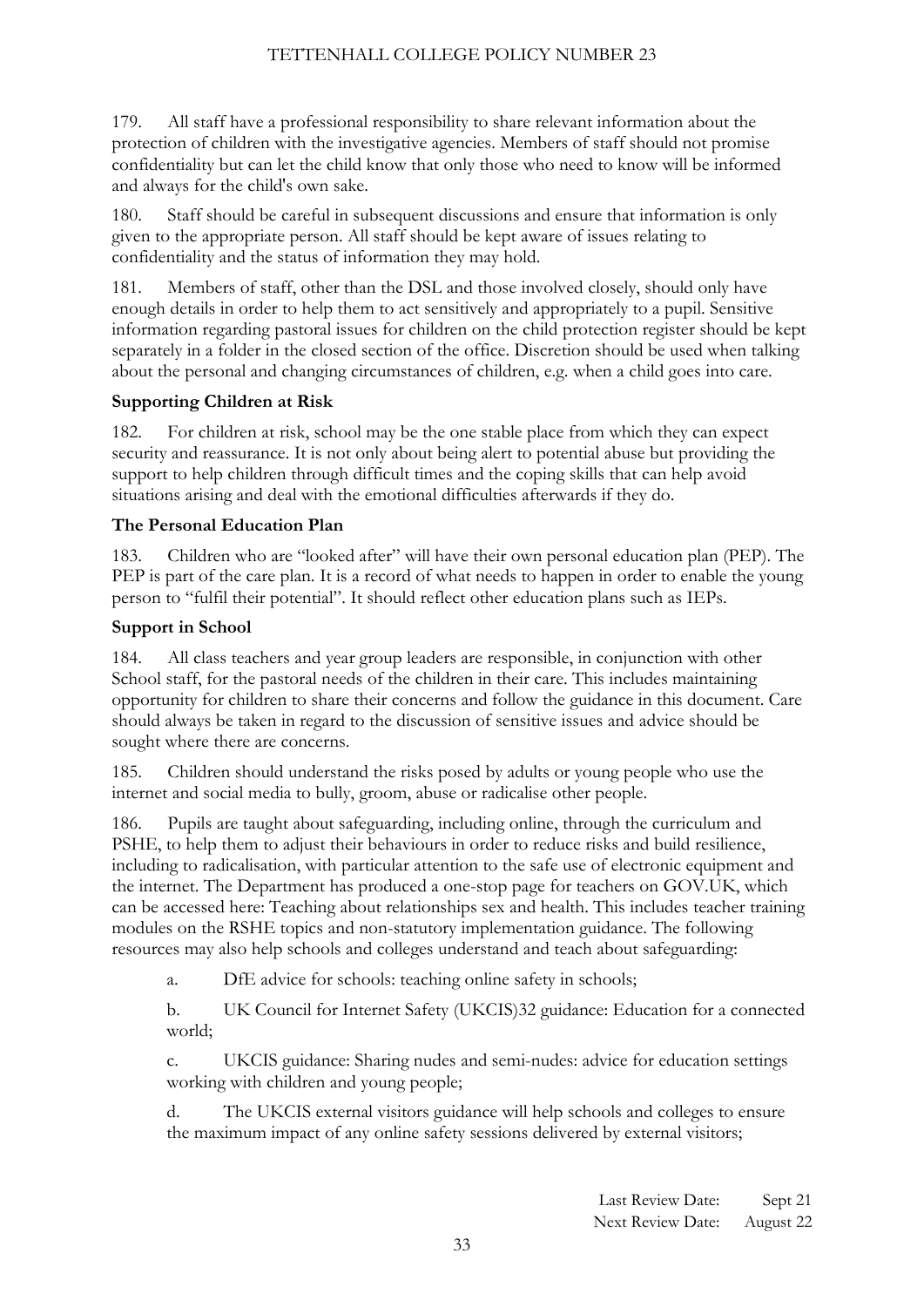#### e. National Crime Agency's CEOP education programme: Thinkuknow;

<span id="page-33-0"></span>187. Within the curriculum there will also be opportunities to discuss issues which some children might find sensitive. Care should be taken particularly in relation to discussion about families and their make-up. Assumptions about members of families and the presence of both parents should be avoided both in discussion and the presentation of materials. During health and safety and sex education lessons, staff should be alert to the fact that some children will have very different experiences and may find content at odds with their own experiences. Staff should make themselves familiar with the background of their pupils in order to avoid distress.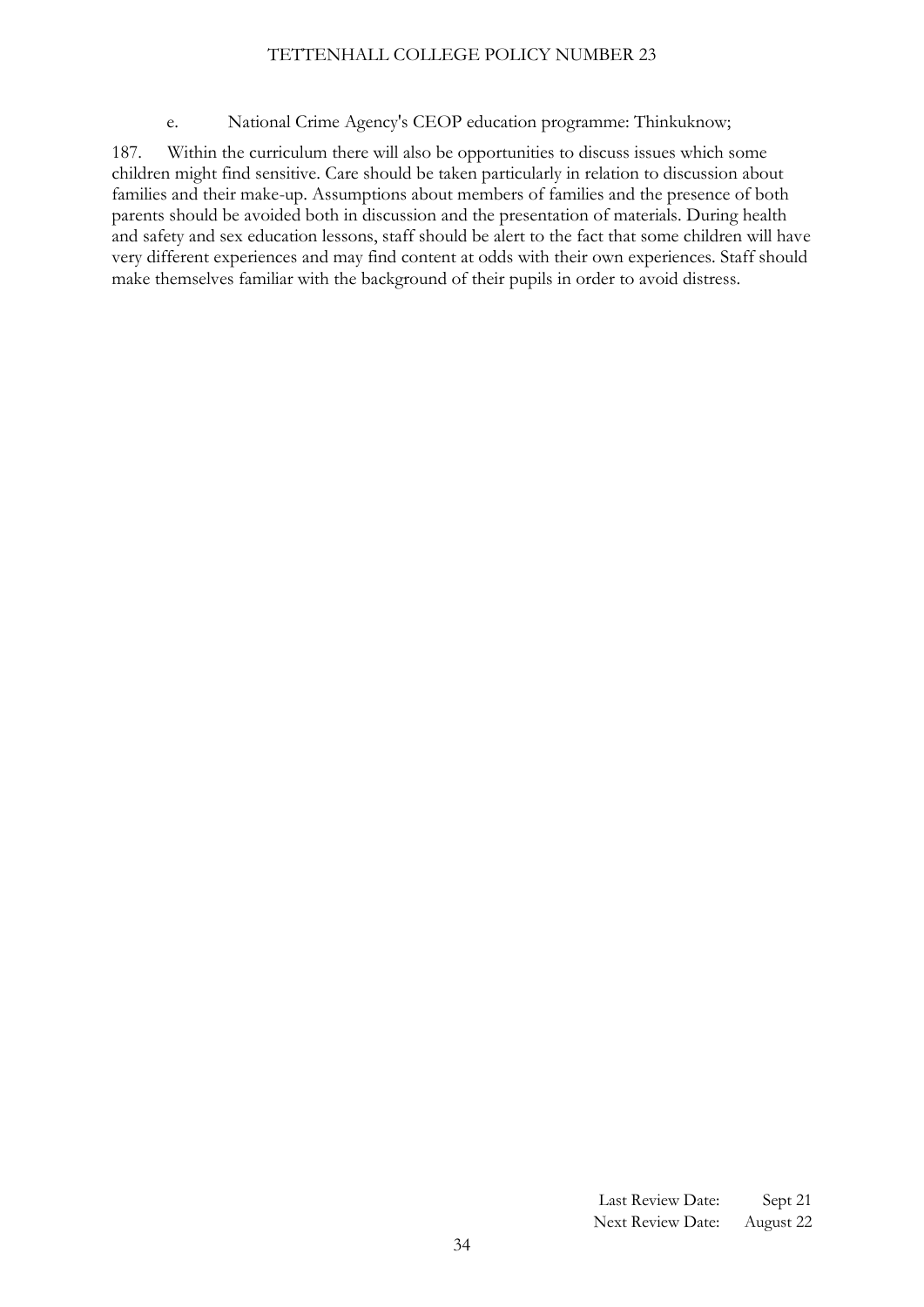# **CHILD PROTECTION STATEMENT FOR NURSERY IN HOLIDAY TIME**

188. Pre-Prep Adventurers holiday provision remains open throughout holiday periods and the staff are employed all year round to ensure consistency for our parents and their children. In the event of a child protection issue developing, the staff will continue to follow the procedure in the Child Protection policy above and contact the Assistant Head (Pastoral), Mrs R Samra (Interim Head of Preparatory School Division April 2021 – 31st December 2021 (07966849081). From 1st January 2022, Mr Justin Gomersall (Head of the Preparatory School Division) will assist in the Early Years aspects of child protection .or the Headmaster on the private numbers provided or through the Bursar's Office.

189. However, in the event of an issue of concern arising and all of the above not being contactable, the member of staff should contact WSCB direct.

190. The relevant contact numbers for WSCB can be found on the notice boards in the Nursery.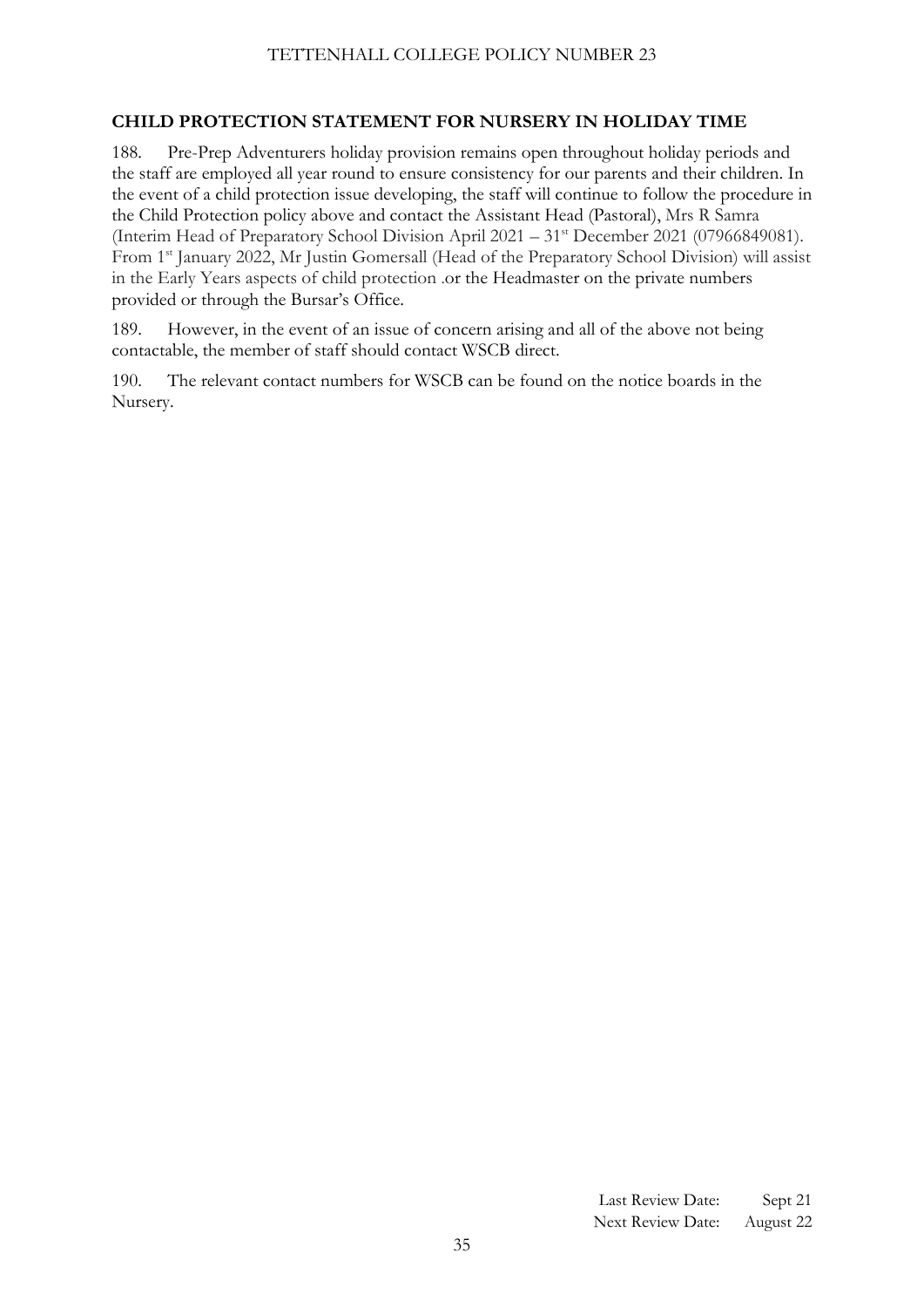#### **PREVENT DUTY**

191. Prevent is just another form of safeguarding, a way of offering support and intervention if someone is on a pathway to extremism.

192. Schools are required to have due regard to the need to prevent people from being drawn into terrorism. Terrorism is an action that endangers or causes serious violence to a person/people; causes serious damage to property; or seriously interferes or disrupts an electronic system. The use or threat must be designed to influence the government or to intimidate the public and is made for the purpose of advancing a political, religious or ideological cause.

193. In this respect, Wolverhampton is classed as a non-priority area (Tier 3) by the Home Office and there have been low referral rates. However, in some areas of the city there are very entrenched right-wing views – the former leader of the English Defence League was resident in the city.

194. KCSIE was updated in September 2016 to take account of the Prevent duty provisions. The national statutory guidance from the Home Office (Prevent Duty Guidance for England and Wales, July 2015, revised April 2019, further revisions April 2021) and sector specific advice from the Department for Education (The Prevent Duty: Departmental Advice for Schools and Childcare Providers, August 2015) places the following expectations on schools:

a. Communicate and promote the importance of the Prevent duty to staff. Every teacher needs to be aware of the risks posed by online activity of extremist and terrorist groups.

b. Ensure staff understand what radicalisation and extremism mean and why people may be vulnerable to being drawn into terrorism; ensure staff have the knowledge and confidence to identify children at risk of being drawn into terrorism, and to challenge extremist ideas which can be used to legitimise terrorism and are shared by terrorist groups; ensure staff know where and how to refer children and young people for further help.

c. Ensure staff implement the Prevent duty effectively;

d. Ensure information is shared between organisations to ensure that people at risk of radicalisation receive appropriate support;

e. Promote fundamental British values through the curriculum and social, moral, spiritual and cultural education;

f. Ensure that pupils are not exposed to staff who support terrorism or who contradict British values;

g. Ensure that any visiting speakers are suitable and appropriately supervised;

h. Ensure children are safe from terrorist and extremist material when accessing the internet in School; and

i. The DSL should be trained in Prevent.

195. All staff were given Prevent training by the DSL in January 2016 and September 2019, and awareness of Prevent duty is included in the induction programme for all new staff.

196. The School has appropriate whistleblowing and safeguarding policies for raising concerns.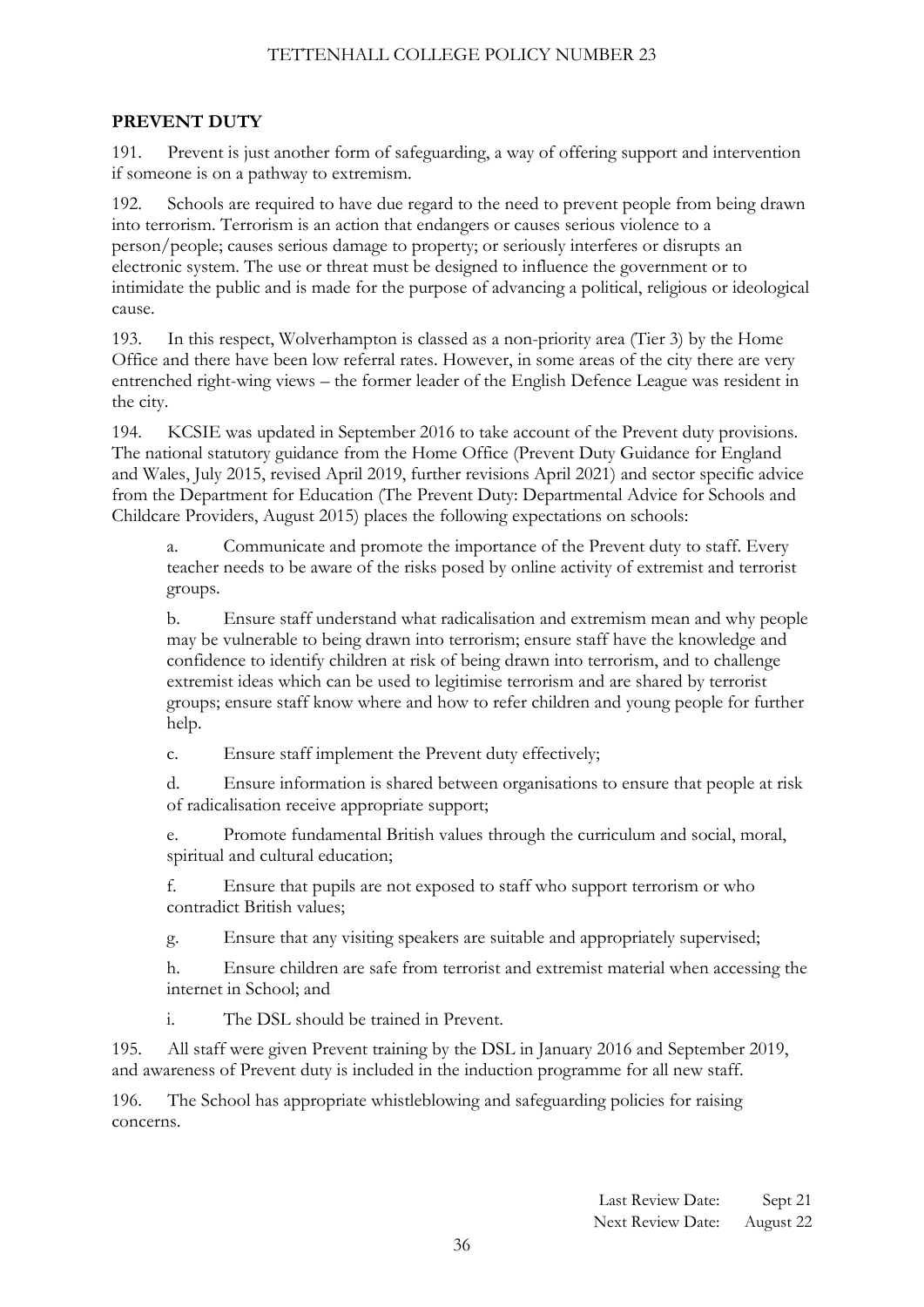197. Assemblies, PSHE, Religious Studies and form periods offer opportunities to promote British values of democracy, the rule of law, individual liberty and mutual respect for, and tolerance of, those with different faiths and beliefs.

198. The organiser must ascertain the information any visiting speaker wishes to communicate to ensure it is appropriate to the age and maturity of the pupils to be in attendance and does not undermine British Values or the ethos and values of the School. The organiser must refuse to allow people/ organisations to use School premises if they have links to extreme groups or movements. Visiting speakers are to be accompanied at all times and are not to be left unsupervised with pupils at any point. In the unlikely event that the talk/ presentation does not meet with the requirements of the School, staff have the right and responsibility to interrupt and/ or stop a presentation.

199. Suitable internet filtering is in place to safeguard children from potentially harmful and inappropriate material on-line without unreasonable 'over-blocking' - the following 'categories' are specifically blocked for pupils: intolerance, terrorism, violence, criminal activity. Internet safety is integral to the ICT curriculum and is embedded in PSHE scheme of work.

200. Mrs Jayne Hollinshead successfully completed Online Awareness of Prevent Duty training on 16<sup>th</sup> February 2021 (Via the Home Office website).

201. The below points are factors which together can sometimes contribute to vulnerability. Many of them overlap. The below points have been observed in cases referred for support:

- a. Lack of identity and belonging;
- b. Feeling of rejection;
- c. Social exclusion;
- d. Low-self-esteem, low self-worth;
- e. Lack of education;
- f. Lack of diversity in social experiences; and
- g. Mental health conditions and disorders such as depression, anxiety, bi-polar and psychosis.
- 202. The following 'early warning signs' have all been identified over the last few years:
	- a. Accessing extremist material online, including through networking sites (e.g. Facebook, YouTube);
	- b. Graffiti symbols, writing or artwork promoting extremist messages or images;
	- c. Changes in behaviour and/or friendships;
	- d. Wearing clothing and/or logos that are indicative of an extremist group;
	- e. Voicing opinions drawn from extremist ideology or narrative; or
	- f. Use of extremist or hate terms to exclude others or incite violence;

203. It should be noted that the risk factors can indicate a sense of vulnerability to violent extremism, but extremists will not necessarily display all of these factors, and the presence of even a single risk factor should prompt the staff member to seek advice from the DSL. Such a concern may only be one piece of a larger puzzle; the DSL may already have similar concerns raised by others. This is why it is important for staff to keep a constant dialogue with the DSL and raise any concerns they have, no matter how small they may seem.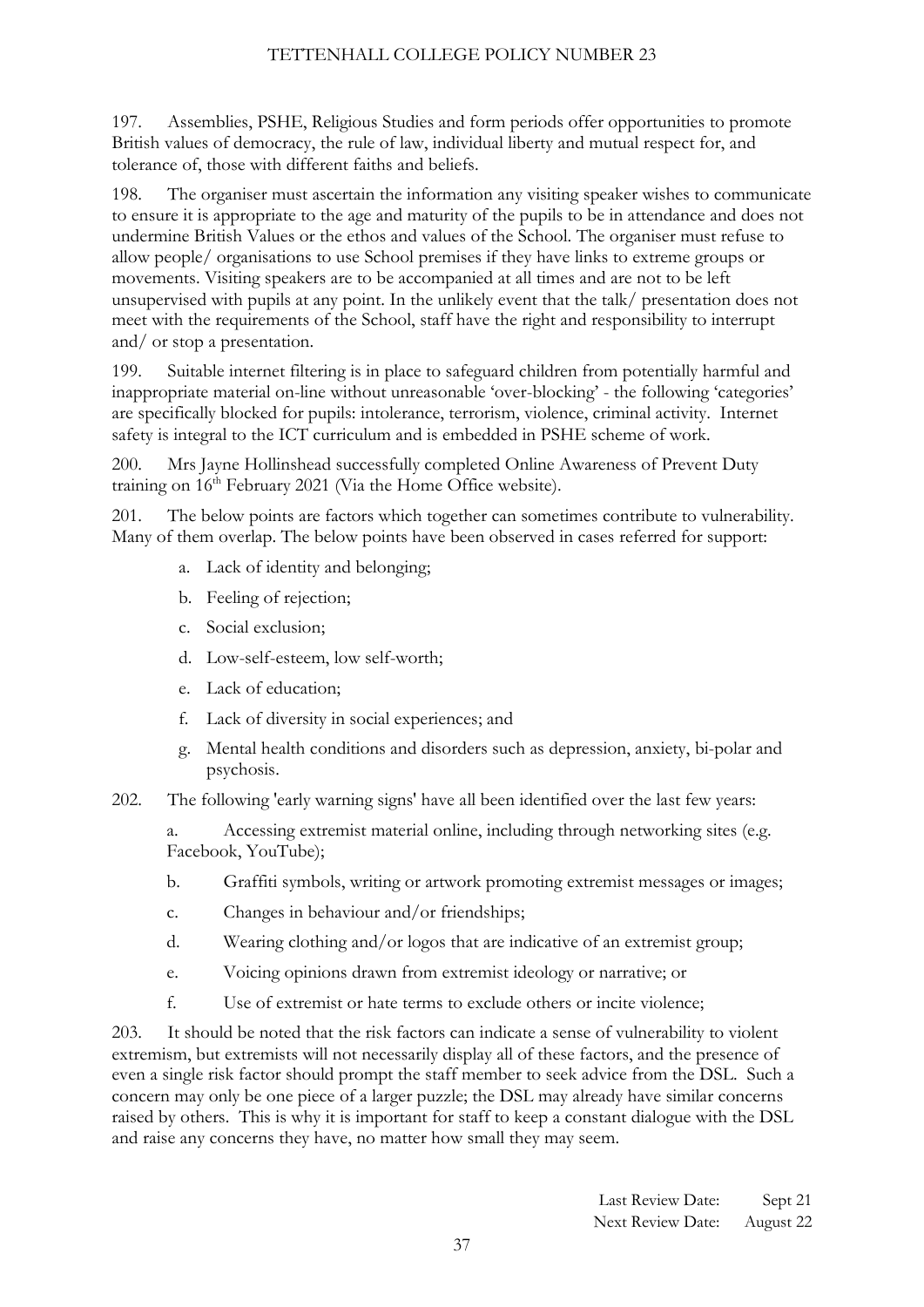204. Remember, these signs are possible indicators that radicalisation or an attraction to extremism may be happening but doesn't always mean it is. However, staff must always report their concerns; they have a statutory duty to do so.

205. If concerns have been raised about a child, then the first person to notify is the DSL who can make an assessment based on the information available. He may ask to speak to the child or young person themselves to pose a series of informative questions to ascertain if it is an isolated incident or indicative of a more worrying mind-set.

206. It may then be necessary to speak with the child's parents and make them aware of the behaviour that has been observed. If the concerns are considered to be more serious, or if repeat incidents occur, then the DSL may decide to contact the local Prevent practitioner for further advice (Karen Samuels, Head of Community Safety, 01902 551341, [karen.samuels@wolverhampton.gov.uk\)](mailto:karen.samuels@wolverhampton.gov.uk).

207. In extreme cases the DSL and the Prevent practitioner may submit the case to Channel. Channel is a voluntary, confidential support programme which focuses on providing support at an early stage to people who are identified as being vulnerable to being drawn into terrorism. Prevent referrals may be passed to a multi-agency Channel panel, which will discuss the individual referred to determine whether they are vulnerable to being drawn into terrorism and consider the appropriate support required. A representative from the school may be asked to attend the Channel panel to help with this assessment. An individual's engagement with the programme is entirely voluntary at all stages.

208. The designated safeguarding lead should consider if it would be appropriate to share any information with the new school or college in advance of a child leaving. For example, information that would allow the new school or college to continue supporting victims of abuse or those who are currently receiving support through the 'Channel' programme, and have that support in place for when the child arrives.

Statutory guidance on Channel is available at: Channel guidance.

209. There are certain behaviours that go beyond the range of Prevent and, if displayed, will represent a criminal act. Whilst it may be rare to see or hear any of these, it is important to know what they are as, the Police should be alerted in these circumstances:

a. Glorification of terrorism; or

b. Membership of a proscribed extremist group (a list of banned terrorist organisations is available in Schedule 2 of the Terrorism Act, 2000) and is available on the Home Office website.

210. There is a dedicated DfE telephone helpline and mailbox for non-emergency advice for staff and governors: 0207 340 7264 and [counter-extremism@education.gsi.gov.uk.](mailto:counter-extremism@education.gsi.gov.uk) Urgent concerns or information about terrorism: 0800 789 321 (24hr confidential hotline) or 999.

# **SO-CALLED 'HONOUR-BASED' ABUSE (HBA)**

211. So-called 'honour-based' abuse (HBA) encompasses incidents or crimes which have been committed to protect or defend the honour of the family and/or the community, including female genital mutilation (FGM), forced marriage, and practices such as breast ironing. All forms of HBA are abuse and should be handled and escalated as such.

212. If staff have a concern regarding a child that might be at risk of HBA or who has suffered from HBA, they should speak to the designated safeguarding lead (or deputy). As appropriate, they will activate local safeguarding procedures, using existing national and local protocols for multi-agency liaison with police and children's social care.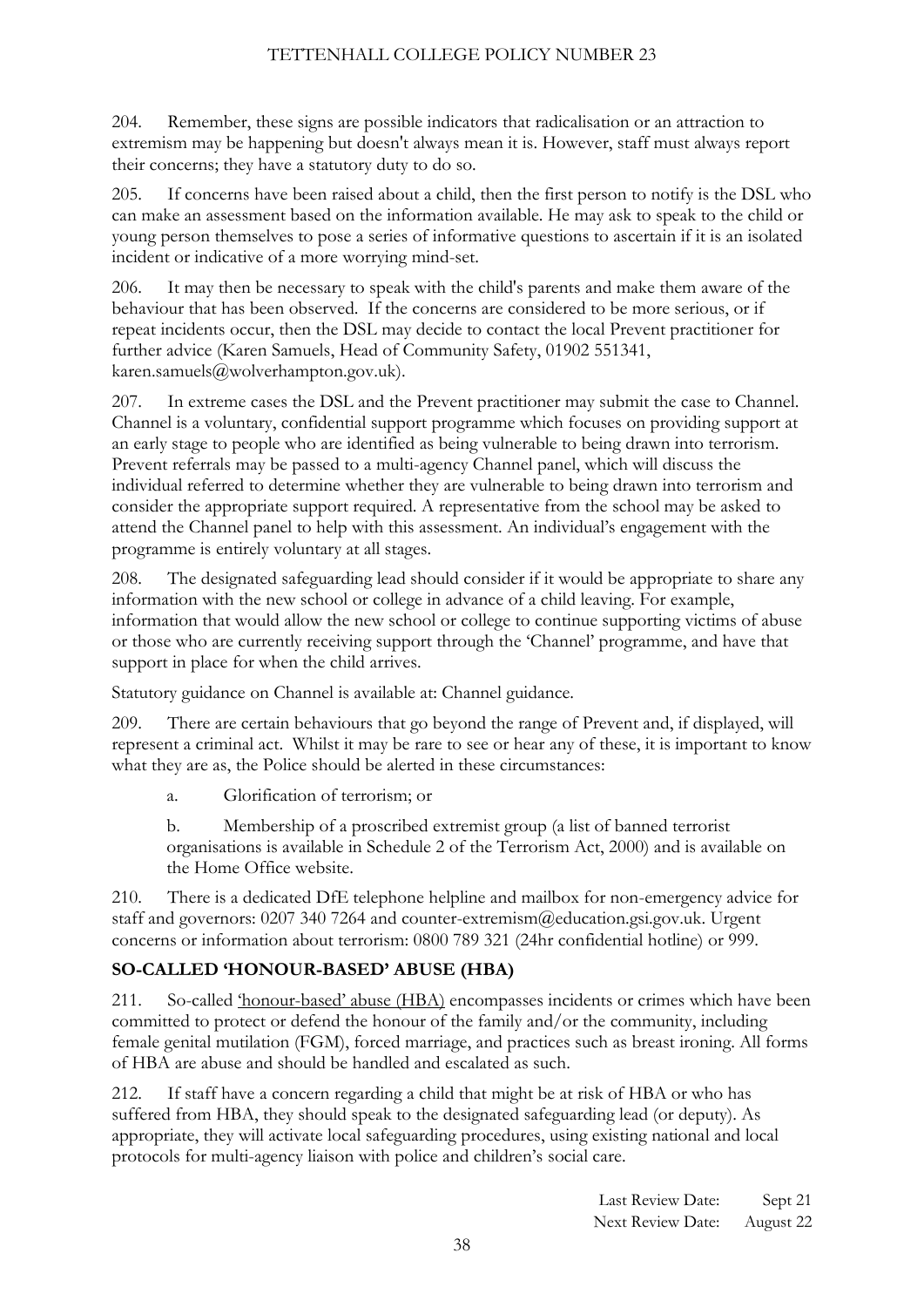# **FEMALE GENITAL MUTILATION (FGM)**

213. Female Genital Mutilation (FGM) comprises all procedures involving the partial or total removal of the external female genitalia or any other injury to the female genital organs for nonmedical reasons. FGM is child abuse and should be dealt with as such.

214. Professionals in all agencies need to be alert to the possibility of a girl being at risk of FGM, or already having undergone FGM. The Wolverhampton population includes communities at high risk of FGM. There is a statutory duty upon teachers to report to the police where they discover (either through disclosure by the victim or visual evidence) that FGM appears to have been carried out on a girl under 18.

#### **Identifying Girls at Risk**

215. There are a range of potential indicators that a child or young person may be at risk of FGM, which individually may not indicate risk but if there are two or more indicators present this could signal a risk to the child or young person:

216. The position of the family and the level of integration within UK society – it is believed that communities less integrated into British society are more likely to carry out FGM;

a. Any girl born to a woman who has been subjected to FGM;

b. Any girl who has a sister who has already undergone FGM;

c. The majority of cases of FGM are thought to take place between the ages of 5 and 8 and therefore girls within that age bracket are at higher risk;

d. A professional may hear reference to FGM in conversation, for example a girl may tell other children about it;

e. A girl may confide that she is to have a special procedure or to attend a special occasion to become a woman;

f. A girl may request help if she is aware that she is at risk;

g. Parents state that they or a relative will take the child out of the country for a prolonged period;

h. A girl may talk about a long holiday to a country where the practice is prevalent (Kenya, Somalia, Sudan, Sierra Leone, Egypt, Nigeria, Eritrea, Yemen, Afghanistan, Indonesia, Pakistan); or

i. Parents seeking to withdraw their child from learning about FGM.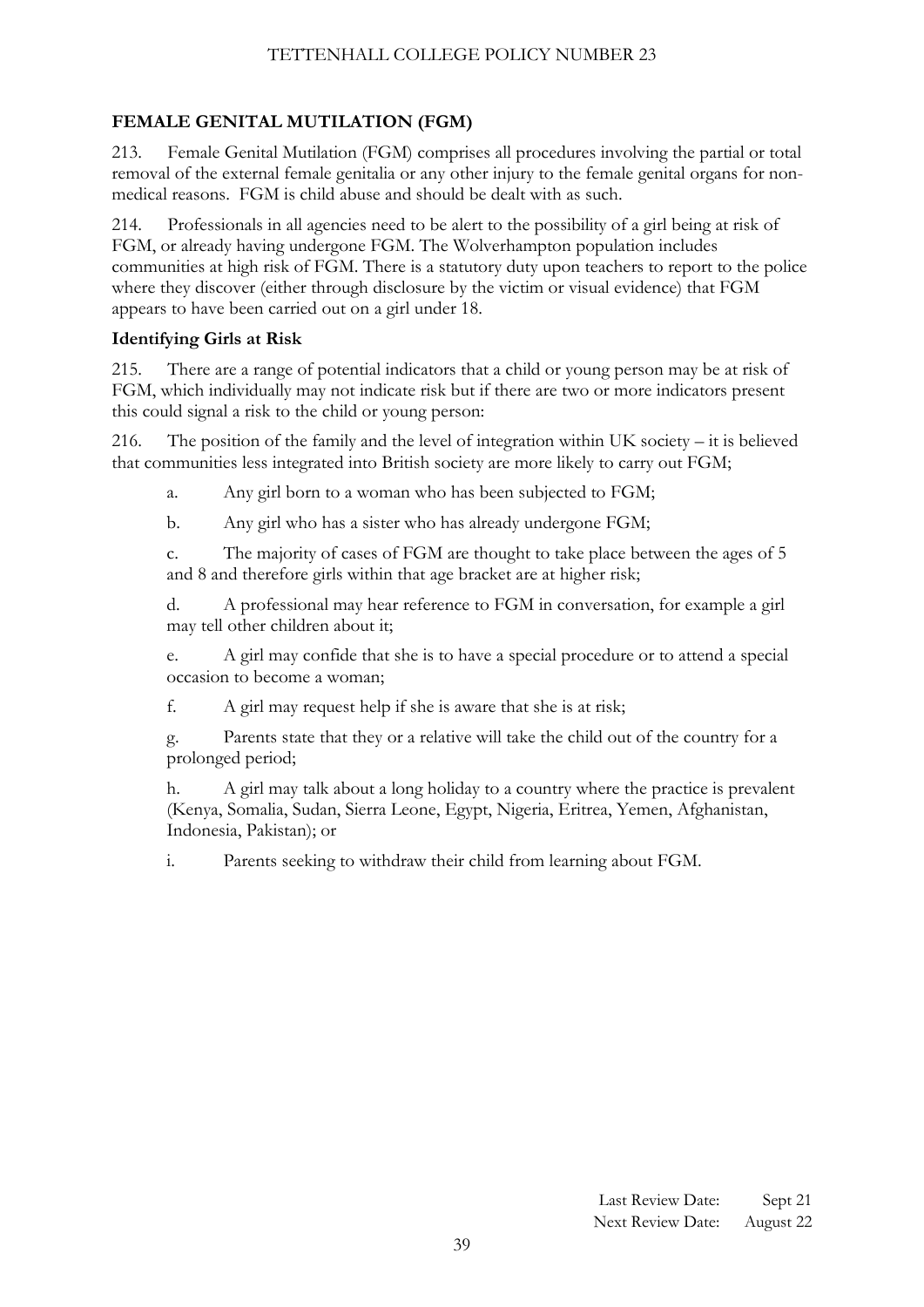#### **Indications that FGM may have taken place**

- 217. The following are indicators that should be looked for:
	- a. Prolonged absence from School or activities;
	- b. Noticeable behaviour change;
	- c. Bladder or menstrual problems;
	- d. A girl may spend longer than normal in the toilet due to difficulties urinating;
	- e. Difficulty walking, sitting or standing and may even look uncomfortable;
	- f. Pain between the legs;
	- g. Talk of something somebody did to them that they are not allowed to talk about;
	- h. A girl may be reluctant to undergo normal medical examinations; or

i. A girl may confide in a professional, but may not be explicit about the problem due to embarrassment or fear.

#### **What to do if you are concerned about someone who is at risk of FGM?**

218. Consult the DSL, who will make a referral to the Community Safety Team by emailing [safer@wolverhampton.gov.uk](mailto:safer@wolverhampton.gov.uk) or calling 01902 554 937. The potential victim will be referred as a child in need and social care will assess the risk. Alerting the girl's family may place her at increased risk of harm.

219. However, there may be occasions when the DSL may wish to make informal enquiries before making a referral if, for example, a girl has been absent from School for a prolonged period. In these circumstances, it is important not to reveal that enquiries are related to FGM as this may increase the risk to the girl. Further information can be obtained via the Multi-agency guidance on female genital mutilation and the FGM resource pack.

#### **What to do if FGM has already taken place?**

220. If a girl discloses FGM or a physical sign of FGM is observed, refer to local police on 101. If it is believed that a girl has been recently cut or is at imminent risk of FGM, consult the DSL. A referral will be made to the police on 999.

221. For more information call the NSPCC FGM helpline on 0800 028 3550 or email [fgmhelp@nspcc.org.uk.](mailto:fgmhelp@nspcc.org.uk)

#### **FORCED MARRIAGE (FM)**

222. Forced Marriage is a marriage in which one or both spouses do not consent to the marriage and duress is involved. Duress can include physical, psychological, financial, sexual and emotional pressure. For help and advice, the 'Forced Marriage Unit' can be contacted on 020 7008 0151 or emailed: fmu@fcdo.gov.uk

#### **Potential Warning Signs or Indicators**

223. Warning signs can be subtle or invisible. These indicators are not intended to be an exhaustive list:

- a. Truancy;
- b. Decline in performance or punctuality
- c. Low motivation at School;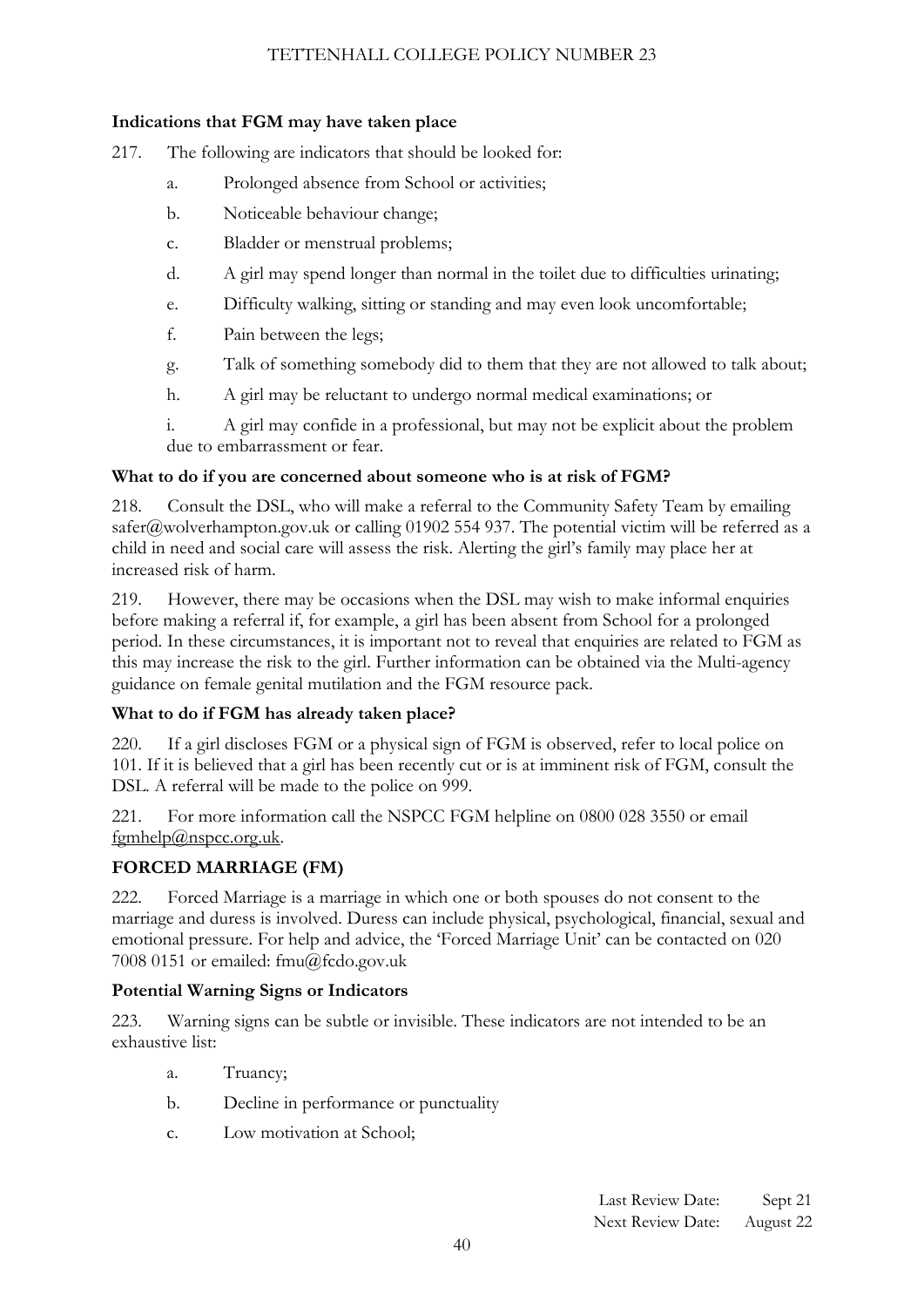- d. Poor exam results;
- e. Being withdrawn from School by those with parental responsibility;
- f. Not allowed to attend extra-curricular activities.

224. Allegations must be taken seriously and follow safeguarding procedures - liaise with the DSL, who will make a referral to MASH, or call 999 if at immediate risk.

- 225. Do not:
	- a. Send them away/ minimise their concerns;
	- b. Approach the family or community;
	- c. Breach confidentiality or share information inappropriately;
	- d. Attempt to mediate;
	- e. Decide that it is not your responsibility to follow up the allegation.

#### **DOMESTIC ABUSE (DA)**

226. The cross-government definition of domestic violence and abuse is: Any incident or pattern of incidents of controlling, coercive, threatening behaviour, violence or abuse between those aged 16 or over who are, or have been, intimate partners or family members regardless of gender or sexuality. The abuse can encompass, but is not limited to:

- a. psychological;
- b. physical;
- c. sexual;
- d. financial; and
- e. emotional;
- f. coercive and controlling behaviour.

227. The Domestic Abuse Act 2021 introduces the first ever statutory definition of domestic abuse and recognises the impact of domestic abuse on children, as victims in their own right, if they see, hear or experience the effects of abuse. The statutory definition of domestic abuse, based on the previous cross-government definition, ensures that different types of relationships are captured, including ex-partners and family members.

228. All children can witness and be adversely affected by domestic abuse in the context of their home life where domestic abuse occurs between family members. Exposure to domestic abuse and/or violence can have a serious, long lasting emotional and psychological impact on children. In some cases, a child may blame themselves for the abuse or may have had to leave the family home as a result.

229. Advice on identifying children who are affected by domestic abuse and how they can be helped is available:

- a. NSPCC UK domestic-abuse signs symptoms effects
- b. Refuge what is domestic violence/effects of domestic violence on children
- c. Safelives young people and domestic abuse
- d. Domestic abuse: specialist sources of support [www.gov.uk](http://www.gov.uk/)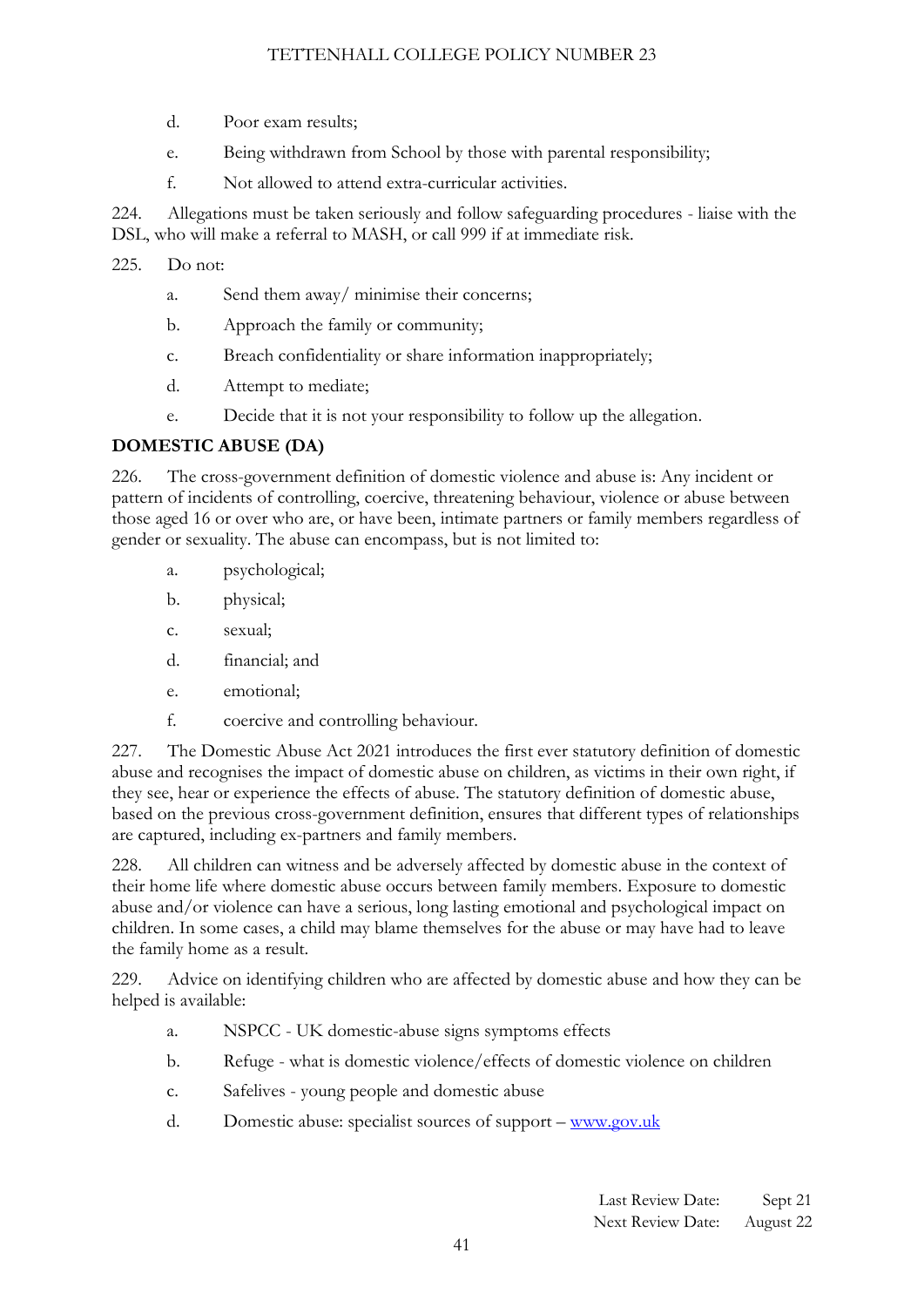e. Home: Operation Encompass (information for schools on the impact of domestic abuse)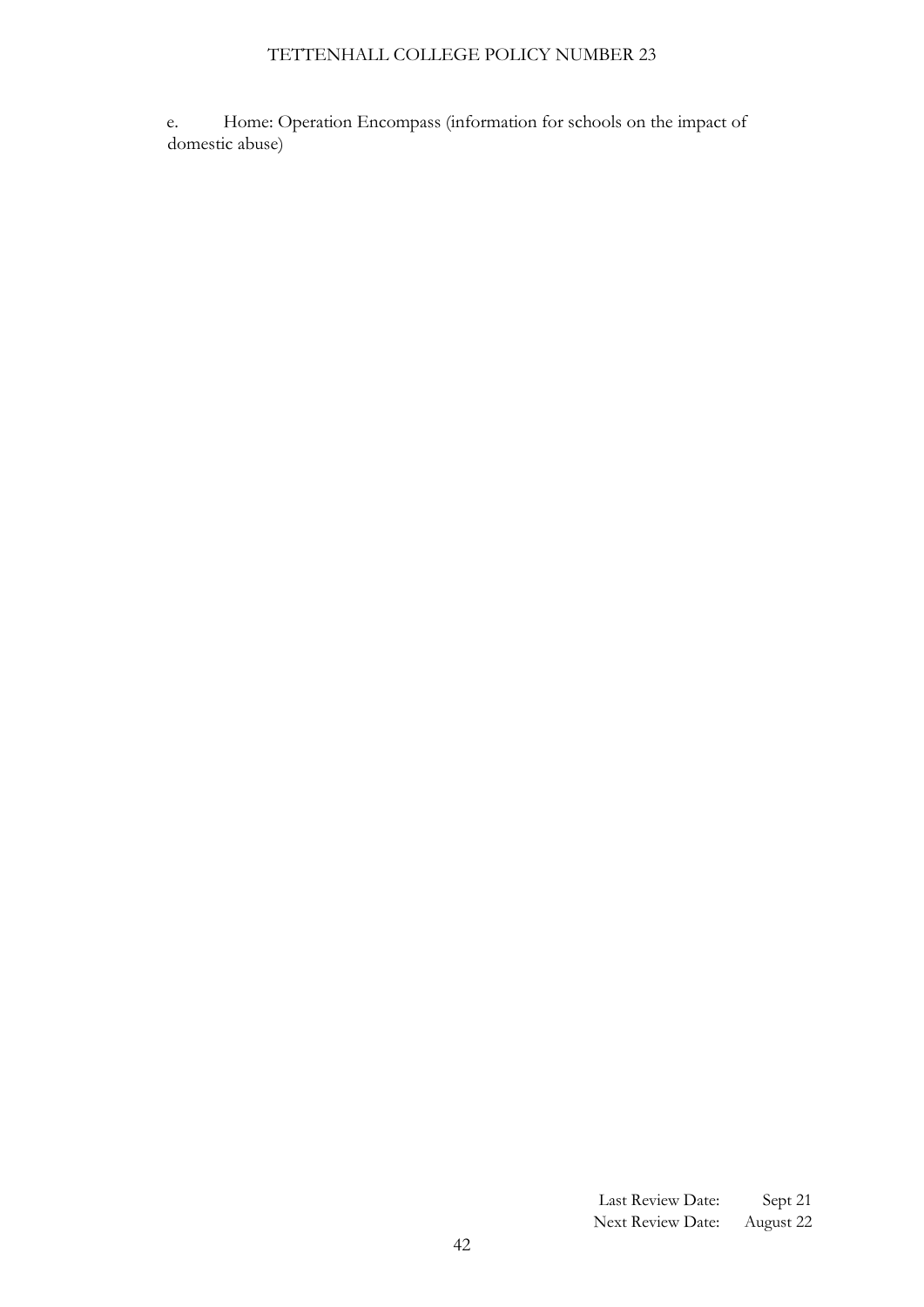# **SEXUAL VIOLENCE AND SEXUAL HARRASSMENT**

#### **What is meant by sexual violence and sexual harassment?**

230. Sexual violence and sexual harassment can be between two children, or a group of children. Both sexes may be affected, although girls are more likely to be victims of sexual violence, and boys are more likely to be perpetrators of sexual harassment. Children with SEND are likely to be more vulnerable.

231. Sexual violence refers to rape, assault by penetration or sexual assault. Sexual harassment includes such things as sexual comments, sexual jokes, physical behaviour, such as deliberately brushing against someone, and online activity including sharing of images or video (sexting).

232. Harmful sexual behaviours in children are those which are inappropriate, problematic, abusive and violent. When considering harmful sexual behaviour, the ages and developmental stages of the children involved should be considered.

233. Children can sexually abuse other children and it doesn't only happen in secondary schools; it can take place in primary schools too. Child on child sexual violence and sexual harassment exists in many forms, from calling someone sexualised names, flicking bra straps, lifting up skirts, grabbing bottoms, breasts and genitalia to sexual assault and rape. Sexual violence and sexual harassment is not acceptable, it should never be tolerated and should never be seen as an inevitable part of growing up.

234. Further detailed information can be found: Sexual Violence and Sexual Harassment Between Children in Schools and Colleges it contains further detailed information on:

a. what sexual violence and sexual harassment constitutes,

b. important context to be aware of, including; what is consent, power imbalances, and developmental stages,

c. harmful sexual behaviour (HSB), including that a child displaying HSB may be an indication that they are a victim of abuse themselves,

d. related legal responsibilities for schools and colleges,

e. advice on a whole school or college approach to preventing child on child sexual violence and sexual harassment, and

f. more detailed advice on responding to reports of sexual violence and sexual harassment, including safeguarding and supporting both the victim(s) and alleged perpetrator(s).

#### **Responding to reports of sexual violence and sexual harassment**

235. Tettenhall College has a zero-tolerance approach to all reports of sexual violence and sexual harassment and it will never be tolerated or accepted.

236. All reports and concerns of child on child sexual violence and sexual harassment, including those that have happened outside of the school or college premises, and or online should be responded to.

237. The initial response to a report from a child is incredibly important. The response to a report can encourage or undermine the confidence of future victims of sexual violence and sexual harassment to report or come forward.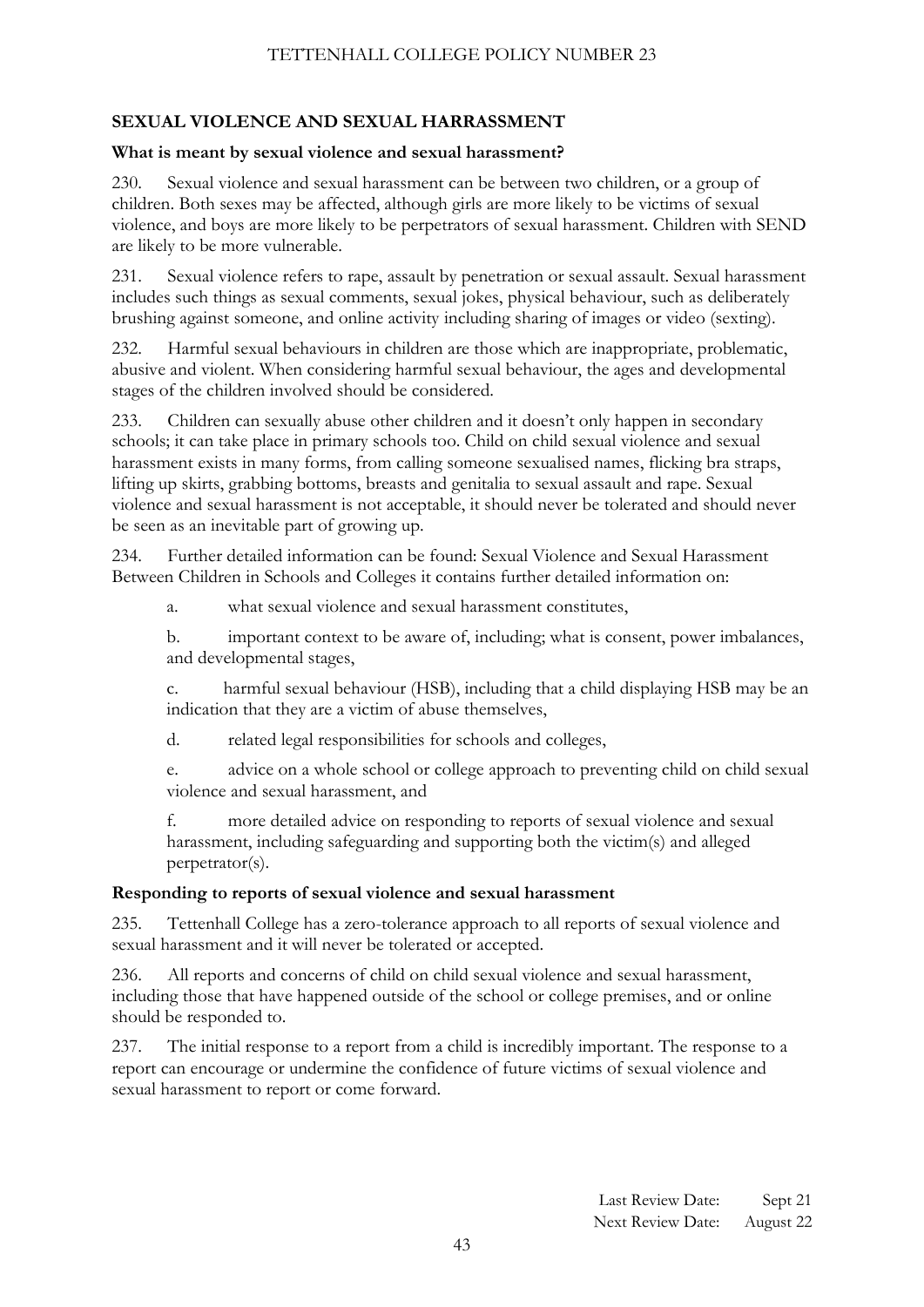238. Reports of sexual violence are often complex and require difficult decisions to be made. Decisions are ultimately for a school to make on a case-by-case basis, with the DSL taking a leading role, and supported by other agencies such as children's social care or the police.

239. Some situations are statutorily clear: a child under the age of 13 can never consent to sexual activity (the age of consent is 16); sexual intercourse without consent is rape (as defined in law); creating or sharing sexual images or videos of under 18s is illegal, including children making or sharing these themselves. Online sexual violence or sexual harassment can be more complex, such as images shared at another school.

240. The initial response to a disclosure is important and the victim should be taken seriously and supported. It is important that sexual violence and sexual harassment are shown to be unacceptable, and not passed off as 'banter' or 'part of growing up'. We will consider carefully any report of sexual violence or harassment and act in the best interests of the child. While the facts are being established, we will remove the alleged perpetrator from any classes shared with the victim, and consider how best to keep them a reasonable distance apart, in the best interests of both children. We will also consider carefully when to inform the alleged perpetrator, and this may be discussed with relevant agencies. We will do all we reasonably can to protect the anonymity of any children involved in any report of sexual violence or sexual harassment, including considering the impact of social media.

241. All reports of sexual violence or sexual harassment should be recorded on CPOMS by the DSL. This will allow regular checks to take place to look for patterns (Please see point 232 below).

242. There are four likely scenarios to consider when managing a report of sexual violence or sexual harassment. It will be important in all scenarios that decisions and actions are regularly reviewed and that relevant policies are updated to reflect lessons learnt. It is particularly important to look out for potential patterns of concerning, problematic or inappropriate behaviour. Where a pattern is identified, a course of action should be considered. Consideration should be given to whether there are wider cultural issues that enabled the inappropriate behaviour to occur and where appropriate extra teaching time and/or staff training could be delivered to minimise the risk of it happening again:

- a. Managing internally: in some cases of sexual harassment (such as one-off incidents) we may manage the incident internally;
- b. Early help: this is particularly useful in addressing non-violent, harmful sexual behaviour and may prevent escalation;
- c. Referral to children's social care: in cases where there has been harm, or there is an immediate risk, a referral should be made to children's social care; and
- d. Reporting to the police: in cases where rape, assault by penetration or sexual assault is reported.

243. We will not wait for the outcome of a police investigation before protecting the victim, perpetrator and other children in the School. We will undertake a risk assessment considering the victim, alleged perpetrator and other children at the School. Risk assessments will be kept under review. A professional risk assessment by external specialists may be required to inform our own risk assessment.

244. The DSL will work closely with the police to ensure that the School's actions do not jeopardise the police investigation. If a child is convicted or cautioned, the School will update the risk assessment and consider taking suitable action through the behaviour policy.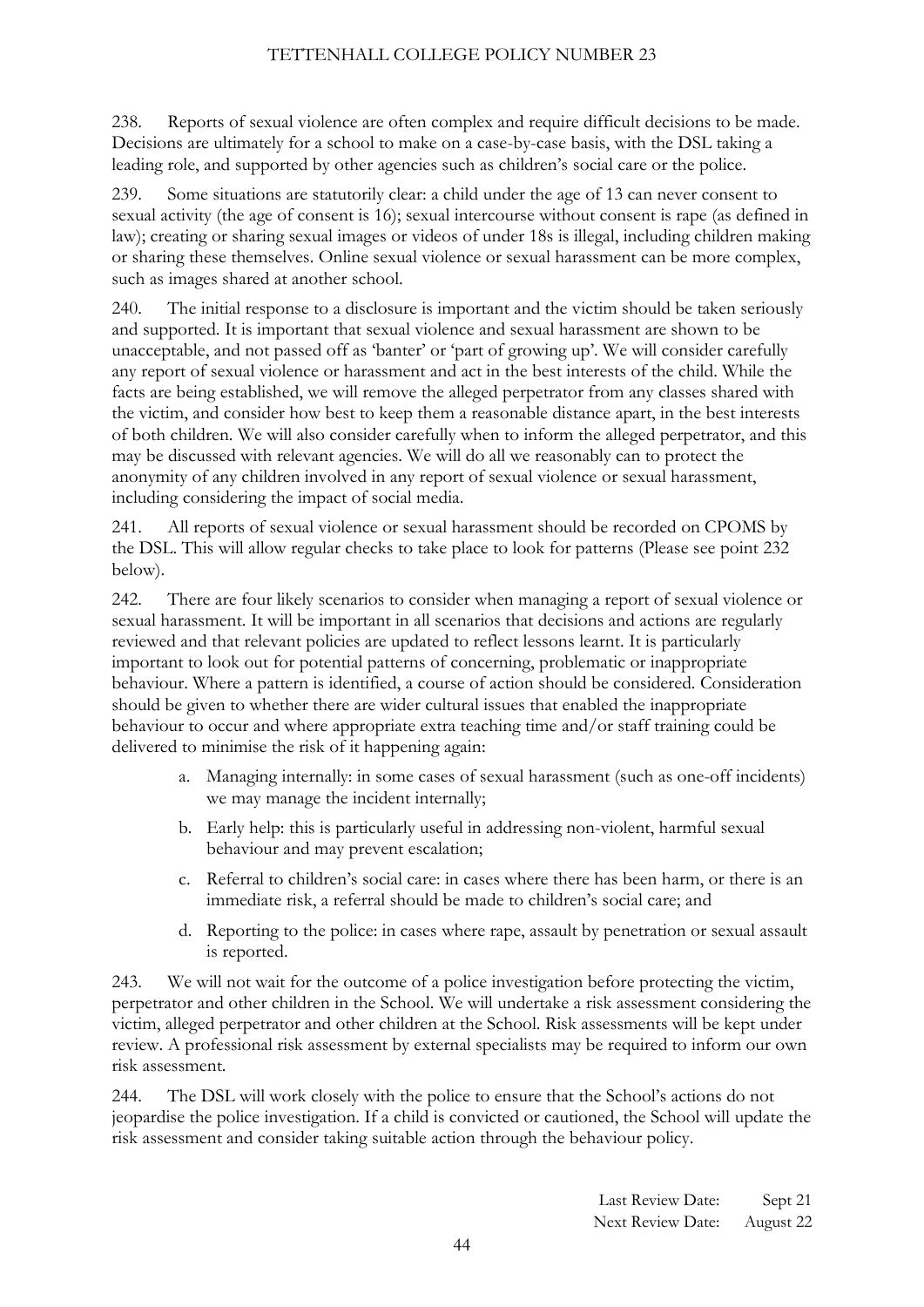245. N.B. Children may take 'sides' following an incident and we will do all we can to ensure neither victim nor perpetrator are bullied or harassed. Other children in the School may also need support, especially if they have witnessed sexual violence.

#### **Ongoing support/actions**

246. Support for the victim should consider their age and developmental stage, the nature of the allegations and the risk of further abuse. The needs and wishes of the victim should be paramount, and they should be able to continue their normal routine as far as possible. The victim should never be made to feel they are the problem for making the report or made to feel ashamed for making a report. Support for the alleged perpetrator must also consider their age and the nature of the allegations. An alleged perpetrator may have unmet needs themselves.

247. Sexual assault can result in a range of health needs, including physical, mental, and sexual health problems and unwanted pregnancy. Children and young people that have a health need arising from sexual assault or abuse can access specialist NHS support from a Sexual Assault Referral Centre (SARC). SARCs offer confidential and non-judgemental support to victims and survivors of sexual assault and abuse. They provide medical, practical, and emotional care and advice to all children and adults, regardless of when the incident occurred. Support can include:

a. Early help and children's social care

b. Children and Young People's Independent Sexual Violence Advisors (ChISVAs) provide emotional and practical support for victims of sexual violence. Contact details for ChISVAs can be found at Rape Crisis and The Survivors Trust.

c. Child and adolescent mental health services (CAMHS) is used as a term for all services that work with children who have difficulties with their emotional or behavioural wellbeing. Services vary depending on local authority.

d. The specialist sexual violence sector can provide therapeutic support for children who have experienced sexual violence. Contact Rape Crisis (England & Wales) or The Survivors Trust for details of local specialist organisations. The Male Survivors Partnership can provide details of services which specialise in supporting men and boys.

e. NHS - Help after rape and sexual assault - NHS (www.nhs.uk) provides a range of advice, help and support including advice about the risk of pregnancy, sexually transmitted infections (STI), reporting to the police and forensics.

f. Rape and sexual assault referral centres services can be found at: Find Rape and sexual assault referral centres. Sexual assault referral centres (SARCs) offer medical, practical and emotional support. They have specially trained doctors, nurses and support workers. If children, young people, or their families are unsure which service to access, they should contact their GP or call the NHS on 111.

g. Childline provides free and confidential advice for children and young people.

h. Internet Watch Foundation works internationally to remove child sexual abuse online images and videos and offers a place for the public to report them anonymously.

i. Childline / IWF: Remove a nude image shared online Report Remove is a free tool that allows children to report nude or sexual images and videos of 113 themselves that they think might have been shared online, to see if they can be removed from the internet.

248. If a report is determined to be unsubstantiated, unfounded, false or malicious, the DSL should consider whether the child and/or the person who has made the allegation is in need of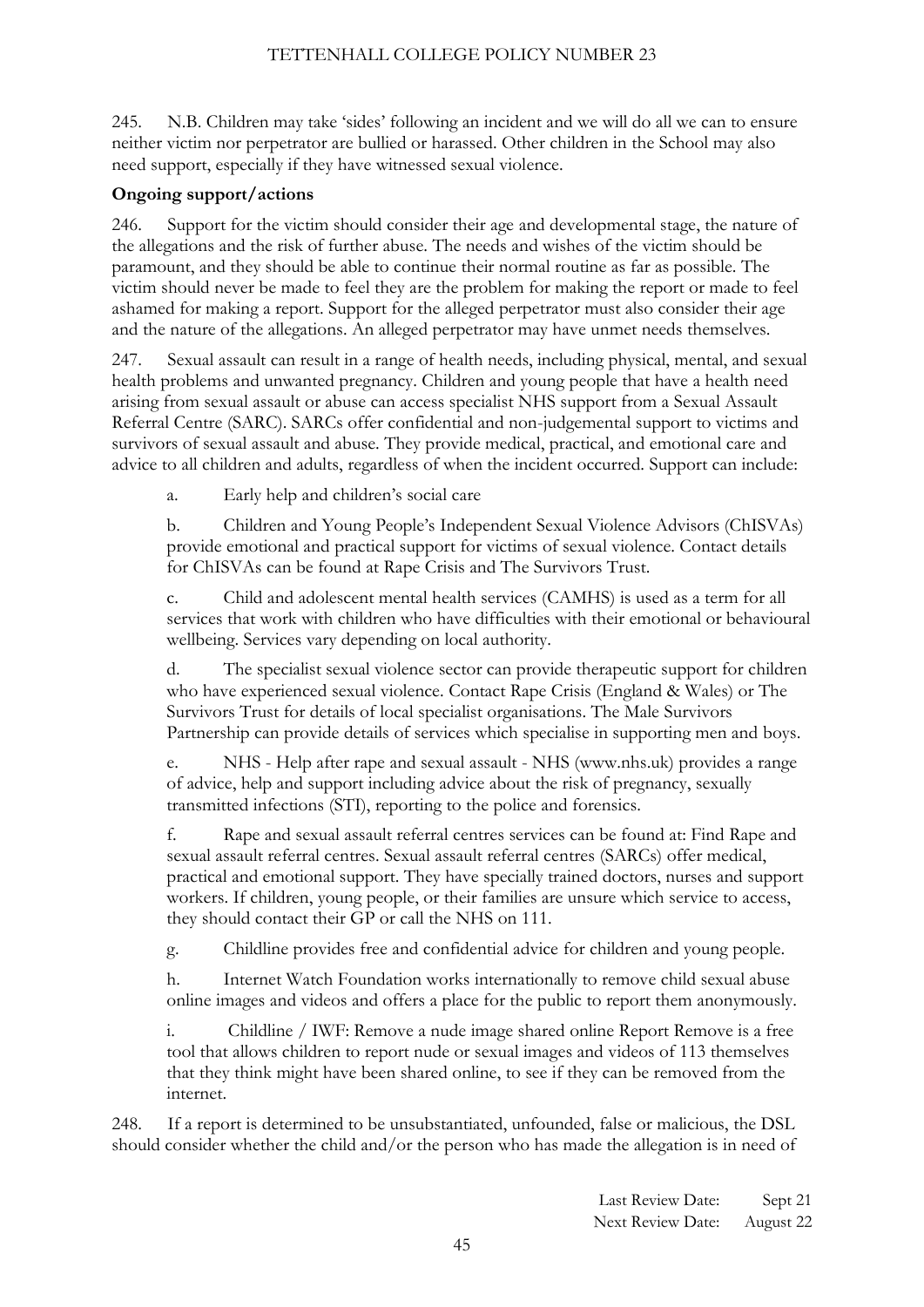help or may have been abused by someone else and this is a cry for help. In such circumstances, a referral to children's social care may be appropriate.

249. Advice about safeguarding and supporting the alleged perpetrators is also set out in departmental advice: Sexual violence and sexual harassment between children at schools and colleges. The following principles are based on effective safeguarding practice and should help shape any decisions regarding safeguarding and supporting the alleged perpetrator(s):

This is a difficult balancing act to consider. On one hand, there is a need to safeguard the victim (and the wider pupil/student body) and on the other hand provide the alleged perpetrator(s) with an education, safeguarding support as appropriate and implement any disciplinary sanctions. Taking disciplinary action and still providing appropriate support are not mutually exclusive actions. They can, and should, occur at the same time if necessary.

b. Consider the age and the developmental stage of the alleged perpetrator(s), the nature of the allegations and frequency of allegations. Any child will likely experience stress as a result of being the subject of allegations and/or negative reactions by their peers to the allegations against them.

c. Consider the proportionality of the response. Support (and sanctions) should be considered on a case-by-case basis. More information can be found in Sexual violence and sexual harassment between children at schools and colleges.The NSPCC also provides free and independent advice about HSB: NSPCC Learning - Protecting children from harmful sexual behaviour and NSPCC - Harmful sexual behaviour framework.

d. The Lucy Faithfull Foundation has developed a HSB toolkit.

e. Contextual Safeguarding Network – Beyond Referrals (Schools) provides a school self-assessment toolkit and guidance for addressing HSB in schools.

f. StopItNow - Preventing harmful sexual behaviour in children - Stop It Now provides a guide for parents, carers and professionals to help everyone do their part in keeping children safe, they also run a free confidential helpline.

g. It is important that the perpetrator(s) is/are also given the correct support to try to stop them re-offending and to address any underlying trauma that may be causing this behaviour. Addressing inappropriate behaviour can be an important intervention that helps prevent problematic, abusive and/or violent behaviour in the future.

h. School can be a significant protective factor for children who have displayed HSB, and continued access to school, with a comprehensive safeguarding management plan in place, is an important factor to consider before final decisions are made.

i. Stop it now - professionals looking for advice provides support for professionals in child sexual abuse prevention, so that they're well equipped to keep children safe.

250. If a report is shown to be deliberately invented or malicious, the school or college, should consider whether any disciplinary action is appropriate against the individual who made it as per their own behaviour policy.

# **Working with parents and carers**

251. Schools will, in most cases, engage with the parents of both the victim and the perpetrator and should consider carefully what information they provide. It is good practice to meet the victim's parents with the victim present to discuss safeguarding arrangements, and also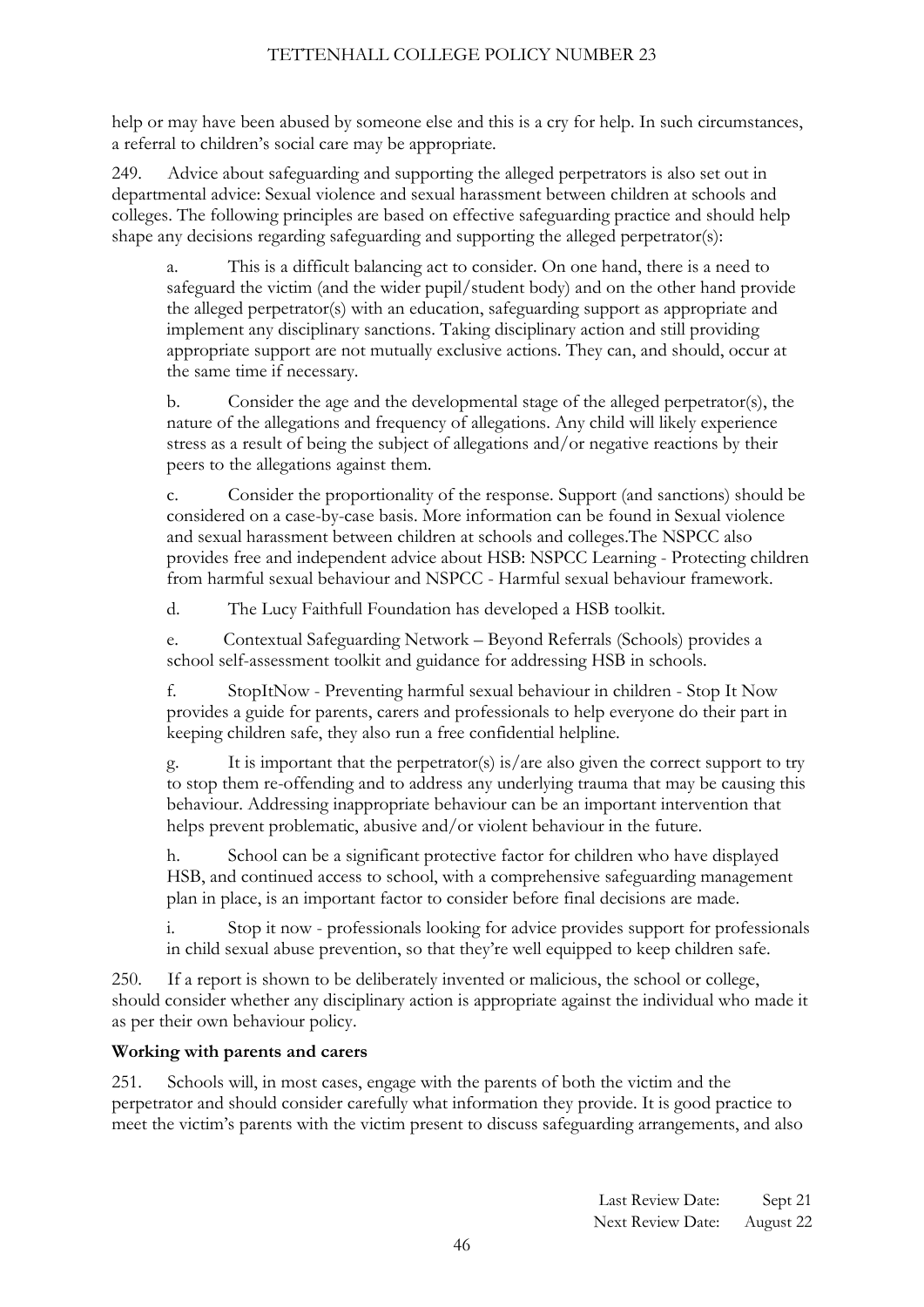good practice to meet the perpetrator's parents to discuss what arrangements are being put in place, such as moving them out of classes.

<span id="page-46-0"></span>252. For further information, refer to DfE's Sexual Violence and Sexual Harassment between Children in Schools and Colleges (2018). This has been updated – September 2021.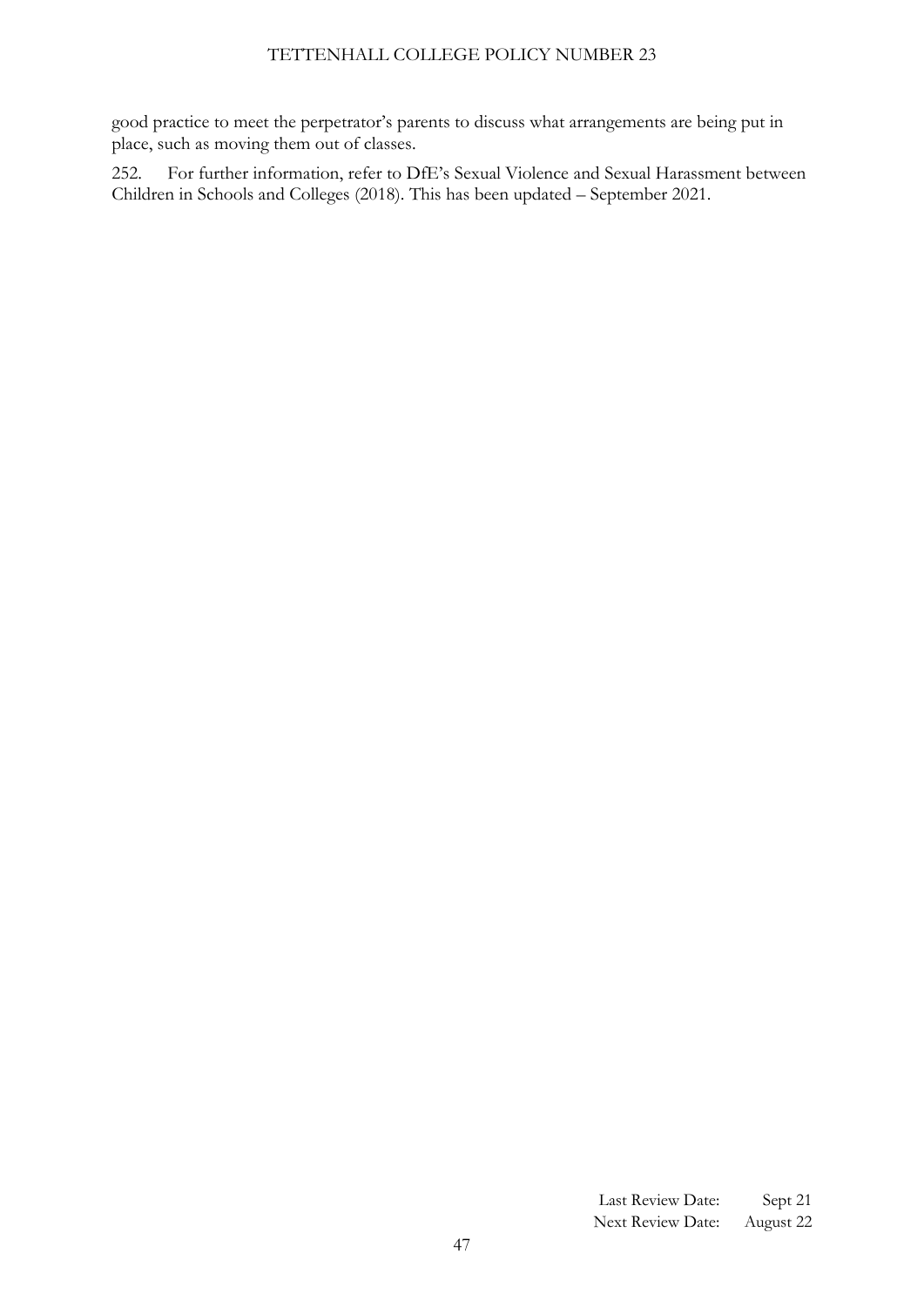# **CHILDREN MISSING EDUCATION**

253. New guidance was issued by the DfE in September 2016. The main changes in this guidance are:

a. All schools must notify their local authority when they are about to remove a pupil's name from the school register at a non-standard transition point;

b. All schools must also notify the local authority within five days of adding a pupil's name to the admission register at a non-standard transition point;

c. Schools must monitor pupils' attendance and inform the local authority of pupils who fail to attend regularly, or have missed ten consecutive school days or more without permission.

# **MISSING PUPIL PROCEDURES**

#### **The Aims of the Policy**

254. The School wants to avoid a situation where any pupil is missing, but to react quickly if one does occur so that the safety and welfare of the pupil is maintained. All staff should know and implement the policy, which covers searching for and if necessary reporting any pupil missing from School, recording any incident, the action taken and the reasons given by the pupil for being missing.

255. It is a requirement that the child protection policy contain missing pupil procedures, since it is recognised that this is a potential indicator of abuse or neglect. The aim is to help to identify any risk of abuse and neglect including sexual exploitation and help prevent the risks of children going missing in the future.

### **Procedure**

256. Tutors must complete their regular morning and afternoon registrations so that there is no possibility that an absence could remain undetected over a long period of time. Teachers should also register their class every lesson.

257. It is essential to emphasize regularly the importance of completing registration in accordance with the good practice outlined in the Staff Handbook. A list of pupils with unexplained absence (i.e. marked N) will be followed up by the Receptionist in liaison with the Headmaster and/Assistant Head (Pastoral).

258. In the event of a member of staff suspecting a pupil is unaccounted for, the following procedure must be adhered to:

a. contact a member of SLT immediately (it is the Headmaster or Assistant Head Pastoral who will normally take charge of the procedure);

b. start a log of the incident;

c. try to contact the pupil via his or her mobile telephone number (using the list kept on the PASS system);

d. contact the member staff in charge of the last activity that the pupil was known to have been involved in;

e. contact the pupils' friends;

f. the Headmaster, or the person deputising, will organise a search;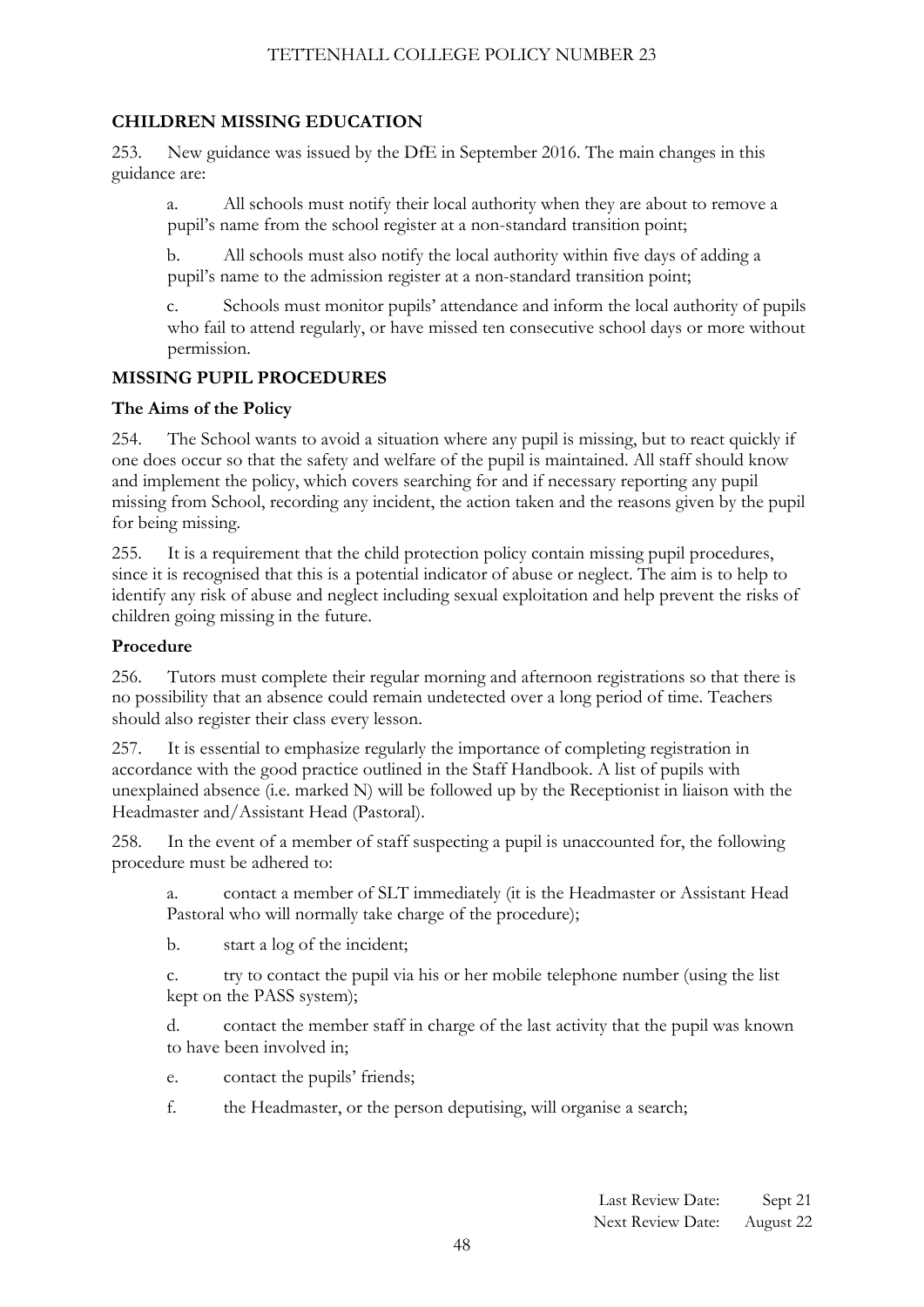g. the Headmaster, or the person deputising, will contact the pupil's parent(s) or guardian(s), using the details on the School database (where reasonably possible, the School will hold more than one emergency contact number for each pupil); and

h. after discussion, the Headmaster, or whoever is deputising for him if he is absent from School, will contact the police on 101. The following information will need to be provided to the police:

- i. Name of the pupil.
- ii. Date of birth.
- iii. Length of time unaccounted for.
- iv. Last known location.
- v. Detail of clothing worn, if known.
- vi. Home address and parent/guardian contact details.
- vii. Possible reason for absence.
- viii. Any medical conditions.
- ix. Medical information (from 3SYS) may be required, and the sanatorium/medical officer/ nurse may also need to be contacted.

259. When the pupil is found, inform the Head/ Assistant Head (Pastoral), his or her parents and the police immediately. It is likely that the police will not accept telephone assurance and will visit the pupil to confirm that he or she is safe.

260. Complete the log on the incident, including the action taken and the reasons given by the pupil for going missing.

# **Has It Been Successful?**

261. The following questions will be asked by the reviewing group to ascertain the success of the policy:

a. Is everyone aware of the procedures to be followed?

b. Have new members of staff, teaching and non-teaching, made aware of the policy?

c. Have we reviewed carefully any actual uses of the policy where pupils have been missing and the lessons that may have been learned?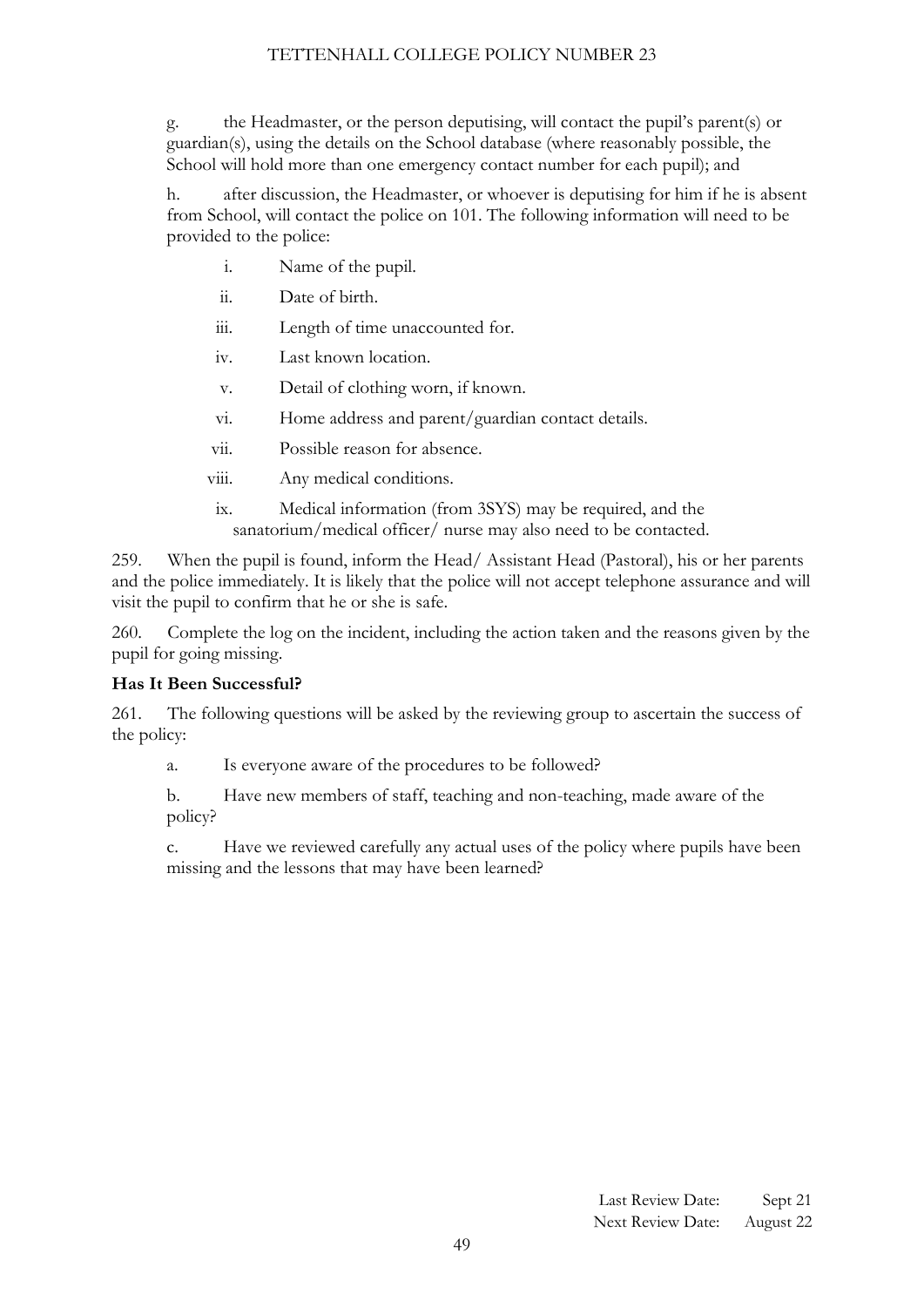# <span id="page-49-0"></span>**NON-COLLECTION OF CHILDREN POLICY FOR PREPARATORY SCHOOL**

#### **Statement of intent**

262. In the event that a child is not collected by an authorised adult at the end of a session/day, the School puts into practice the agreed procedures. These ensure the child is cared for safely by an experienced and qualified practitioner who is known to the child.

### **Aims**

263. In the event that a child is not collected by an authorised adult, the School will ensure that the child receives a high standard of care in order to cause as little distress as possible. We inform parents/carers of our procedures in the 'Parent Handbook', so that if they are unavoidably delayed, they will be reassured that their children will be properly cared for.

#### **Method**

264. Parents of children starting at the School are asked to provide specific information which is recorded on our Pupil Information Form, including:

a. home address and telephone number - if the parents do not have a telephone, an alternative number must be given, perhaps a neighbour or close relative;

b. telephone number for place(s) of work (if applicable);

c. mobile telephone numbers(s) (if applicable);

d. names of people who are authorised by the parents to collect their child from the School, for example a child-minder or grandparent;

- e. a family password for identification purposes;
- f. information about any person who does not have legal access to the child; and
- g. who has parental responsibility for the child

265. We agree with parents how to verify the identity of the person who is to collect their child, by explaining the use of the family password system.

266. Parents are informed that if they are not able to collect the child as planned, they must inform us by telephone so that we can begin to take back-up procedures. Parents will be reminded in this telephone call that the person collecting their child must know the family password if they are not familiar to the duty staff. A message relaying all the relevant information will be placed in the 'Child Collection' folder for the late duty staff.

267. We provide parents with our contact telephone number: 01902 751125/01902 793035.

# **Procedure if child remains uncollected at 6.00 pm**

268. If a child is not collected at the end of the session/day, we follow the following procedures:

a. one member of staff should remain with the child at all times, reassuring the child that they are safe and every effort is being made to contact their parents/carers;

b. the other member of staff should firstly check the office phone for messages by dialling \*17 and also check the collection folder for any further information relating to different arrangements for collection;

if this is unsuccessful, staff should try to contact the child's parents using the telephone numbers provided on the Pupil Information Sheet (File kept in the Head's Office);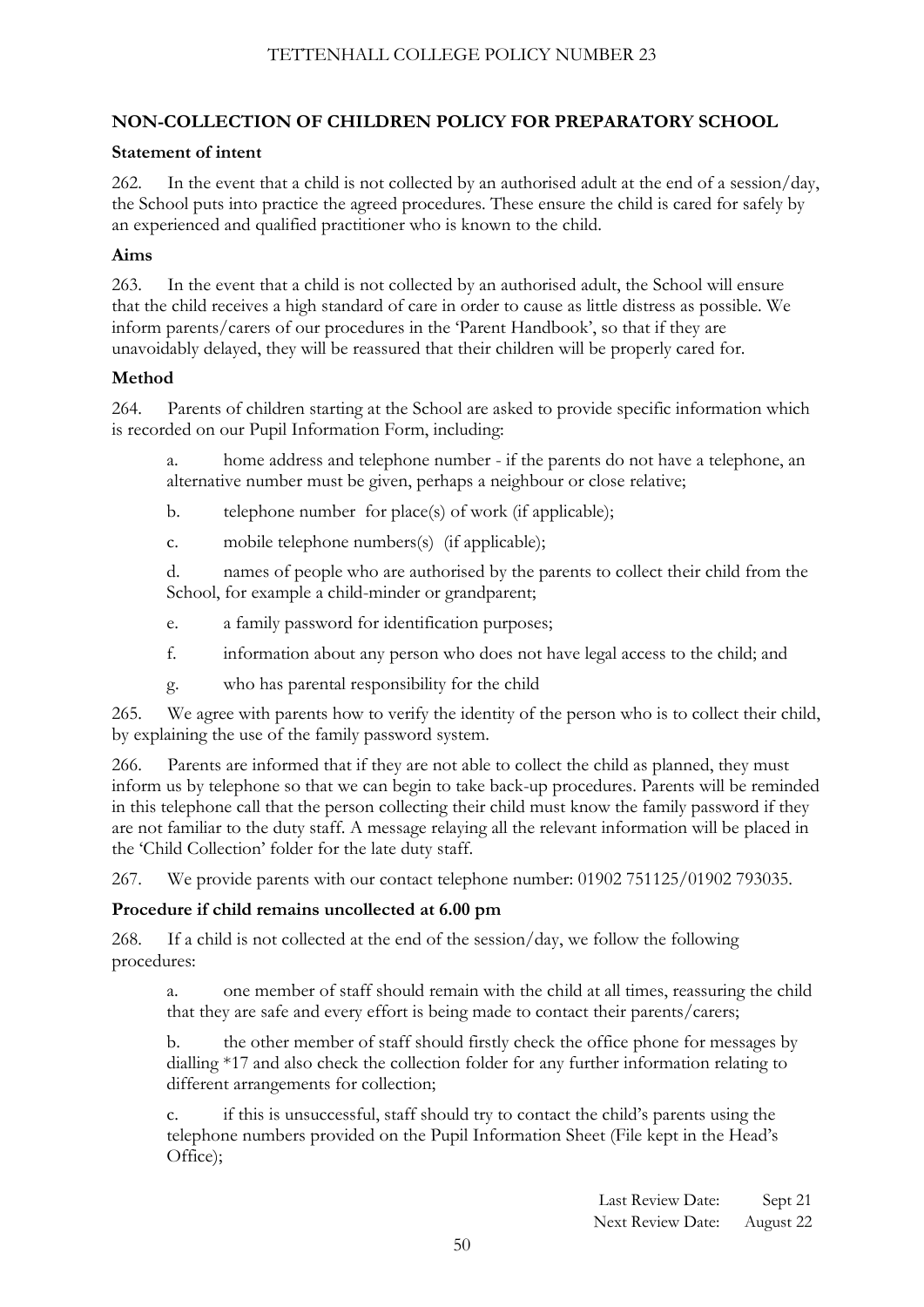d. the next step is to contact any other adults who are authorised by the parents to collect the child, and whose telephone numbers are recorded on the Pupil Information Form; and

e. all reasonable attempts must be made to contact the parents or nominated carers.

269. If contact is made with the parents and emergency arrangements for the child's collection have been made with the duty staff, the child may leave the premises with the person named by the parent over the telephone. Duty staff should make a note of the person named in the 'Collection Folder'. **Under these emergency circumstances only, it will be permissible for the person collecting not to know the family password and not be named on the Pupil Information Form.** However, duty staff will verbally check that the person collecting the child is the person named on the telephone by the parent. This is easily and politely achieved by asking: 'May I ask your name please?'

#### **Procedure if child remains uncollected at 6.30 pm**

270. If a child is not collected after 30 minutes from the end of the session/day, we follow the following procedures.

271. Duty staff contact one of the following senior team in order to make them aware that a child remains uncollected:

| a. |  | Interim Head of Preparatory School Raj Samra |  | 07966 849081 |
|----|--|----------------------------------------------|--|--------------|
|----|--|----------------------------------------------|--|--------------|

b. Assistant Head (Pastoral) Jayne Hollinshead 07890 580556

272. The late staff remain with the uncollected child offering reassurance and continuing to try to make contact with the child's parents/carers.

#### **Procedure if child remains uncollected at 7.00 pm**

273. If no-one collects the child after one hour and there is no-one who can be contacted to collect the child, one of the Senior Leaders (named above) will apply the procedures for uncollected children.

274. Wolverhampton Children and Families (Social Work) Team Emergency Service will be contacted on 01902 552999 after working hours and advice taken.

275. Under no circumstances are staff to go to look for the parent, nor do they take the child home with them.

# **Follow-Up**

276. A written report of the incident should be recorded in the child's file by the duty staff.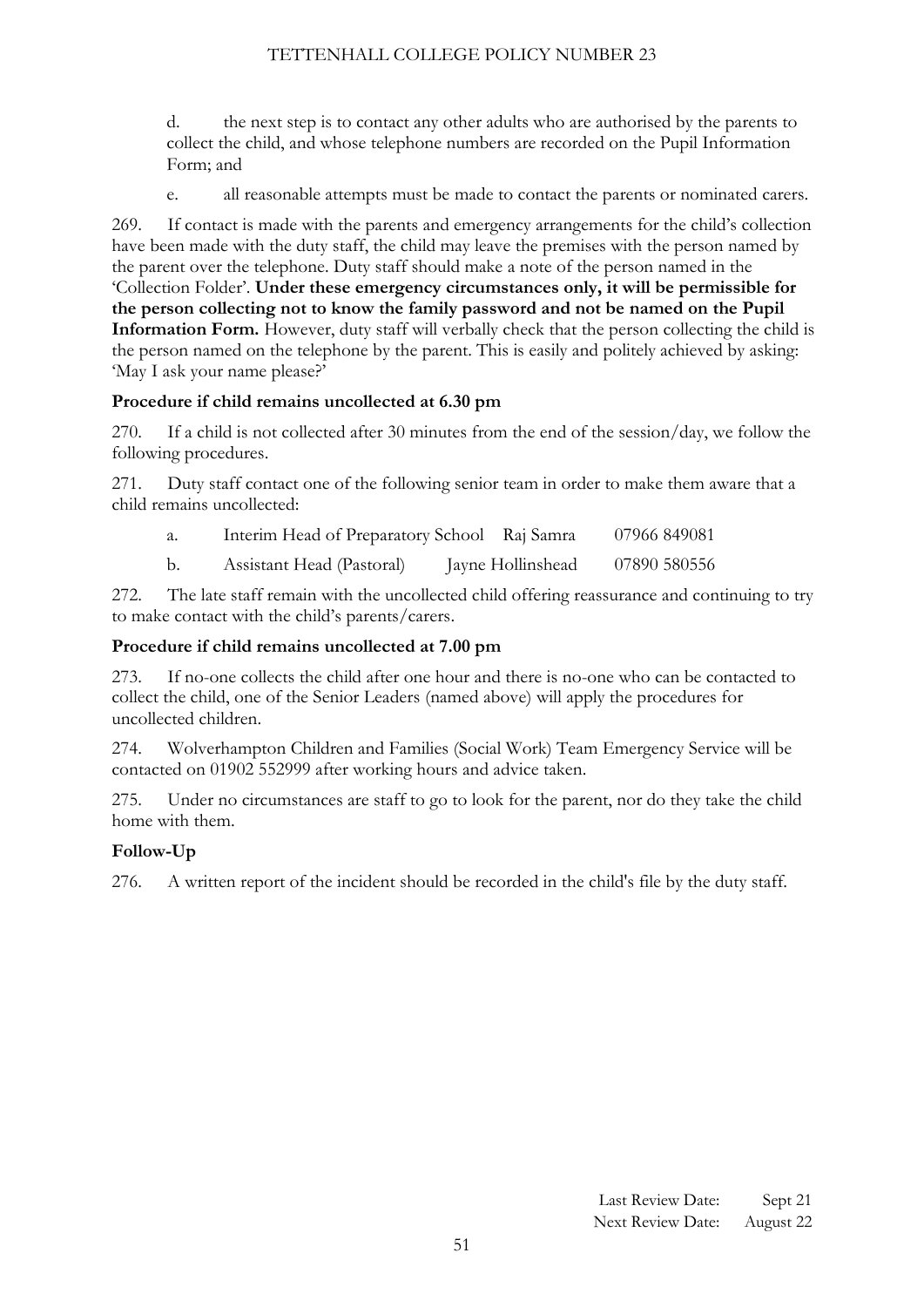#### <span id="page-51-0"></span>**SAFER RECRUITMENT**

277. Tettenhall College has a culture of safe recruitment and adopts recruitment procedures in line with the regulatory requirements and guidance issued by the Secretary of State (Keeping Children Safe in Education and Working Together to Safeguard Children).

278. Tettenhall College is aware of the rules for employing migrant workers (February 2008; updated December 2020) and that there is a fine of up to  $f<sub>i</sub>10 000$  for engaging an illegal worker.

279. At Tettenhall College we make decisions of suitability using evidence from:

a. two references – a reference should always be obtained from the current employer. If there is no current employer, verification of the most recent period of employment and reasons for leaving should be obtained. References should be obtained from a senior person with 'appropriate authority'. References provided directly by the candidate, and electronic references, should be verified;

b. an application form which outlines their full employment history and qualifications;

c. interviews;

d. all offers of appointment are conditional until satisfactory completion of the mandatory pre-employment checks. The following are undertaken:

• verify a candidate's identity, it is important to be sure that the person is who they claim to be, this includes being aware of the potential for individuals changing their name. Best practice is checking the name on their birth certificate, where this is available. Further identification checking guidelines can be found on the GOV.UK website. Identity checks made against original official documents such as passport, driving licence, qualifications and birth certificate (copies are taken and placed on file) - photographic evidence is required plus evidence of address.

• obtain (via the applicant) an enhanced DBS check (including children's barred list information, for those who will be engaging in regulated activity with children). Note that when using the DBS update service you still need to obtain the original physical certificate;

• obtain a separate children's barred list check if an individual will start work in regulated activity with children before the DBS certificate is available or where an individual has worked in a post in a school or college that brought them into regular contact with children or young persons which ended not more than three months prior to that person's appointment to the organisation (detailed further in point 281 below).

• verify the candidate's mental and physical fitness to carry out their work responsibilities. A job applicant can be asked relevant questions about disability and health in order to establish whether they have the physical and mental capacity for the specific role;

• verify the person's right to work in the UK, including EU nationals. If there is uncertainty about whether an individual needs permission to work in the UK, then advice can be found on the GOV.UK website;

• if the person has lived or worked outside the UK, make any further checks the school or college consider appropriate; and,

• verify professional qualifications, as appropriate. The Teaching Regulation Agency's (TRA) Employer Access Service should be used to verify any award of qualified teacher status (QTS), and the completion of teacher induction or probation.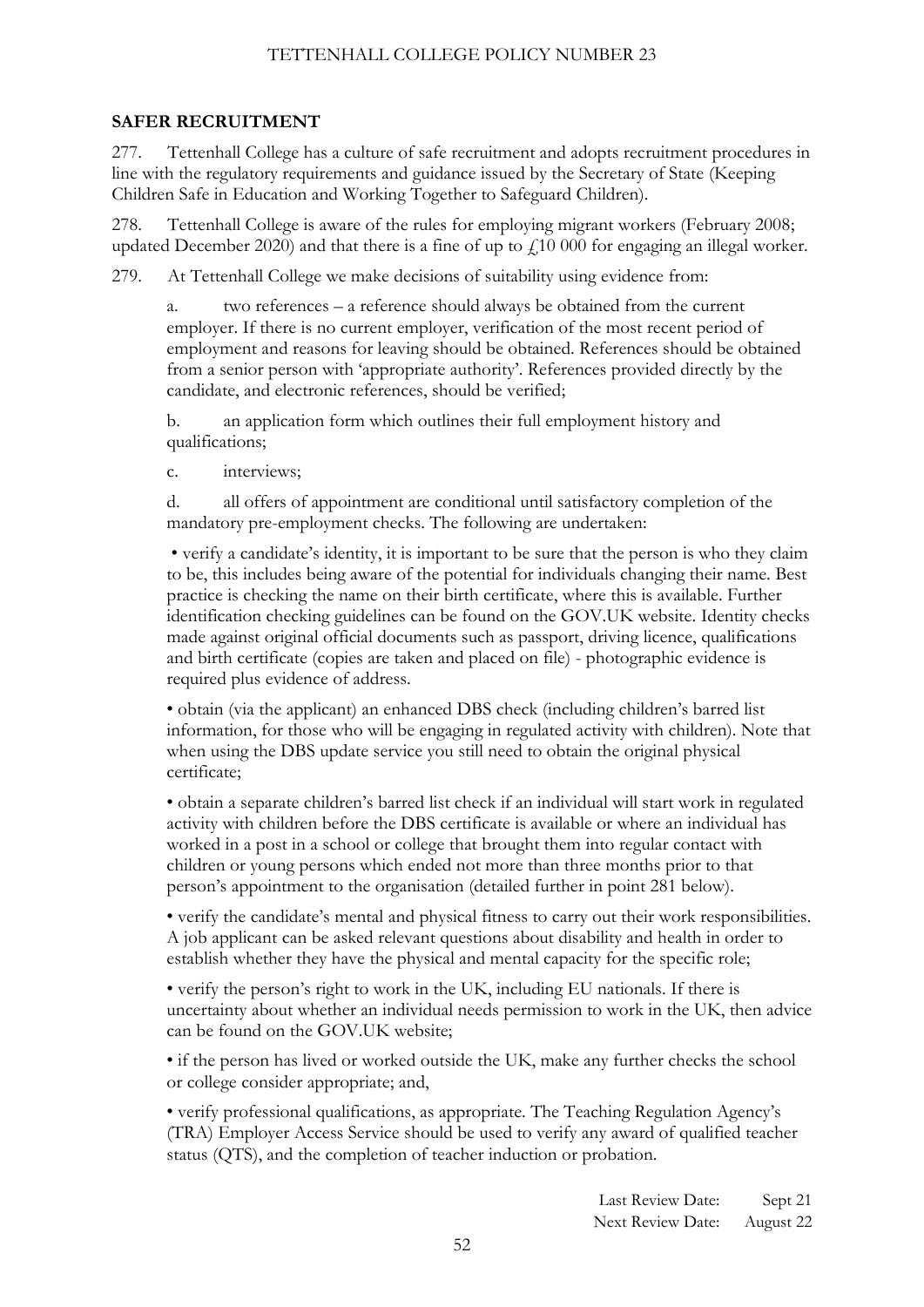In addition:

• independent schools must check that a person taking up a management position is not subject to a section 128 direction made by the Secretary of State (See point 275 below).

• all schools must ensure that an applicant to be employed to carry out teaching work is not subject to a prohibition order issued by the Secretary of State by the GTCE, before its abolition in March 2012;

• before employing a person to carry out teaching work in relation to children, reasonable steps need to be taken to establish whether that person is subject to a prohibition order issued by the Secretary of State.

• appropriate checks should be carried out to ensure that individuals employed to work in reception classes, or in wraparound care for children up to the age of 8, are not disqualified from working in these settings under the 2018 Childcare Disqualification Regulations.

280. The TRA's Employer Access service can be used to make prohibition, direction, restriction, and children's barred list checks. The service is free to use and is available via the TRA's web page. Users will require a DfE Sign-in account to log onto the service.

281. To prevent unsuitable people working with children at the School we follow the legislative requirements for safer recruitment. There are four processes in place to prevent unsuitable people from working with children and young persons:

a. pre-appointment checks and the follow up of an individual's referees stated in any application;

b. Disclosure and Barring Service (DBS) checks;

c. checks for prohibition from teaching (this includes peripatetic teachers and teachers who are paid directly by the parents, but does not apply to teaching assistants who carry out their teaching work under the supervision and direction of a teacher) and prohibition from management; and

d. arrangements for reporting individuals to the DBS on the grounds of misconduct under the Vetting and Barring scheme.

282. If the DBS check is not considered sufficient to establish suitability to work in the School (because it would not cover offences committed abroad, but only those on the Police National Computer), we will obtain whatever evidence of checking is available from the person's country of origin. The NSPCC advises that this applies to individuals who have lived overseas for more than three months in the last five years. Extra references will be requested for applicants from countries which do not provide criminal record checks.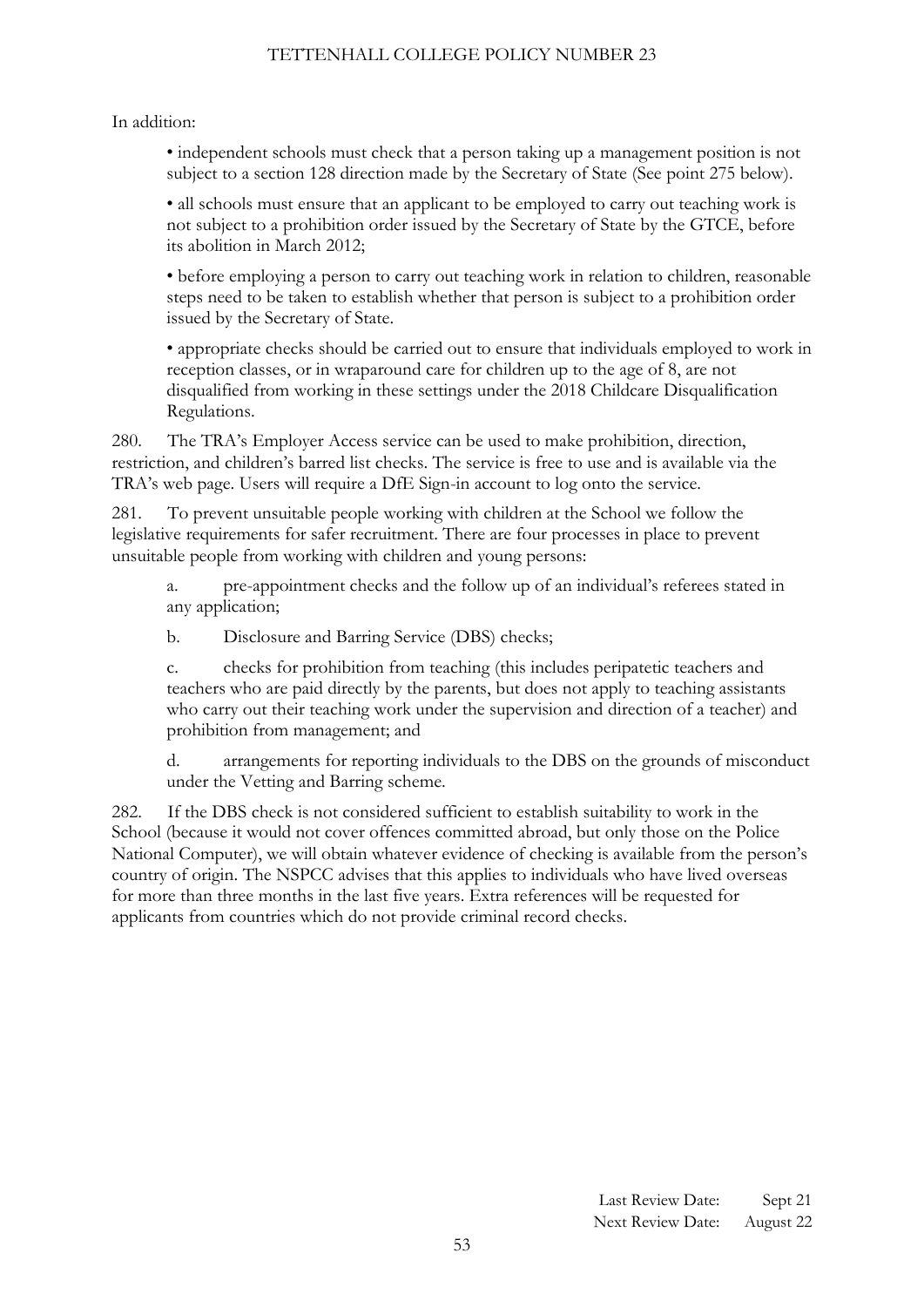283. Individuals who have lived or worked outside the UK must undergo the same checks as all other staff in schools. This includes obtaining (via the applicant) an enhanced DBS certificate (including barred list information, for those who will be engaging in regulated activity) even if the individual has never been to the UK. In addition, further checks as appropriate should be made so that any relevant events that occurred outside the UK can be considered. Following the UK's exit from the EU, schools should apply the same approach for any individuals who have lived or worked outside the UK regardless of whether or not it was in an EEA country or the rest of the world.

284. These checks could include, where available:

a. criminal records checks for overseas applicants - Home Office guidance can be found on GOV.UK; and for teaching positions

b. obtaining a letter (via the applicant) from the professional regulating authority in the country (or countries) in which the applicant has worked confirming that they have not imposed any sanctions or restrictions, and or that they are aware of any reason why they may be unsuitable to teach. Applicants can find contact details of regulatory bodies in the EU/EEA and Switzerland on the Regulated Professions database. Applicants can also contact the UK Centre for Professional Qualifications who will signpost them to the appropriate EEA regulatory body.

285. In addition, we check whether individuals from countries in the European Economic Area (EEA) who will be carrying out teaching work are subject to a sanction or restriction imposed by another EEA professional regulating authority for teachers, using the NCTL Teacher Services system.

286. As to checks for prohibition from management (Section 128 direction), all Governors, all members of the Senior Leadership Team and all teachers who are subject leaders are included. Independent schools must check that a person taking up a management position is not subject to a section 128 direction made by the Secretary of State. An individual who is subject to a section 128 direction is unable to take up a management position in an independent school as an employee; be a trustee; a governor or member of a proprietor body of an independent school; or, be a governor on any governing body in an independent school that retains or has been delegated any management responsibilities.

287. Prohibition from management checks (Section 128 direction) are required when appointing into management positions, either from outside the School or by internal promotion. This can be checked for within a DBS check if 'children's workforce independent schools' is specified in the application for the check.

288. A change in the law means that Disqualification by Association will only apply on domestic premises, not in schools. Childcare practitioners will no longer be disqualified from providing or working in non-domestic childcare settings because someone who lives or works in their household is disqualified. Schools no longer have to establish whether a member of staff providing, or employed to work in, childcare is disqualified by association and must no longer ask about the cautions or convictions of someone living or working in their household.

289. Also in any interview, at least one of the panel will be trained as a result of completing relevant on-line or face to face safer recruitment training. On 15/02/21 Mrs J Hollinshead successfully completed the safer recruitment in education online course by NSPCC Training and on 03/04/19 he and Mrs D Kane attended a one-day seminar on Warner and Value Based Recruitment (ISA).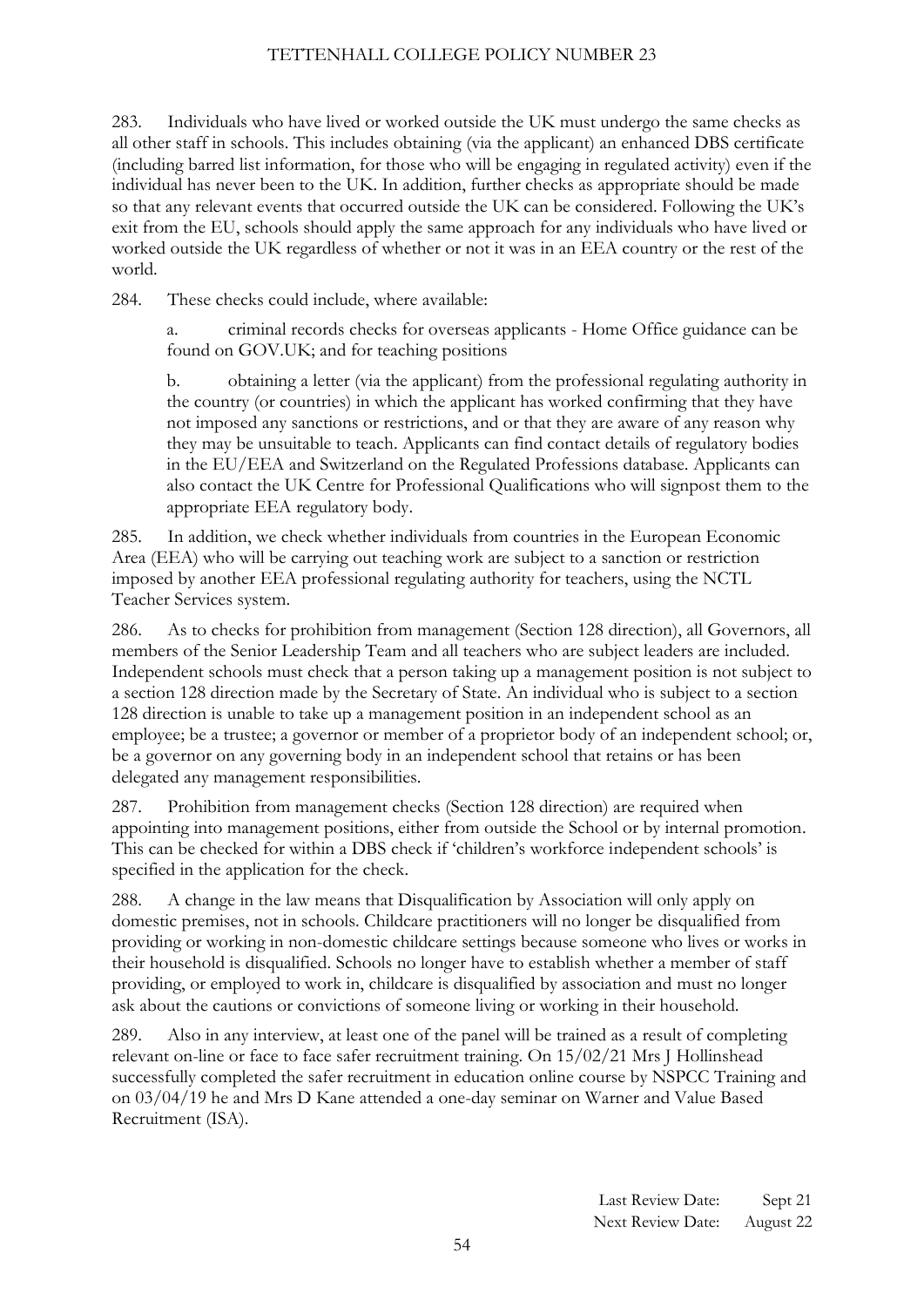290. Any gaps in employment will be checked against references and any discrepancies taken up with the candidate. References not received in good time before interview will be chased by telephone and alternative referees approached if needed. If a reference is taken over the phone, detailed notes are taken and, dated and signed.

291. No member of staff (teaching or non-teaching) should begin employment at Tettenhall College until the Headmaster is satisfied that all the statutory procedures and checks have been carried out and a record of them has been included on the Central Register. Therefore, the check list for potential employees and accompanying evidence should be submitted to the Headmaster's Office **prior** to the proposed start date. Until such time as the School has seen the applicant's original DBS certificate, appropriate measures to safeguard children must be put in place. The person in question must be informed of what these safeguards are, a note must be added to the single central register and safeguards must be reviewed every two weeks.

292. A separate barred list check must be undertaken in the event that an enhanced disclosure is not received in advance of a member of staff starting work in regulated activity, or where a 'portable' disclosure is used.

293. The School may supervise with the aim that the supervised work will not be regulated activity (when it would be if not so supervised). This will involve ongoing, regular, day-to-day supervision by a person who is in regulated activity and must be 'reasonable in all the circumstances to ensure the protection of children'. The level of supervision depends on all the circumstances of the case:

- a. ages of the children;
- b. number of children that the individual is working with;
- c. whether or not other workers are helping to look after the children;
- d. the nature of the individual's work; and
- e. how vulnerable the children are.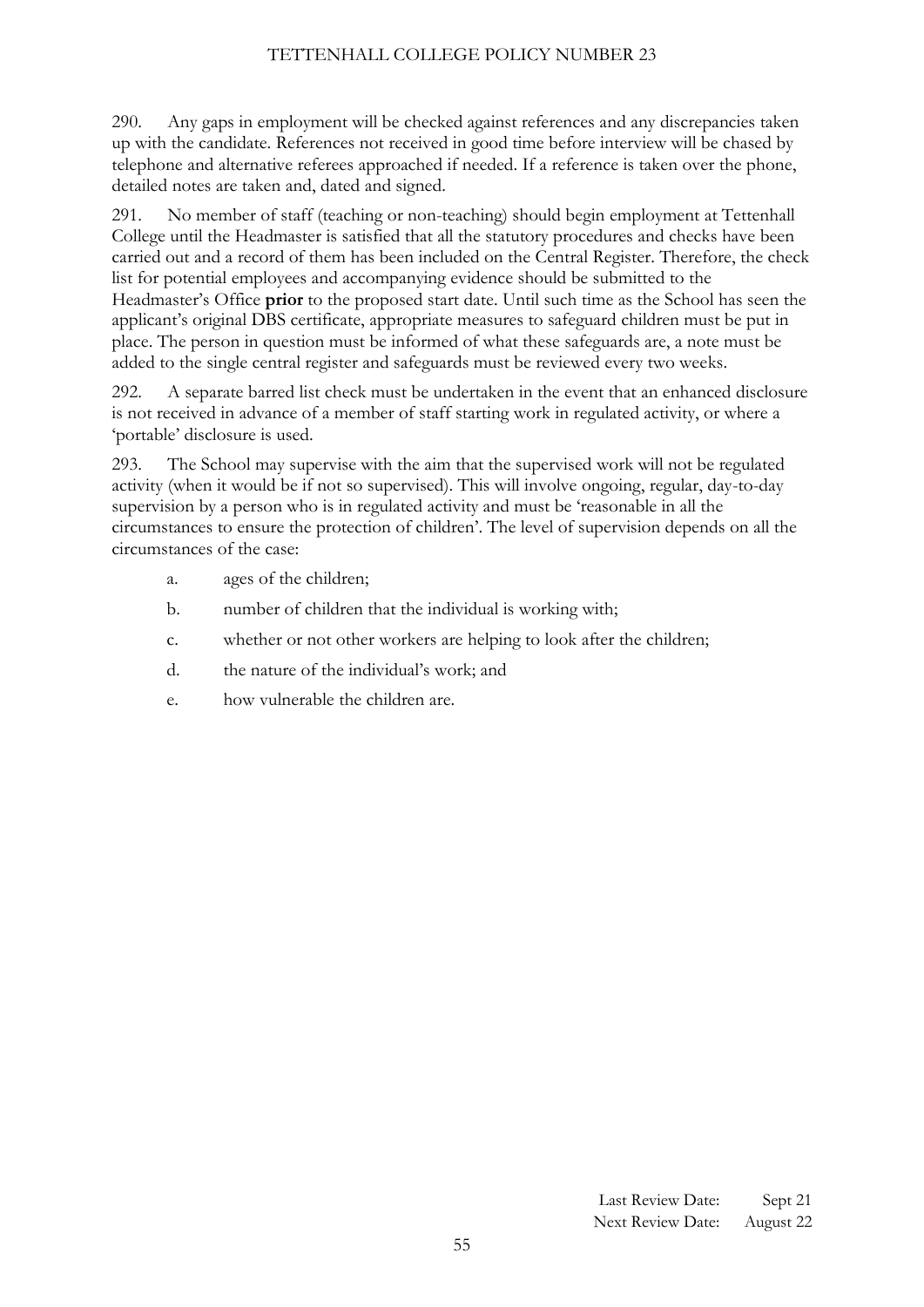# **Retention and Disposal of Sensitive Information.**

294. Disclosure information is never kept on an applicant's personal file and is always kept separately and securely with access strictly controlled.

295. Disclosure information is only passed to those who are authorised to receive it in the course of their duties.

296. Disclosure information is not kept for any longer than is absolutely necessary. This is generally for a period of up to six months.

297. Once the retention period has elapsed, we ensure that any disclosure information is immediately destroyed by secure means (shredding, pulping or burning). We do not keep any photocopy.

298. We do keep a record of the date of issue of a disclosure, the name of the subject, the type of disclosure requested, the position for which the disclosure was requested and the unique reference number of the disclosure.

# **Volunteers, Visitors, Contractors, Work Experience Placements and Other Adults.**

299. KCSIE confirms that schools must undertake an enhanced DBS check and Children's Barred List check on all volunteers in regulated activity with children, i.e. where the volunteering is unsupervised, frequent (once a week, four times or more in a 30-day period) or overnight and provides the opportunity for contact with children.

300. The School will make a risk-assessed decision about whether to obtain an enhanced DBS check for a volunteer who is not in regulated activity and will record the risk assessment. An unchecked volunteer must not have unsupervised access to children. The School also undertakes all required checks, including enhanced DBS checks, on all governors.

301. Members of staff (teaching and non-teaching) may not invite visitors to the School without first checking with the Headmaster as to whether such a visitor requires clearance in the form of a DBS/enhanced DBS and other statutory checks. Visitors include those offering workshops, presentations, extra-curricular activities or the like whether as individuals or as employees of a company. Contractors and those carrying out repairs or servicing equipment (who do not have unsupervised access to children), and parents who attend School events, accompany staff at other specific School events or on one-off trips (not involving overnight stays) do not require an enhanced DBS check.

302. The Headmaster's Office must be informed **prior** to any supply or agency staff being engaged so that the agency can provide written notification that the statutory checks have been made. The single central register shows that these checks have been made and the supply teacher or agency worker must also report to the Headmaster's Office with photographic ID **before** commencing work. A copy of the enhanced criminal record certificate must be obtained from the employment business before the person begins work at the School.

303. All applications for work experience must be referred to the Headmaster **before** the applicant is accepted for a placement so that the Headmaster can rule on which (if any) statutory checks must be undertaken before the placement begins.

304. Staff arranging trips/visits and Duke of Edinburgh expeditions involving overnight stays must not include any adult (over 16 years of age) within the party unless that adult is an employee of the School or has undergone the statutory checks required **prior** to the trip/visit commencing. There is also the need to gain assurance that appropriate child protection checks and procedures apply to any staff employed by another organisation and working with the School's pupils on another site.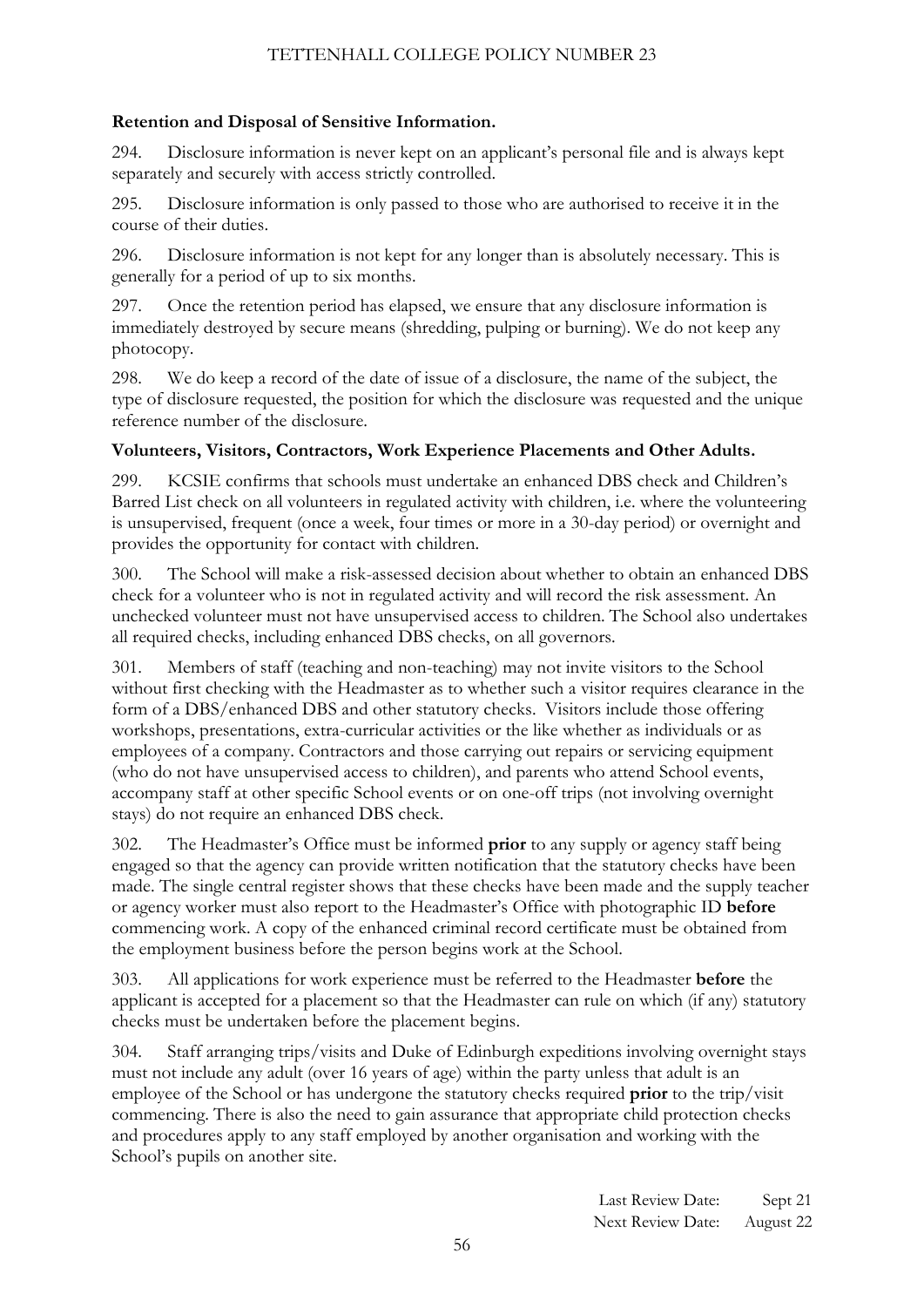305. Staff looking to use parents, colleagues or friends to accommodate exchange or other students for an overnight stay must inform the Headmaster **well in advance** of any such arrangement. Enhanced DBS checks will be required for the adult(s) in the household who are responsible for the visiting child before the accommodation can be confirmed. Schools are free to decide whether they consider it necessary to obtain an enhanced DBS check for anyone aged 16 or over in the household where the child will be staying. Such checks can take up to 12 weeks to complete.

306. For all persons over 16 (not on the roll of the School) who live on the same premises as boarders but are not employed by the School, a criminal record certificate must be obtained from the DBS. There is no requirement to include such persons on the single central register.

307. It is a matter of judgement how far this should apply to overnight visitors or a member of staff's extended family. Staying overnight occasionally would not usually amount to 'living on the premises', but a person staying overnight every weekend during term time would need a criminal record check.

308. It is incumbent on all employees at Tettenhall College to assist the Headmaster in ensuring that our pupils are protected and that all the statutory safeguards are in place. The School has a duty to fulfil its responsibilities in this regard completely and to comply with all the regulatory requirements. This policy is designed to raise awareness amongst all the staff at Tettenhall College of the safeguards needed and thereby to secure a culture of safe practice in all matters concerning staff recruitment and visitors who come in to contact with pupils in the School. All staff must therefore adhere closely to these instructions. Wilful disregard of these regulations will lead to disciplinary action.

#### **Roles and Responsibilities.**

309. The Governing Body, Headmaster and Designated Safeguarding Lead (Mrs Jayne Hollinshead, Assistant Head Pastoral) are responsible for ensuring that the School follows safe recruitment processes, including:

310. ensuring that at least one person on any recruitment panel/ involved in recruitment has completed safer recruitment training

311. ensuring the upkeep of a single central register of all staff, agency and third party supply staff, and regular volunteers in accordance with government guidance.

312. As an equal opportunities employer, we shall regularly review the operation of our recruitment, promotion, training and development policies to ensure that no applicant for employment or member of staff is disadvantaged by conditions or requirements which cannot be shown to be justifiable. For further information, refer to Policy 51 – Equal Opportunities Employer Policy.

313. If a staff member leaves the College, we are obliged to inform the DfE of the reason for leaving, e.g. retirement, for census data.

314. In terms of Prevent Duty as an employer, we also have a responsibility to report any concerns regarding our staff being drawn into extremism and/ or terrorism.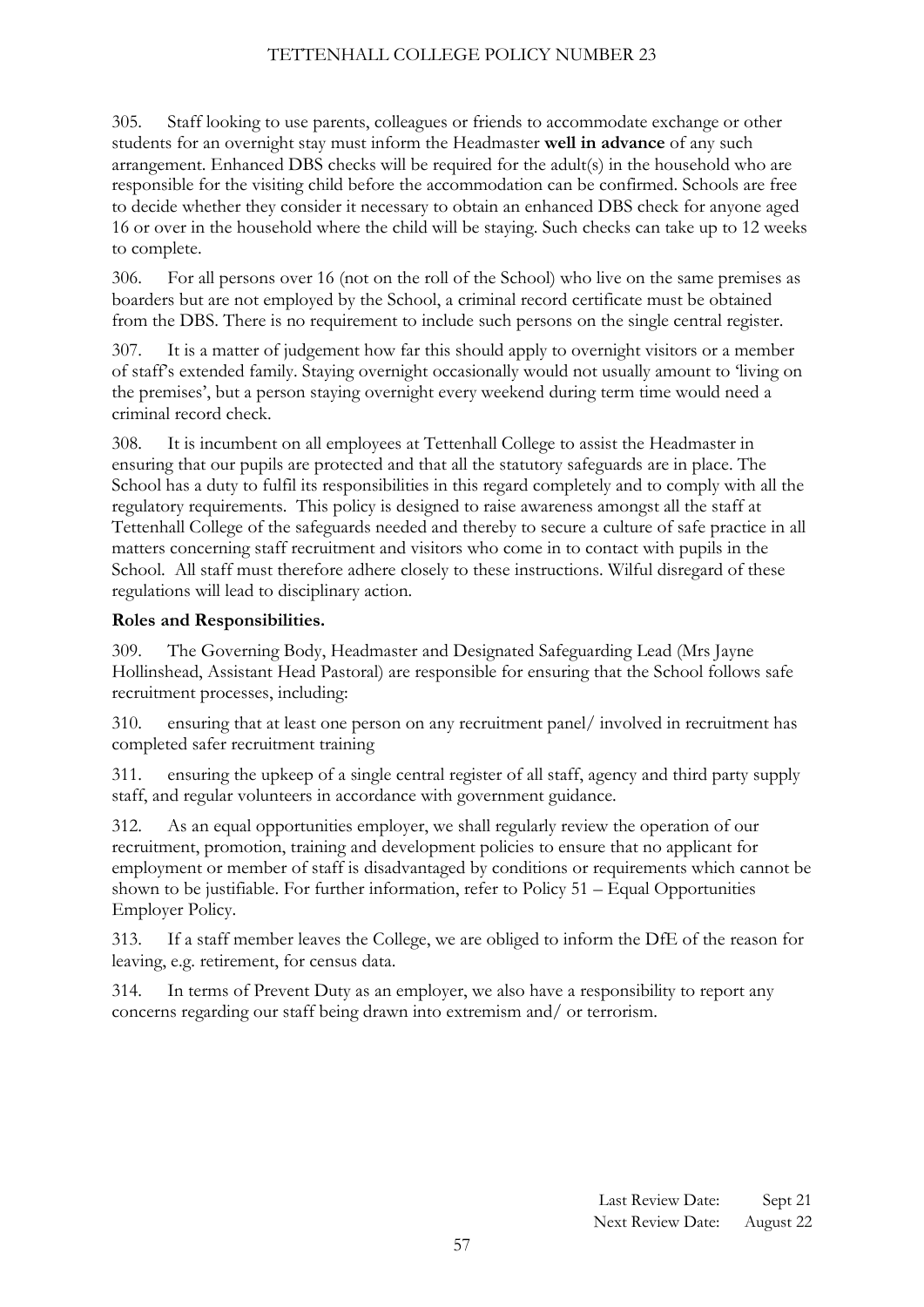#### <span id="page-57-0"></span>**PASTORAL CARE**

315. Tettenhall prides itself on being a caring community. Together we live and work in a happy and well-disciplined environment. We aim to ensure that the five outcomes of 'Every Child Matters' are achieved: being healthy; staying safe; enjoying and achieving through learning; making a positive contribution to society and achieving economic well-being. Within our community we aim to 'safeguard and promote' the welfare of each individual. Safeguarding is therefore:

'The process of protecting children from abuse or neglect, preventing impairment of their health and development, and ensuring they are growing up in circumstances consistent with the provision of safe and effective care that enables children to have optimum life chances and enter adulthood successfully,' DfE (previously DCSF) (2008).

316. Occasionally, individual members of the community experience difficulties with personal matters. This explains what to do if you feel concerned about something at School.

317. We can all have worries, problems and difficulties from time to time, which could be major or minor and which may affect either an individual or a group. They might cause anxiety or prompt complaint.

318. Matters can usually be dealt with by speaking to your friends, your parents, peer mentors or a member of the teaching staff with whom you feel you can talk. Your Tutor, Head of Section, Assistant Head (Pastoral), Head of Preparatory School and Headmaster, as well as the School Nurses, are also available.

319. You may contact other people who are not on the School staff; the Independent Listener – Linda Cook (07811 089374), the Central Referral Hub at Wolverhampton Safeguarding Children Board (01902 555392/ 552999 (out of hours)), Ofsted (0300 123 4666), the School Medical Practice – Lower Green Surgery (01902 444550) or Childline (0800 1111).

320. Some problems are best dealt with by individual contact with one person, but others may need to be dealt with by several people. Your choice of whom to speak to will depend on circumstances and your feelings at the time. You do not have to tell anyone else what you are doing.

321. There are many problems and situations, which may upset you. No lists can ever be appropriate for all individuals at all times, but you may not be able to manage alone in the following situations:

- a. you feel you are unable to cope as a result of problems with work or for social reasons (e.g. pressure or difficulties with friendships);
- b. you feel you are being discriminated against on grounds of race, religion, or for any other reason;
- c. someone has hurt, abused or harassed you or has made suggestions sexual or otherwise - that you feel are inappropriate;
- d. you feel you have been treated unreasonably by a member of staff; and
- e. you are being bullied or treated unkindly or unfairly by another pupil.

322. The School's pastoral system should support you through your time at Tettenhall College. Under some circumstances you may wish to make a formal complaint in writing, especially if an informal complaint has not been satisfactorily resolved. Whether you deal alone with a problem, seek advice or help in sorting it out informally or decide that a formal complaint is appropriate is a matter for you to decide.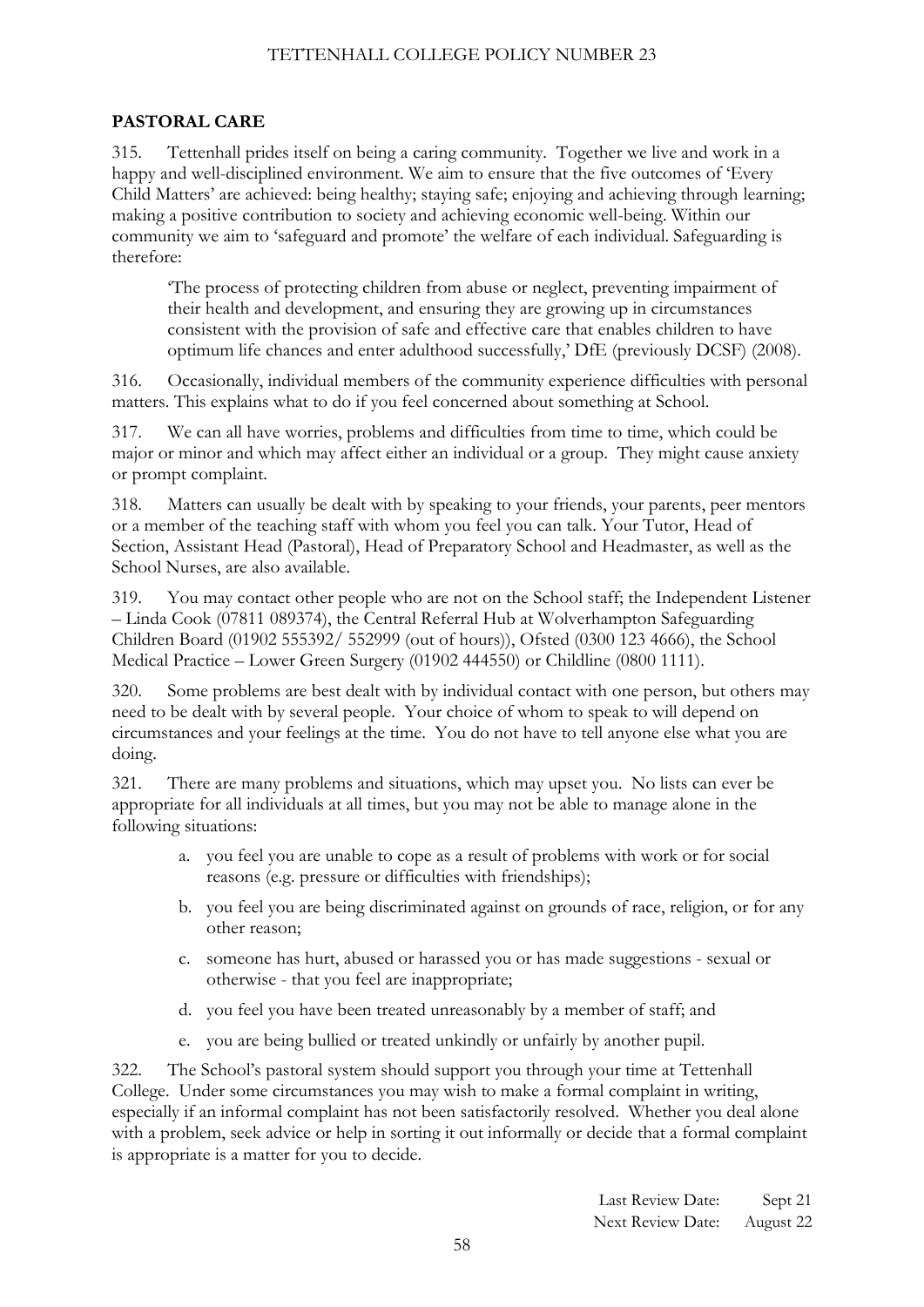# <span id="page-58-0"></span>**PUPIL PROCEDURE FOR MAKING A FORMAL COMPLAINT**

323. You may make a formal complaint by adopting the School's complaints procedure as set out in the Complaints Policy.

324. If at any stage you are dissatisfied with the procedure you may contact the Secretary of State or Ofsted on 0300 123 4666 or ISI on 020 7600 0100. They will come and speak to you privately at School - again you may have someone with you - and will advise you about what course seems to be the most sensible. At that stage it will be up to you to make a decision, acting on their advice.

The Secretary of State Department for Education (DfE) School Admissions Team Sanctuary Buildings Great Smith Street SW1P 3BT

Ofsted Piccadilly Gate Store Street Manchester M1 2WD

Independent Schools Inspectorate 1<sup>st</sup> Floor, CAP House 9-12 Long Lane EC1A 9HA

<span id="page-58-1"></span>Wolverhampton Safeguarding Children Board (WSCB) Wolverhampton City Council Civic Centre St. Peter's Square WV10 0HR